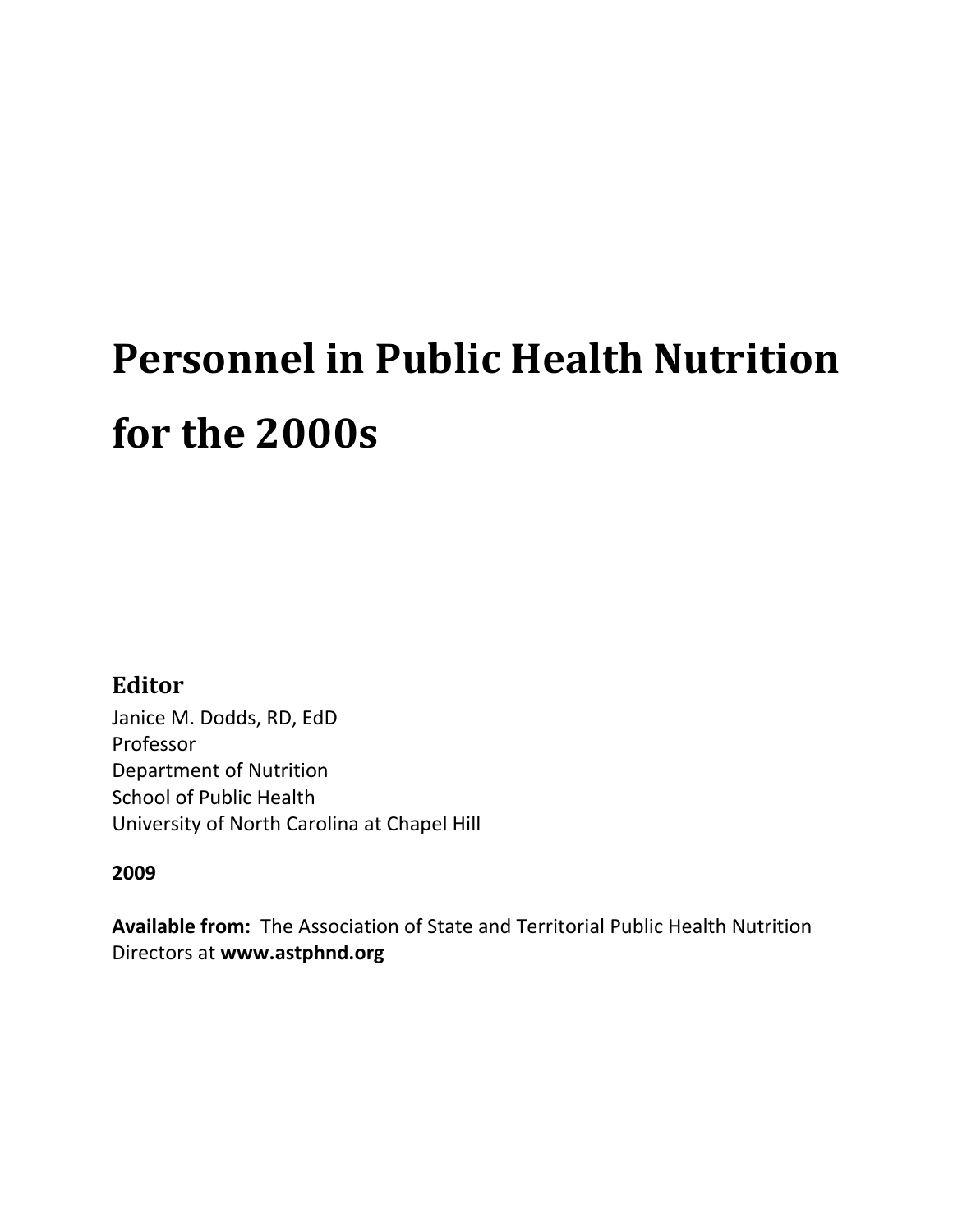# **Table of Contents**

| Application of Factor Evaluation System to the Public Health Director (Nutrition) Class  18 |  |
|---------------------------------------------------------------------------------------------|--|
|                                                                                             |  |
|                                                                                             |  |
|                                                                                             |  |
|                                                                                             |  |
| Application of Factor Evaluation System to the Assistant Public Health Director (Nutrition) |  |
|                                                                                             |  |
|                                                                                             |  |
|                                                                                             |  |
|                                                                                             |  |
|                                                                                             |  |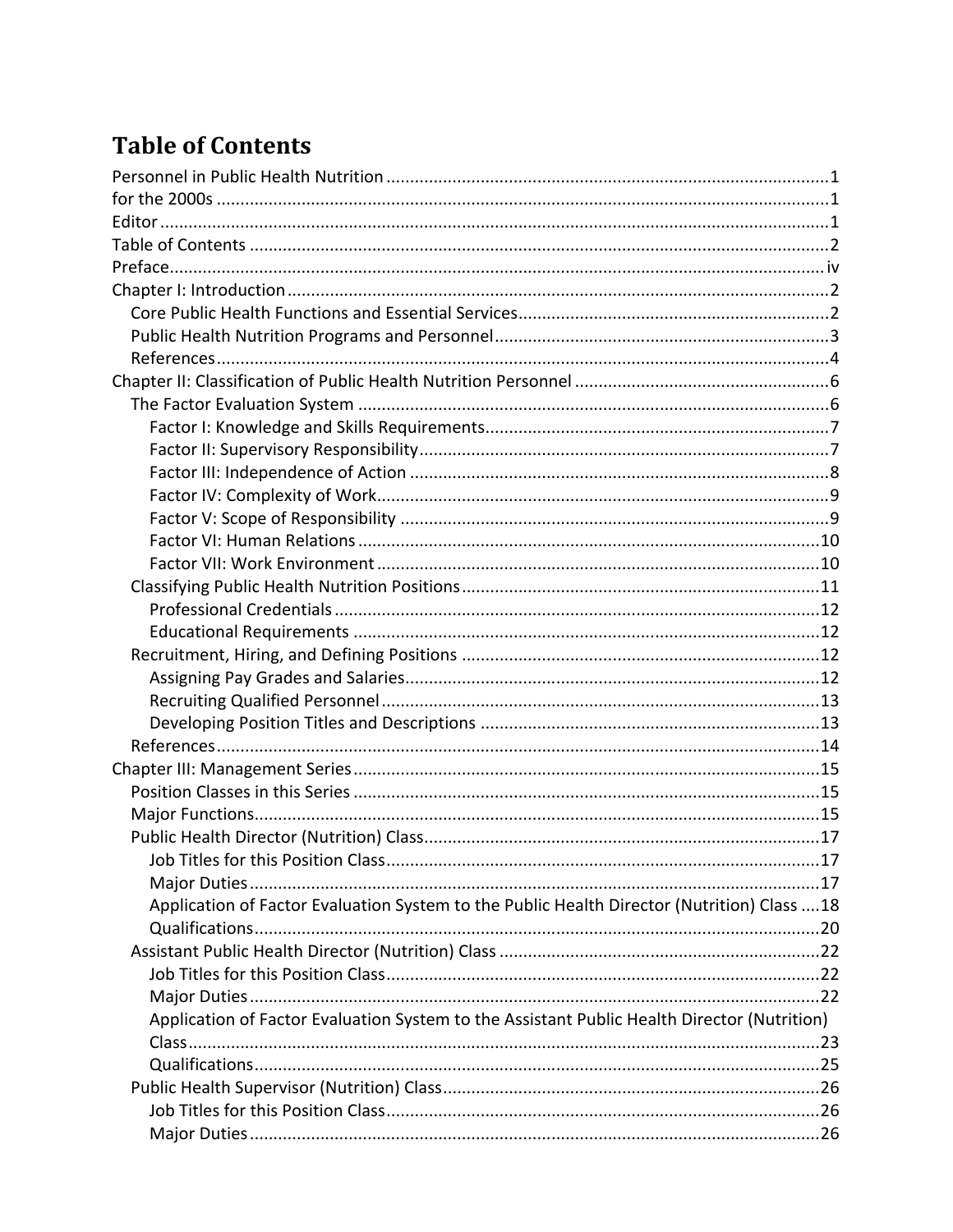| Application of Factor Evaluation System to Public Health Supervisor (Nutrition) Position |  |
|------------------------------------------------------------------------------------------|--|
|                                                                                          |  |
|                                                                                          |  |
|                                                                                          |  |
|                                                                                          |  |
|                                                                                          |  |
|                                                                                          |  |
|                                                                                          |  |
|                                                                                          |  |
| Application of Factor Evaluation System to Public Health Nutrition Consultant Position   |  |
|                                                                                          |  |
|                                                                                          |  |
|                                                                                          |  |
|                                                                                          |  |
|                                                                                          |  |
| Application of Factor Evaluation System to Public Health Nutritionist Position Class 39  |  |
|                                                                                          |  |
|                                                                                          |  |
|                                                                                          |  |
|                                                                                          |  |
|                                                                                          |  |
| Application of Factor Evaluation System to Clinical Nutritionist Position Class 43       |  |
|                                                                                          |  |
|                                                                                          |  |
|                                                                                          |  |
| Application of Factor Evaluation System to Nutritionist Position Class 48                |  |
|                                                                                          |  |
|                                                                                          |  |
|                                                                                          |  |
|                                                                                          |  |
| Application of Factor Evaluation System to Nutrition Educator Position Class52           |  |
|                                                                                          |  |
|                                                                                          |  |
|                                                                                          |  |
|                                                                                          |  |
|                                                                                          |  |
|                                                                                          |  |
|                                                                                          |  |
| Application of Factor Evaluation System to Nutrition Technician Position Class 56        |  |
|                                                                                          |  |
|                                                                                          |  |
|                                                                                          |  |
|                                                                                          |  |
| Application of Factor Evaluation System to Community Nutrition Worker Position Class60   |  |
|                                                                                          |  |
|                                                                                          |  |
|                                                                                          |  |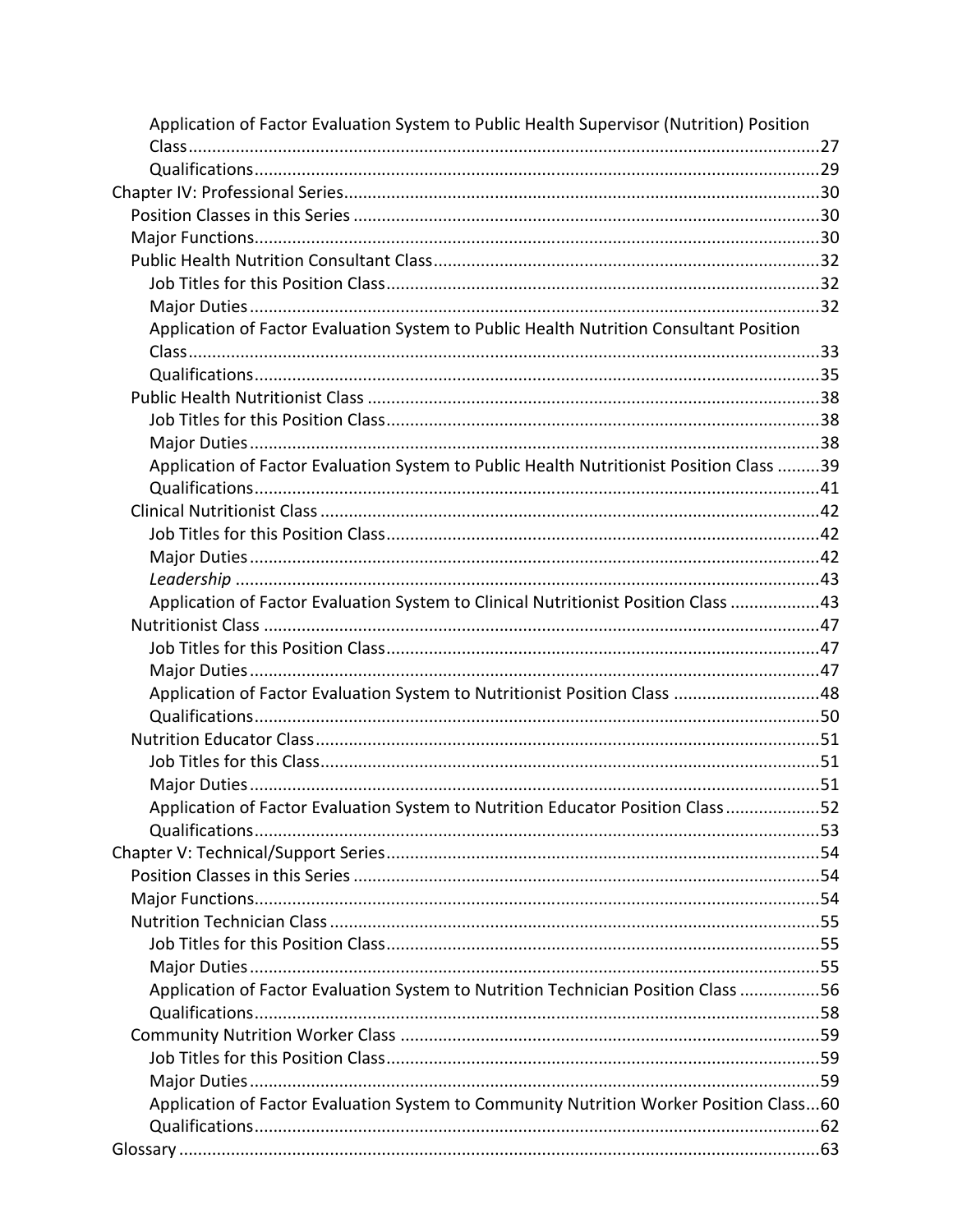# **Preface**

*Personnel in Public Health Nutrition* briefly describes the contributions of nutrition to the public's health. Recognizing these contributions, it delineates the functions, duties, and qualifications of the nutrition personnel required to staff present and future public health programs. It clarifies the job responsibilities of public health nutrition personnel so that these professionals and paraprofessionals can be employed to improve the nutritional status and thereby the health of the public.

The publication is directed to administrators, personnel directors and analysts, and others responsible for establishing positions and employing nutritionists in official and voluntary public health organizations.

The first edition of *Personnel in Public Health Nutrition* was published in 1976 by the American Dietetic Association. A second edition titled *Personnel in Public Health Nutrition for the 1980's* was published in 1982. In 1991, the third edition, *Personnel in Public Health Nutrition for the 1990's* was published in two forms: *A Summary Guide for Personnel Professionals* and *A Comprehensive Guide.* In 1996, a software package called *Successfully Navigating the Personnel System (SSNAPS)* was developed at the Department of Nutrition, School of Public Health, University of North Carolina (UNC), Chapel Hill with funding from the Food and Nutrition Service, US Department of Agriculture. The software took the user through a nine‐step process to revise or establish personnel positions in an organization. Using the software, the user could produce a position description that fit their organization's requirements. *SSNAPS* also included strategies contributed by state nutrition directors, state human resource directors, local health and nutrition directors, and advice on personnel issues, negotiation and conflict resolution.

This fourth edition of *Personnel in Public Health Nutrition* responds to the need identified by the Association of State and Territorial Public Health Nutrition Directors to revise the classes, update the text, revise the functions, and make the document available electronically. Dr. Jan Dodds, Professor of Nutrition and Maternal and Child Health, University of North Carolina‐ Chapel Hill, agreed to lead the revision and was joined by key stakeholders: State Nutrition Directors (Margie Tate, MS, RD); faculty of Graduate Programs in Public Health Nutrition (Betsy Haughton, EdD, RD, LDN; Isabel Parraga, PhD, RD, LD); US Maternal and Child Health Bureau/Nutrition‐Health Resources and Services Administration; Division of Nutrition and Physical Activity‐Centers for Disease Control and Prevention; and Program Support, Food and Nutrition Service. Professional associations were represented through the professional affiliations of the stakeholders, including: American Dietetic Association (Public Health/Community Nutrition Practice Group); American Public Health Association (Food and Nutrition Section); and Society for Nutrition Education (Division of Public Health).

The project was assisted by Sara Gonzalez Nahim and Amy Hood, both registered dietitians with experience in maternal and child nutrition and public health. They facilitated communication between the stakeholders and project staff and implemented their advice and recommendations.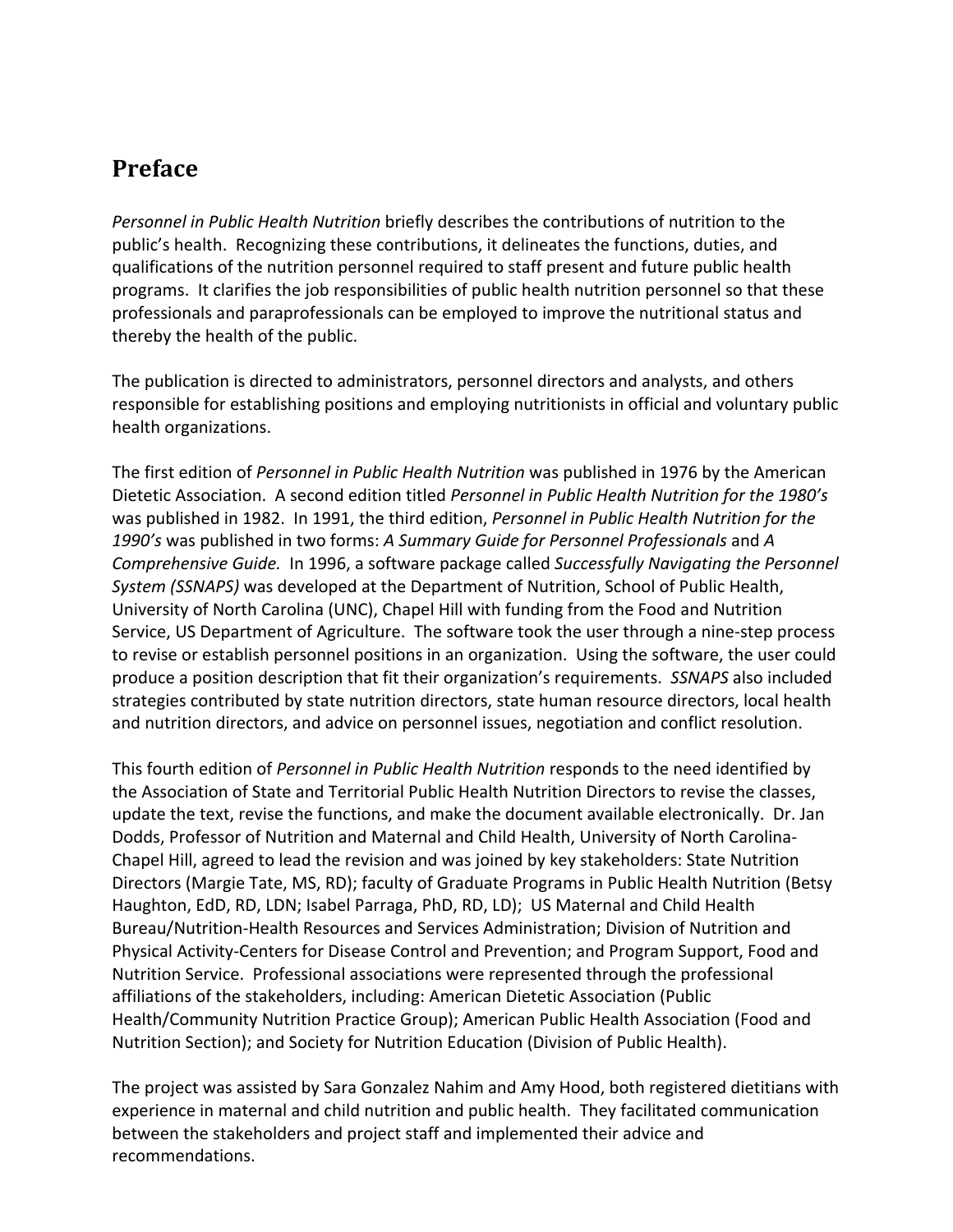# **Chapter I: Introduction**

Compelling scientific evidence documents the interrelationships of key nutrients and food components to human growth, physical and mental development, reproduction, and active, productive living. (1) Research increasingly relates dietary excesses and imbalances to today's most serious chronic diseases, making nutrition a critical component of public health. (2)

# *Core Public Health Functions and Essential Services*

In 1988, the Committee for the Study of the Future of Public Health of the Institute of Medicine completed a report, *The Future of Public Health,* reiterating and updating the core functions of public health. (3) This document was updated in 1996 by *Healthy Communities: New Partnerships for the Future of Public Health* and in 2002 by *The Future of the Public's Health in the 21st Century,* both from the Institute of Medicine. (4,5) In 1995, the Public Health Functions Steering Committee, US Department of Health and Human Services defined the ten public health essential services. (6) (See Table I-1). These essential public health services were used to identify the essential public health nutrition services in *Moving to the Future*. (7) (See Table I‐2).

| <b>Core Function</b>      | <b>Essential Service</b>                                                                                             |
|---------------------------|----------------------------------------------------------------------------------------------------------------------|
| Assessment                | Monitor health status to identify and solve community problems<br>٠                                                  |
|                           | Diagnose and investigate health problems and health hazards in the<br>٠<br>community                                 |
| <b>Policy Development</b> | Inform, educate, and empower people about health issues<br>$\bullet$                                                 |
|                           | Mobilize community partnerships and action to identify and solve<br>٠<br>health problems                             |
|                           | Develop policies and plans that support individual and community<br>$\bullet$<br>health efforts                      |
| Assurance                 | Enforce laws and regulations that protect health and ensure safety<br>٠                                              |
|                           | Link people to needed personal health services and ensure the<br>provision of health care when otherwise unavailable |
|                           | Assure a competent public and personal health workforce<br>٠                                                         |
|                           | Evaluate effectiveness, accessibility and quality of personal and<br>٠<br>population-based health services           |
|                           | Research for new insights and innovative solutions to health problems                                                |

**Table I‐1. Core Public Health Functions and Essential Services**

1 Public Health Functions Steering Committee Members. (1991) *Public Health in America*. http://www.health.gov/phfunctions/public.htm.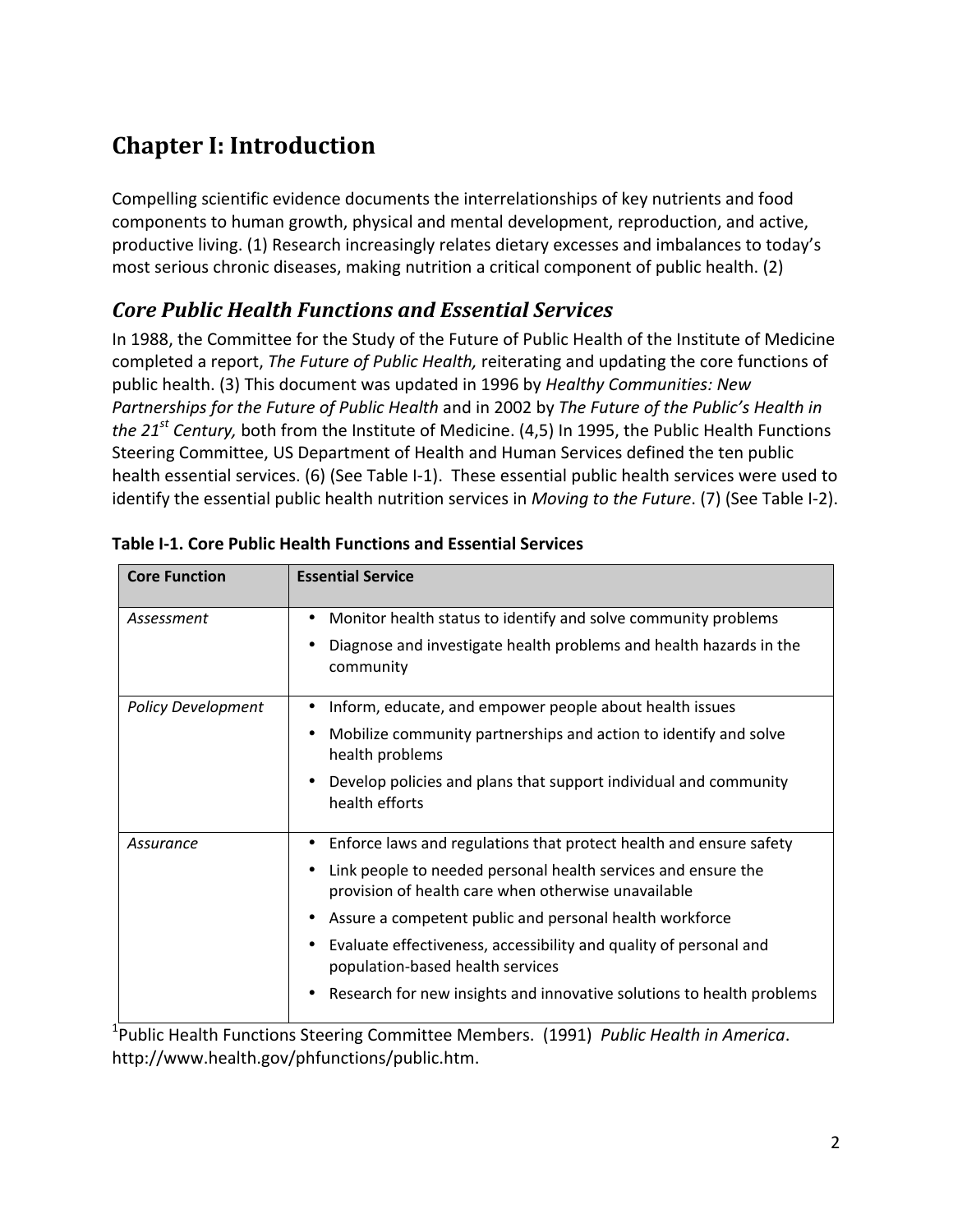| <b>Core Function</b>      | <b>Essential Nutrition Service</b>                                                                                                                                                                               |
|---------------------------|------------------------------------------------------------------------------------------------------------------------------------------------------------------------------------------------------------------|
| Assessment                | Assess the nutrition status of specific populations or geographic areas<br>$\bullet$                                                                                                                             |
|                           | Identify target populations at nutritional risk                                                                                                                                                                  |
|                           | Initiate and participate in nutrition data collection<br>٠                                                                                                                                                       |
| <b>Policy Development</b> | Provide leadership in the development of nutrition policies<br>$\bullet$                                                                                                                                         |
|                           | Act as an advocate for target populations on food and nutrition issues                                                                                                                                           |
|                           | Raise awareness among key policy makers of the potential impact of<br>nutrition and food regulations and budget decisions on the health of<br>the community                                                      |
|                           | Plan for nutrition services in conjunction with other health services,<br>$\bullet$<br>based on information obtained from an adequate and on-going data<br>base focused on health outcomes                       |
|                           | Identify or assist in development of accurate, up-to-date nutrition<br>$\bullet$<br>education materials                                                                                                          |
| Assurance                 | Ensure the availability of quality nutrition services to target<br>$\bullet$<br>populations, including nutrition screening, assessment, education,<br>counseling, and referral for food assistance and follow-up |
|                           | Participate in nutrition research, demonstration, and evaluation<br>projects                                                                                                                                     |
|                           | Provide expert nutrition consultation to the community<br>$\bullet$                                                                                                                                              |
|                           | Provide community health promotion and disease prevention activities<br>$\bullet$<br>that are population-based                                                                                                   |
|                           | Provide quality assurance guidelines for practitioners dealing with food<br>and nutrition issues                                                                                                                 |
|                           | Facilitate coordination with other providers of health and nutrition<br>$\bullet$<br>services within the community                                                                                               |
|                           | Evaluate the impact of the health status of populations                                                                                                                                                          |
|                           | Recommend and provide specific training and programs to meet<br>٠<br>identified nutrition needs                                                                                                                  |

#### **Table I‐2. Core Public Health Functions and Essential Nutrition Services**

# *Public Health Nutrition Programs and Personnel*

Public health nutrition programs are integral components of public health organizations' major programs in maternal and child health, adult health promotion, and environmental health. Public health nutrition programs emphasize and incorporate health promotion, disease prevention and nutritional care throughout the lifespan. Nutritionists are employed in public health organizations to collaborate with policymakers, key officials, related health professionals, and community leaders to establish health promotion and food and nutrition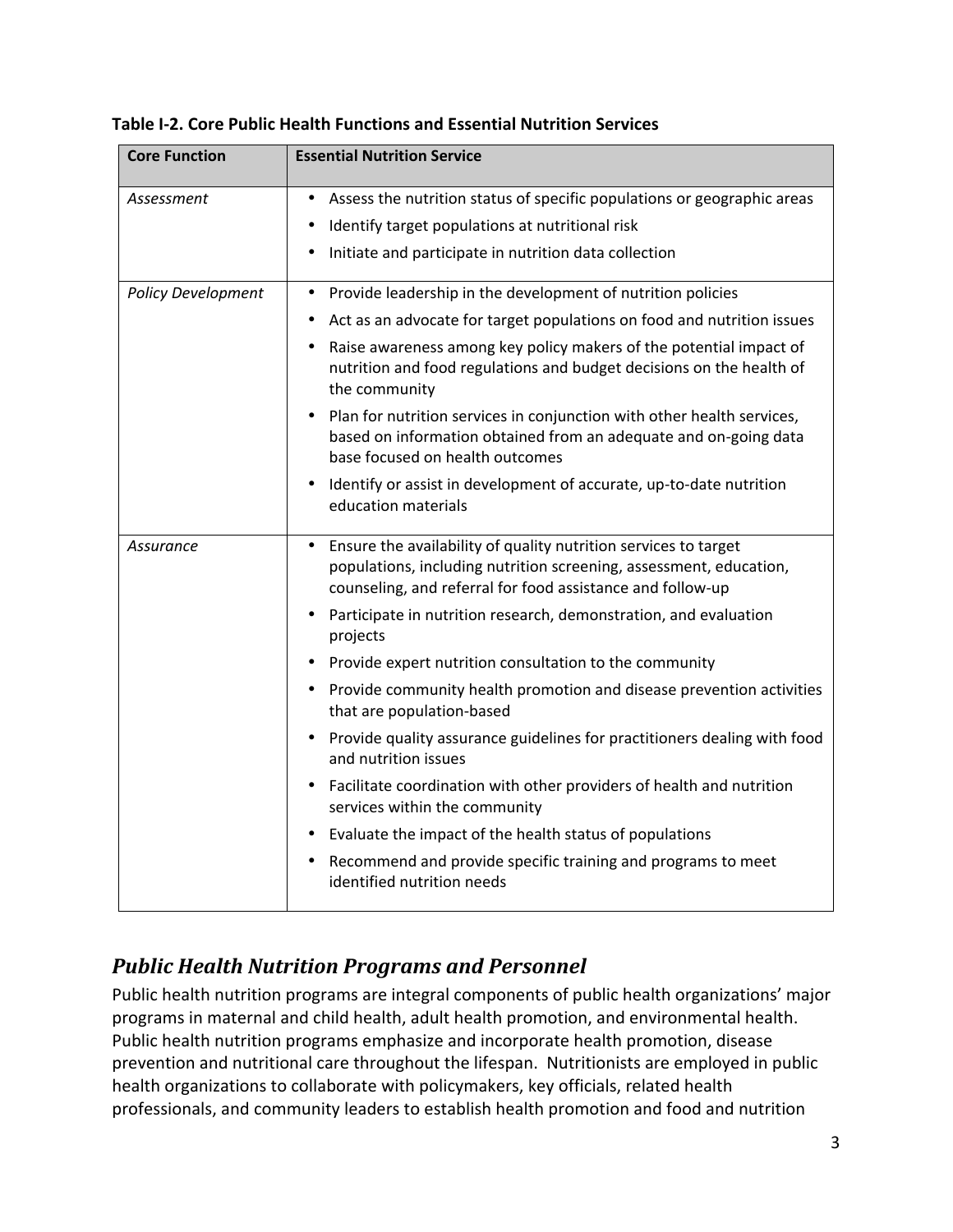policy as well as to design, implement, and evaluate interventions that promote health and prevent disease in the community.

The personnel described in *Personnel in Public Health Nutrition* are specialized nutrition professionals and paraprofessionals who provide and/or plan nutrition programs through organizations that reach people living in a designated community. Settings can include federal, state, city or county government‐operated public health departments and contracted services with public or private health centers, hospital ambulatory care clinics, health maintenance organizations, home health organizations, and specialized community health projects. Whether under governmental or non‐governmental sponsorship, public/community health organizations generally operate under medical direction. They employ a multidisciplinary staff that includes nutritionists who work with physicians, nurses, social workers, health educators, dentists, epidemiologists, statisticians, health planners, community health workers, and environmental health specialists, among others.

The national Supplemental Nutrition Program for Women, Infants, and Children is a central pillar in the public health nutrition program across the country. It was piloted in 1972 and, during almost 4 decades of operation, has established a public health nutrition infrastructure based in maternal and child health from state to local organizations. In these organizations, nutrition needs beyond women, infants and children can be identified, providing the rationale for adding nutrition programs that serve the elderly, school children, adolescents, men, and women beyond child‐bearing years.

Public health nutritionists are working in settings beyond the health system in order to reach the public throughout the life cycle. We find public health nutritionists in child care centers, schools, county extension organizations, work sites, senior centers and diverse community organizations. Some of the programs are sponsored or operated by private sector organizations in communities, neighborhoods or across the food system.

This publication defines the major duties; functions; and knowledge skills and abilities of public health nutrition personnel. It applies the terminology of factor evaluation for job characteristics and provides qualifications including education, credentials, and experience. In this edition the category of leadership was added to the major duties of six classes. The content was drawn from three sources: Council on Linkages: Public Health Competencies, National Public Health Leadership Developmental Network Competency, and the Association of Schools of Public Health Public Health Core Competencies, Cross-Cutting Competencies. (8, 9, 10)

# *References*

1. Maternal and Child Health Bureau, Health Resources and Services Administration, USDHHS. Available at: www.mchb.hrsa.gov (accessed May 27, 2009).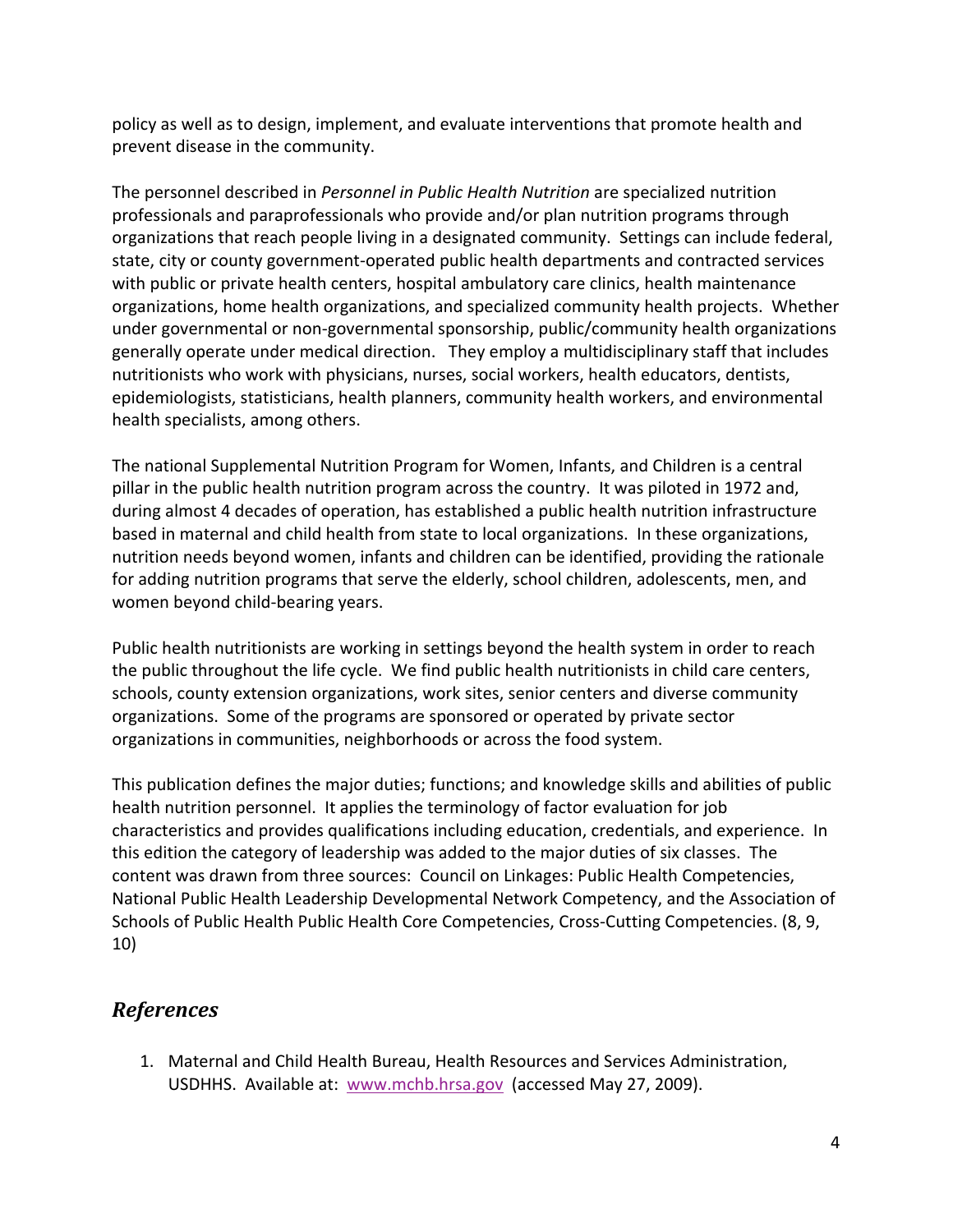- 2. Lee, PR, Estes, CL, (2003). *The Nation's Health*, Seventh Edition. Boston: Jones and Bartlett.
- 3. Committee for the Study of the Future of Public Health, Institute of Medicine. (1988*). The Future of Public Health.* Washington, DC: National Academy Press.
- 4. Stoto, MA, Abel, C, Dievler, A (editors) (1996). *Healthy Communities: New Partnerships for the Future of Public Health.*  Washington, DC: National Academy Press.
- 5. Committee in Assuring the Health of the Public in the 21<sup>st</sup> Century. (2002). *The Future of the Public's Health in the 21st Century.*  Washington, DC: National Academy Press.
- 6. Public Health Functions Steering Committee (1995). Public Health in America. Washington, DC: Department of Health and Human Services.
- 7. Probert, K. (2006). Moving to the Future: Nutrition and Physical Activity Program Planning. Available at: http://www.movingtothefuture.org/ (accessed on May 27, 2009).
- 8. Council on Linkages. *Core Competencies Without Skill Levels.* http://www.trainingfinder.org/competencies/list\_nolevels.htm. (accessed on May 27, 2009).
- 9. National Public Health Leadership Development Network. (2005) *Public Health Leadership Competency Framework.* http://www.heartlandcenters.slu.edu/nln/about/framework.pdf (accessed on May 27, 2009).
- 10. Association of Schools of Public Health (ASPH) Education Committee. (2006) *Master's Degree in Public Health Core Competency Development Project.* Washington, DC: ASPH http://www.asph.org/userfiles/Version2.3.pdf (accessed on May 27, 2009).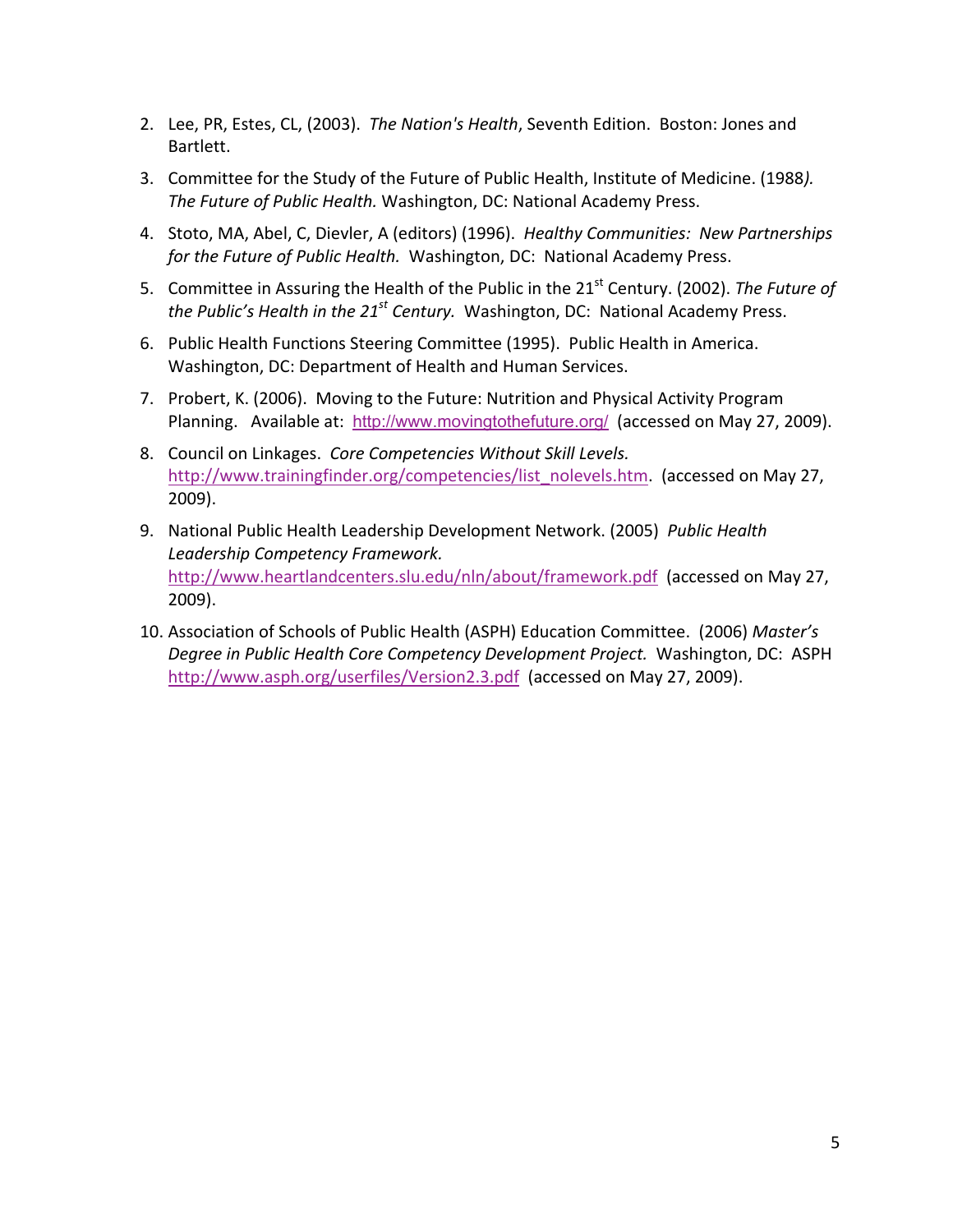# **Chapter II: Classification of Public Health Nutrition Personnel**

Most government positions are classified by an official personnel organization that is part of the federal, state, city or county government. Official personnel organizations assure that qualified personnel are hired to provide tax‐supported services and paid competitively. Personnel analysts are responsible for classifying different positions into a system that attempts to provide equity in responsibilities, qualifications, and assignments to pay grades. Assignment to pay grades is particularly important in ensuring equal pay for equal work, while also controlling public expenditures within budget constraints. It is important to note that some senior policy and managerial positions may be exempt from the career service classification system.

Federal, state, city and county public health organizations operate within a merit‐based personnel system designed to meet equal opportunity requirements. Non‐governmental organizations and institutions accepting government grants may be required to use the official organization's position classifications for grant‐supported positions. Non‐governmental organizations and institutions may also develop their own personnel classification systems based on similar concepts.

It is critical for public health nutrition program managers who are responsible for establishing positions, recruiting staff, and directing personnel to understand the personnel classification system used in their organization. In developing this understanding, public health nutrition program managers should work closely with the human resource (HR) management directors in their organization to become familiar with the classification system, guidelines, and terminology used by HR professionals.

This document contains current personnel classification methodology and terminology and describes the variations in classifying public health nutrition personnel. It is intended as a reference to assist HR analysts and public health nutrition managers in providing cost-effective public health nutrition programs. However, each personnel jurisdiction will utilize these principles differently to fit individual circumstances.

# *The Factor Evaluation System*

Factor Evaluation System (FES) uses a set of criteria to describe and compare job characteristics common to very different occupations and types of work, applying pre‐selected common factors to describe positions in each class. FES is used to compare the vast array of federal civilian occupations, and is helpful in increasing an organization's ability to measure the relative value of jobs. In this way, FES is useful in promoting fairer job classifications and pay equity.

In recent years, the Factor Evaluation System has been modified and adopted by many state and local government organizations for use in their position classification systems. After reviewing several factor evaluation systems, the following seven factors were selected and are used in this document to analyze and develop class specifications for public health nutrition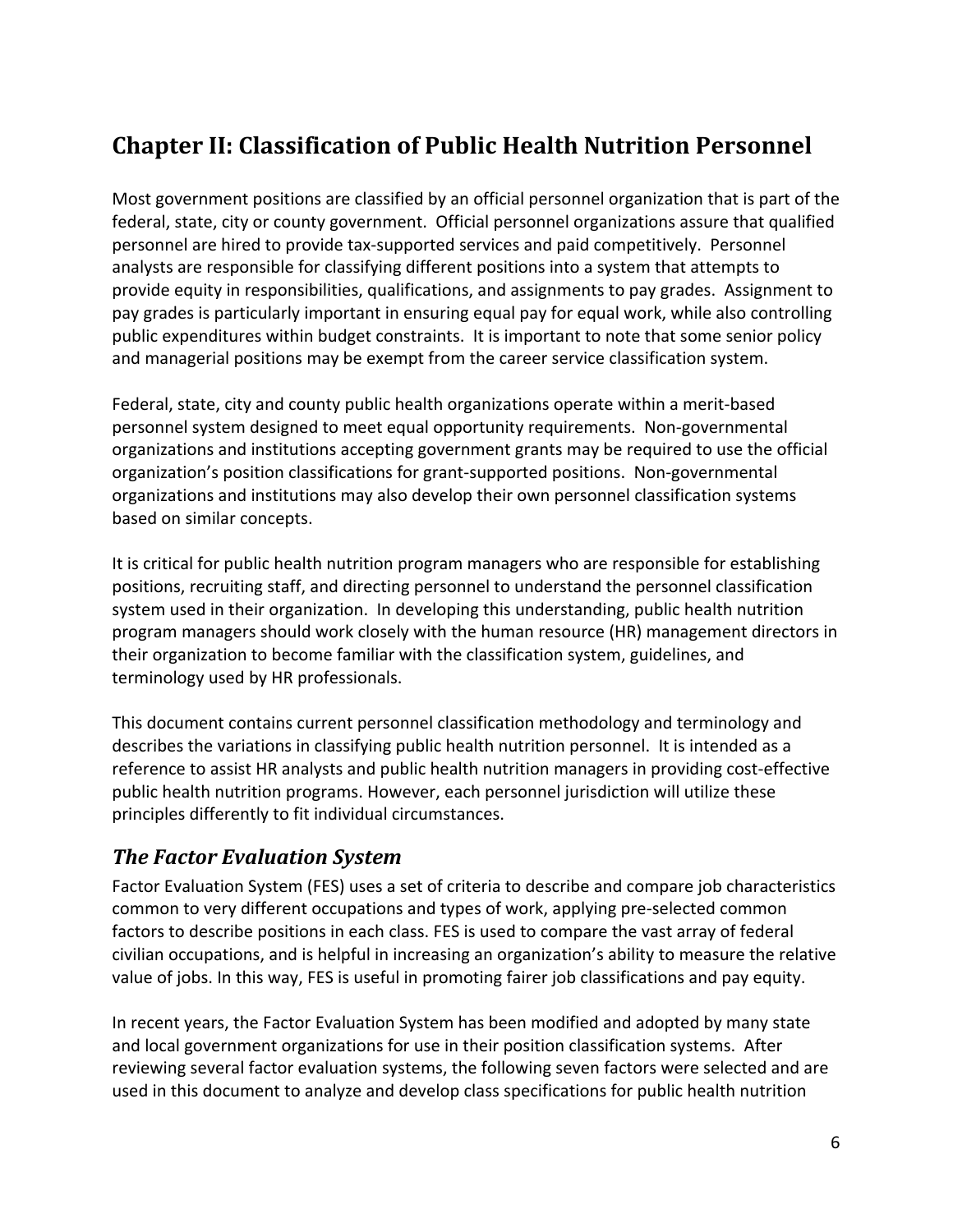positions. These seven factors, described below, provide a basis for evaluating and ranking public health nutrition positions within an organization.

# **Factor I: Knowledge and Skills Requirements**

This factor measures the *kind, nature, extent, and level of knowledge and skills needed to perform work effectively.* It evaluates the type and amount of knowledge of theories, practices, legislations, regulations, and rules required to perform the duties assigned to the position, including how the knowledge and skills are used in doing the work.

For nutrition personnel this factor specifies the:

- Nature, extent, and level of knowledge of the theoretical and pragmatic principles and practice of normal and therapeutic nutrition and dietetics, including: current nutrition research; food science and technology; the food system; and the skills required to apply that knowledge in providing nutrition care and services to populations and/or individuals at each stage of life and for a range of clinical conditions
- Level of knowledge and skills in leadership and team building processes
- Level of knowledge and skills to apply currently accepted behavioral change methodology, which may be at the level required to develop and implement population‐ based community interventions or to guide individual clients to choose more healthful diets
- Nature, extent, and level of the principles and practices of public health, including: the legal base for public health programs; core public health functions and essential public health nutrition services; community nutrition assessment; and program, personnel, fiscal, and data management and skills to apply that knowledge to planning, managing, and evaluating public health nutrition programs and/or individual client nutritional care
- Level of skill required in presenting ideas orally and in writing

# **Factor II: Supervisory Responsibility**

This factor measures the *individual's degree of responsibility* for carrying out the assigned work *and the extent to which the worker is expected or permitted to use personal judgment* in performing work or assigning tasks to others. It measures how the work is assigned, and the amount of control and assistance provided by the supervisor. It further describes whether work is generally reviewed for creativity, quality, and quantity of outcomes and outputs and whether work is closely supervised for processes and procedures used in performing assigned tasks based on evidence‐based practice and the nutrition model of care. Finally, this factor describes how work performance is reviewed, including how frequently, and by whom.

For nutrition personnel this factor measures the:

• Level at which the position functions in the organization, by describing the position of the person to whom the worker reports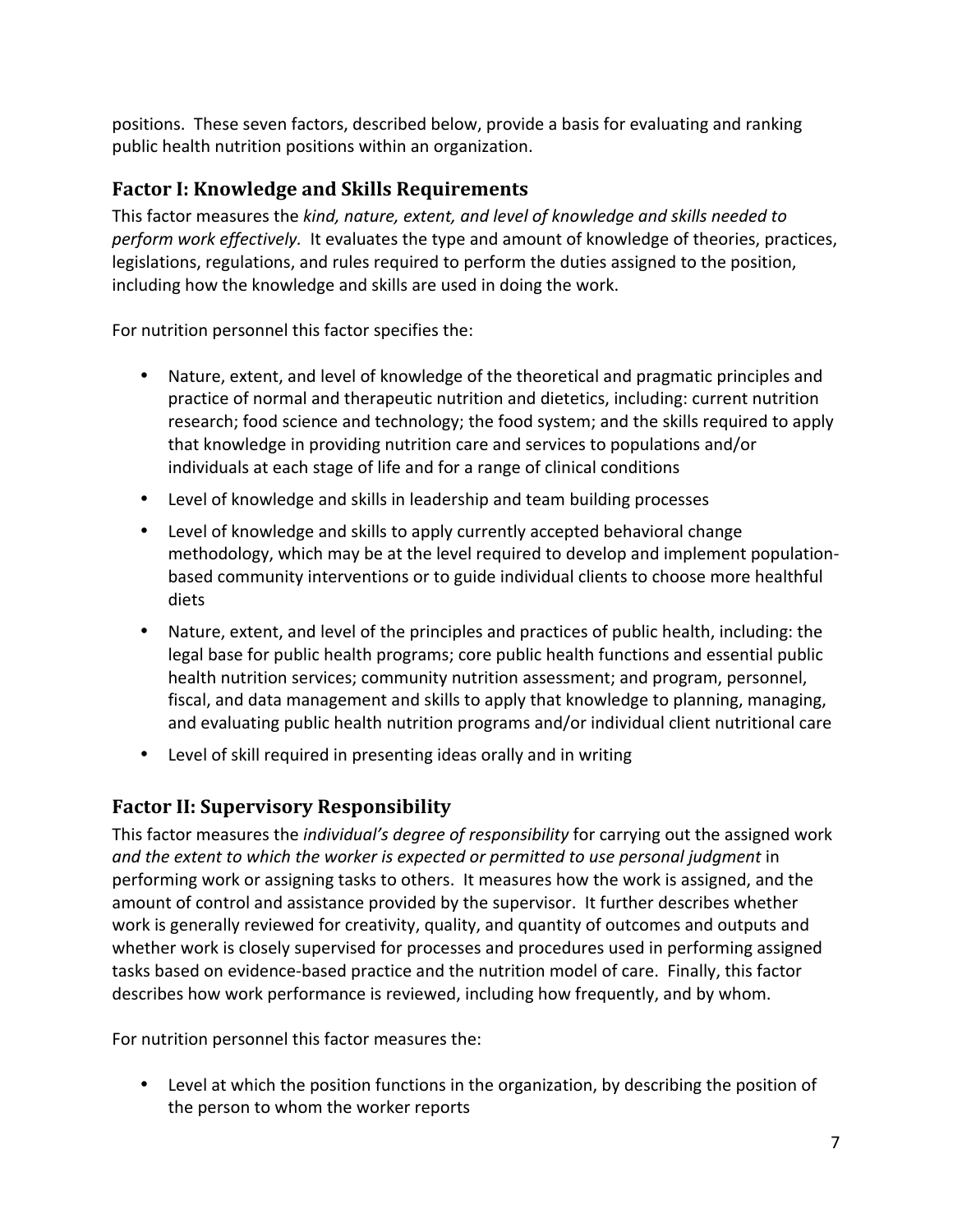- Level of supervisory control, which may range from relative independence to close or direct supervision of work. At one end of the continuum, individuals are expected to work independently and creatively to develop a general work plan for the nutrition programs for an assigned geographical or program area. This work plan, when approved by the supervisor, is reviewed at stipulated periodic intervals for compliance with general organization policy and achievement of measurable objectives. At the other end of the continuum are individuals in positions who are expected to carry out specific assigned tasks under close and direct supervision, with performance reviewed by the supervisor on a daily basis to determine compliance with established protocols, standards of practice, policies and procedures, and productivity norms.
- Level of individual responsibility in completing the work, which may range from complete responsibility for handling work independently to close supervision of routine tasks
- Level of responsibility in collaborating with internal and external units or organizations to accomplish teamwork
- Manner in which work is reviewed as well as how often; whether it is reviewed for creativity, such as in the area of program planning; adherence to professional standards of client/patient care or program or practice guidelines, such as in the monitoring of patient care records; or whether it is evaluated for meeting client caseload assignment or the completion of specific assigned tasks

# **Factor III: Independence of Action**

This factor measures the *degree of autonomy or independent judgment* required by the position, the nature of guidelines provided to the individual for carrying out the work, and/or the level of judgment required to develop new guidelines or apply existing guidelines.

For nutrition personnel, this factor distinguishes among three general levels of autonomy and independent judgment:

- Positions in which a high level of autonomy and independent creativity is expected to develop comprehensive program plans and new guidelines for innovative community‐ wide nutrition programs or client care nutrition intervention programs
- Positions that require independent and responsible judgment in devising and applying nutrition care protocols to the unique, individual needs of medically high‐risk clients with multifaceted nutrition and medical problems
- Positions in which individuals are expected to follow established standards of care, practice guidelines, protocols, policies, and procedures using independent judgment only to make minor adaptations in guidelines for specific client needs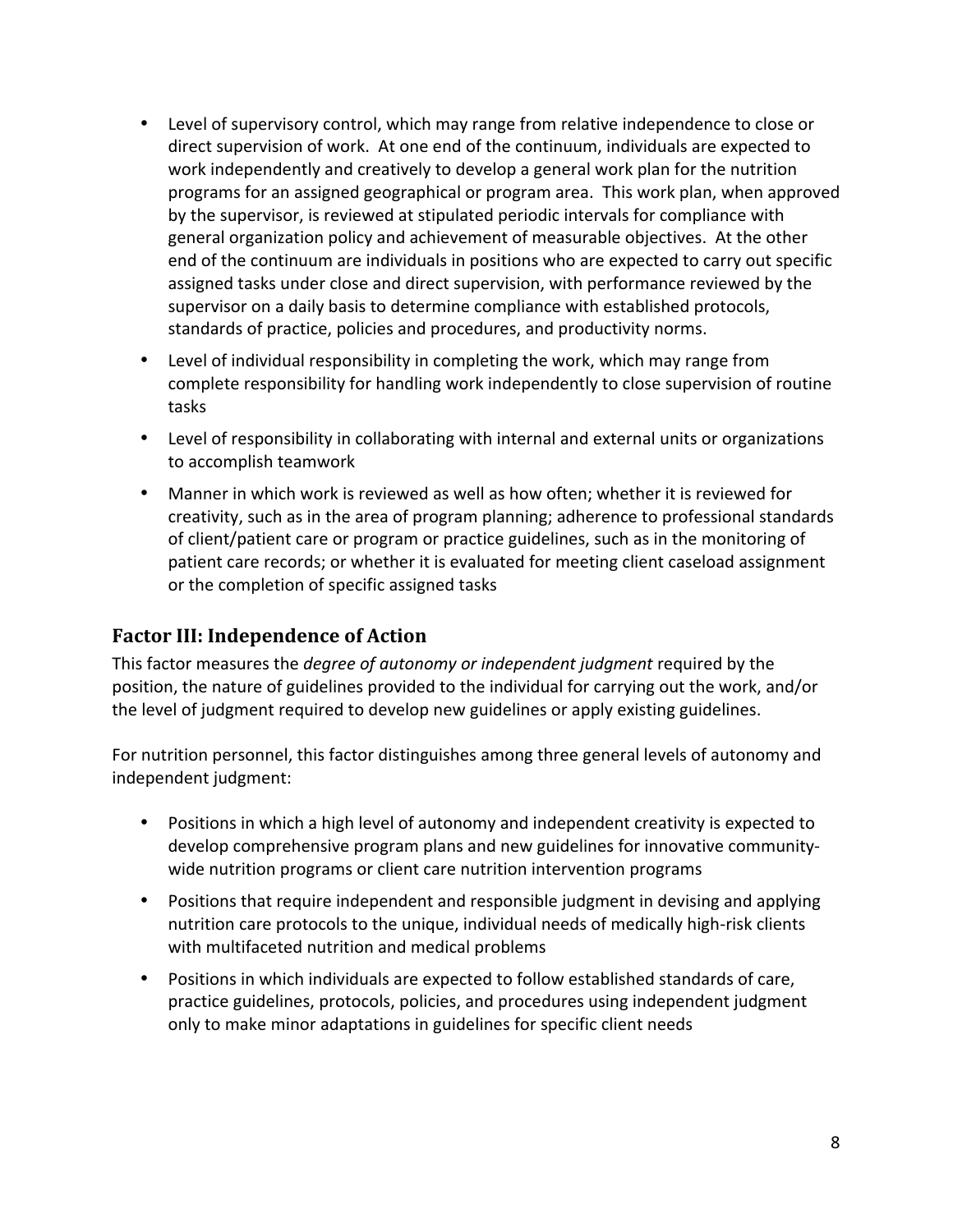# **Factor IV: Complexity of Work**

This factor describes the nature of the assigned work and measures the degree of difficulty in assessing what needs to be done along with the originality and mental effort required to understand, perform, and evaluate the work and respond to work situations.

For nutrition personnel, this factor distinguishes between the following:

- Levels of work that present new or unprecedented challenges requiring alternative primary, secondary, and tertiary prevention strategies as is required with new medical and nutrition research breakthroughs. This includes developing new or expanded public health or nutrition interventions, implementing new dietary strategies for the prevention of disease, and/or developing local programs and services aimed at meeting the special needs of particular populations
- Levels of work that provide expert technical assistance to teams of professionals and community members
- Levels of work that include the responsibility of supervising the work of other levels of personnel
- Levels of work that require the nutrition assessment of clients with complex health conditions requiring calculated therapeutic diets, extensive diet instructions, counseling, education, case management, and client care coordination
- Levels of work that provide routine, well-established health promotion, disease prevention nutrition instruction to clients at relatively low nutritional or health risk

# **Factor V: Scope of Responsibility**

This factor measures the purpose of the work and the impact of the work, product, or service on accomplishing the mission of the organization.

For nutrition personnel, this factor measures the:

- Scope of work to plan and implement population-based, community-wide nutrition programs, compared to work that provides nutrition services to individual clients
- Impact of the work on nutrition-related health outcomes in the community's population, compared to the impact on individual clients
- Relative value of the nutrition services provided in achieving the health promotion, disease prevention, and primary care mission and objectives of the public health organization
- Level at which the individual makes or carries out national, state, or local nutrition and food policy, laws, regulations, or program management or client services delivery policies and procedures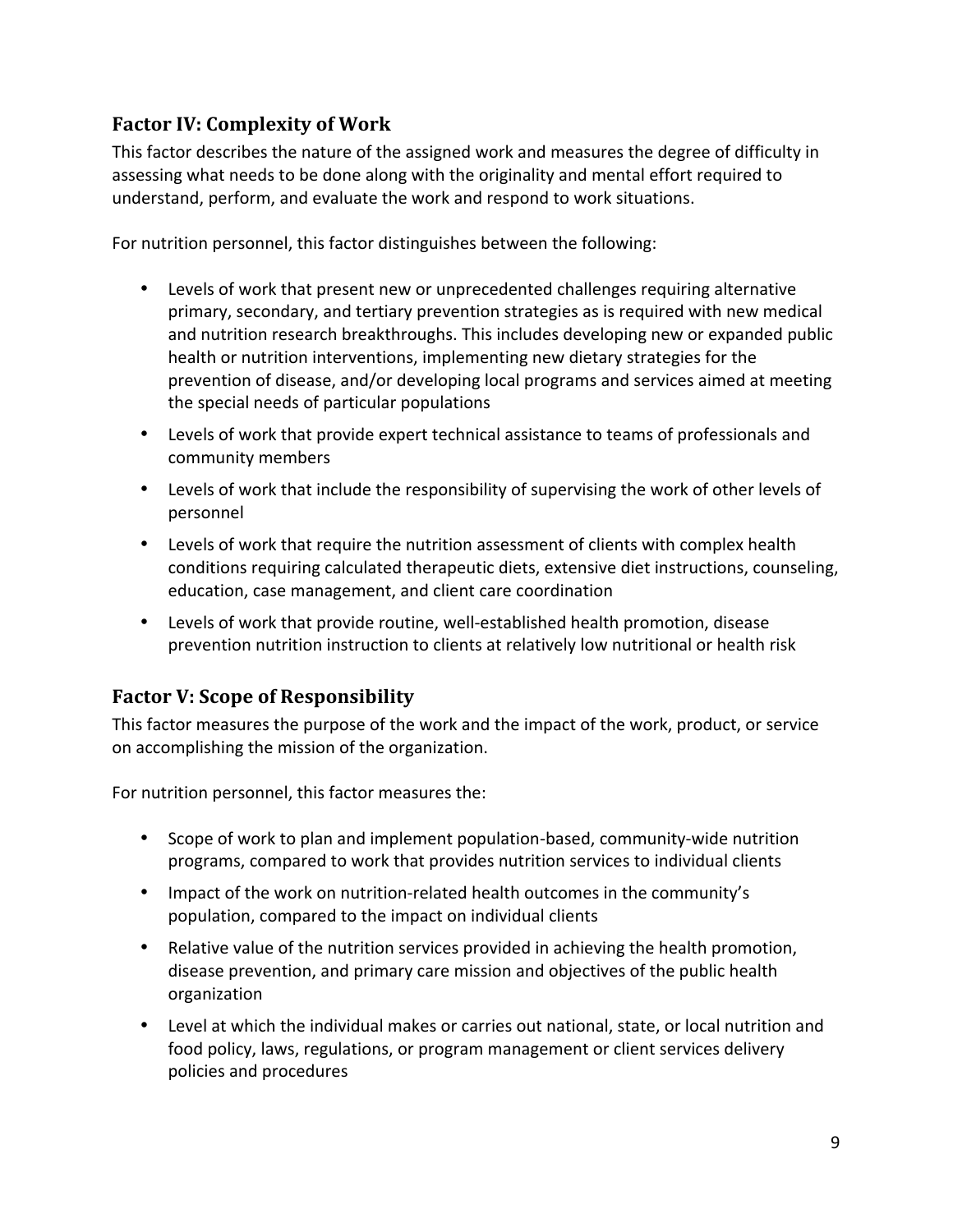- Level of emergency preparedness including role in emergency response, chain of command, location of emergency response plan, communication including equipment use, key system resources, and unusual events. (1)
- The potential effects of providing health promotion, disease prevention information to individuals at relatively low health risk compared to providing therapeutic diets and counseling to individual clients with complex critical and/or chronic health conditions

# **Factor VI: Human Relations**

This factor describes the nature of the employee's contacts and interactions with other individuals and groups, including the conditions under which these contacts are made in performing work. It also measures the importance of those contacts to accomplishing the mission of the organization.

For nutrition personnel, this factor describes how the position accomplishes the organization's nutrition program's objectives, including:

- Networking with influential individuals and groups in the organization and community
- Consulting with other health, human services, and nutrition professionals around programmatic decisions, technical guidance, and client care
- Collaborating with university faculty in educational or research endeavors
- Interacting with consumers, clients, and families in the organization, clinic, or home to provide food, nutrition, and diet counseling, education, and information

This factor also describes the level at which the position functions in the organization by describing the positions of the individuals with whom the employee has contact. These may include: high‐level organization and government officials and managers; community leaders; research investigators; other health professionals; educators; media clients; or the general public.

Finally, this factor also describes the type of encounter with other individuals, which may include: grant writing; collaborative project and dissemination meetings; coordination of program implementation; applied research; group education; individual counseling; or information gathering.

#### **Factor VII: Work Environment**

This factor measures the risks and discomforts imposed by physical surroundings and the safety precautions necessary to avoid accidents and these discomforts.

Most nutrition personnel employed in federal, state, or local health organizations work in central, district, or satellite health organization offices, or services. Unusual physical demands depend on working conditions at the specific location of the job. Possible risks and discomforts for some nutrition positions might include: working within neighborhoods for community-team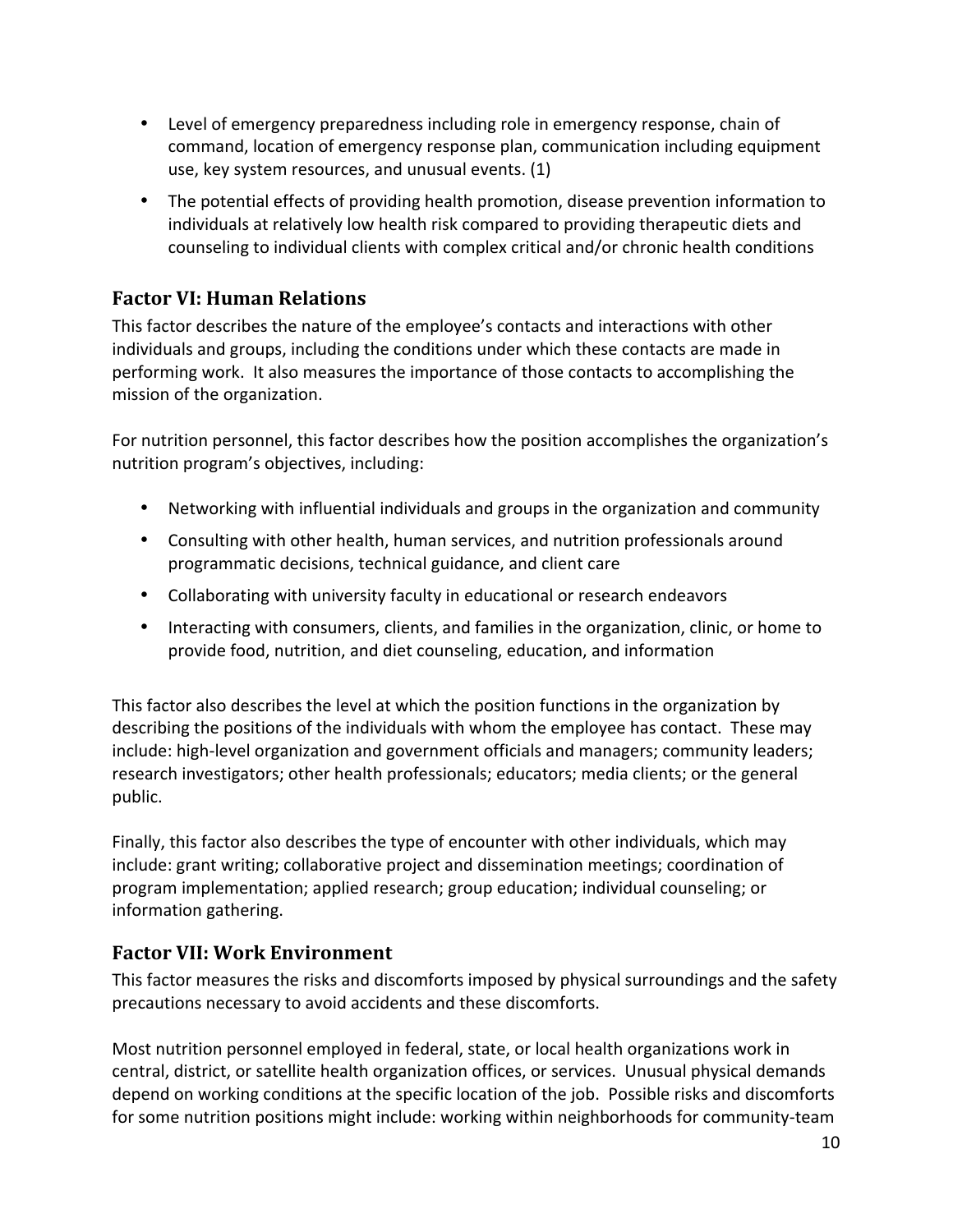meetings; extensive travel by car, airplane, or public transportation; carrying technologyrelated equipment; extended travel involving overnight trips; excessively long work days; driving in adverse weather conditions or terrain; and/or threats to physical safety for those working in high‐crime areas. Nutrition personnel who provide home health services may be at greater risk for personal safety.

Most nutrition positions have no unusual physical demands. Some positions in health promotion, disease prevention programs utilize nutritionists with appropriate additional training to serve as aerobics or exercise instructors as well as nutrition educators. In some organizations, nutrition personnel are responsible for carrying and setting up heavy educational equipment and client files. Some positions in services may require standing and considerable walking.

# *Classifying Public Health Nutrition Positions*

In this document, public health nutrition personnel are divided into three series of position classes—management, professional, and technical—based on the major focus of their responsibilities (See **Figures II‐1** and **II‐2**). Each of these three series is further subdivided into several position classes.

| <b>Management Series of</b>                             | <b>Professional Series of</b>                        | <b>Technical/Support Series of</b>                       |
|---------------------------------------------------------|------------------------------------------------------|----------------------------------------------------------|
| <b>Position Classes</b>                                 | <b>Position Classes</b>                              | <b>Position Classes</b>                                  |
| • Public Health Director<br>Class (Nutrition)           | • Public Health Nutrition<br><b>Consultant Class</b> | <b>Nutrition Technician</b><br>$\bullet$<br>Class        |
| • Assistant Public Health<br>Director Class (Nutrition) | • Public Health Nutritionist<br>Class                | <b>Community Nutrition</b><br>$\bullet$<br>Worker Class* |
| • Public Health Supervisor<br>Class (Nutrition)         | • Clinical Nutritionist<br>Class                     |                                                          |
|                                                         | • Nutritionist Class                                 |                                                          |
|                                                         | • Nutrition Educator Class                           |                                                          |

#### **Figure II‐1. Classifications of public health nutrition team positions**

*\*This class of positions does not require academic preparation.* 

This document compares and contrasts the major functions for each of the three series and for the classes within each series. Each series is described in a separate chapter. Each chapter includes the major functions and level of responsibility for each position class, along with alternative job titles and major duties, described using the factor format (i.e., factor evaluation system). In addition, the minimum recommended educational, professional, and experience qualifications are delineated to assure that public health nutrition personnel possess the requisite knowledge, skills, and abilities needed to serve the community.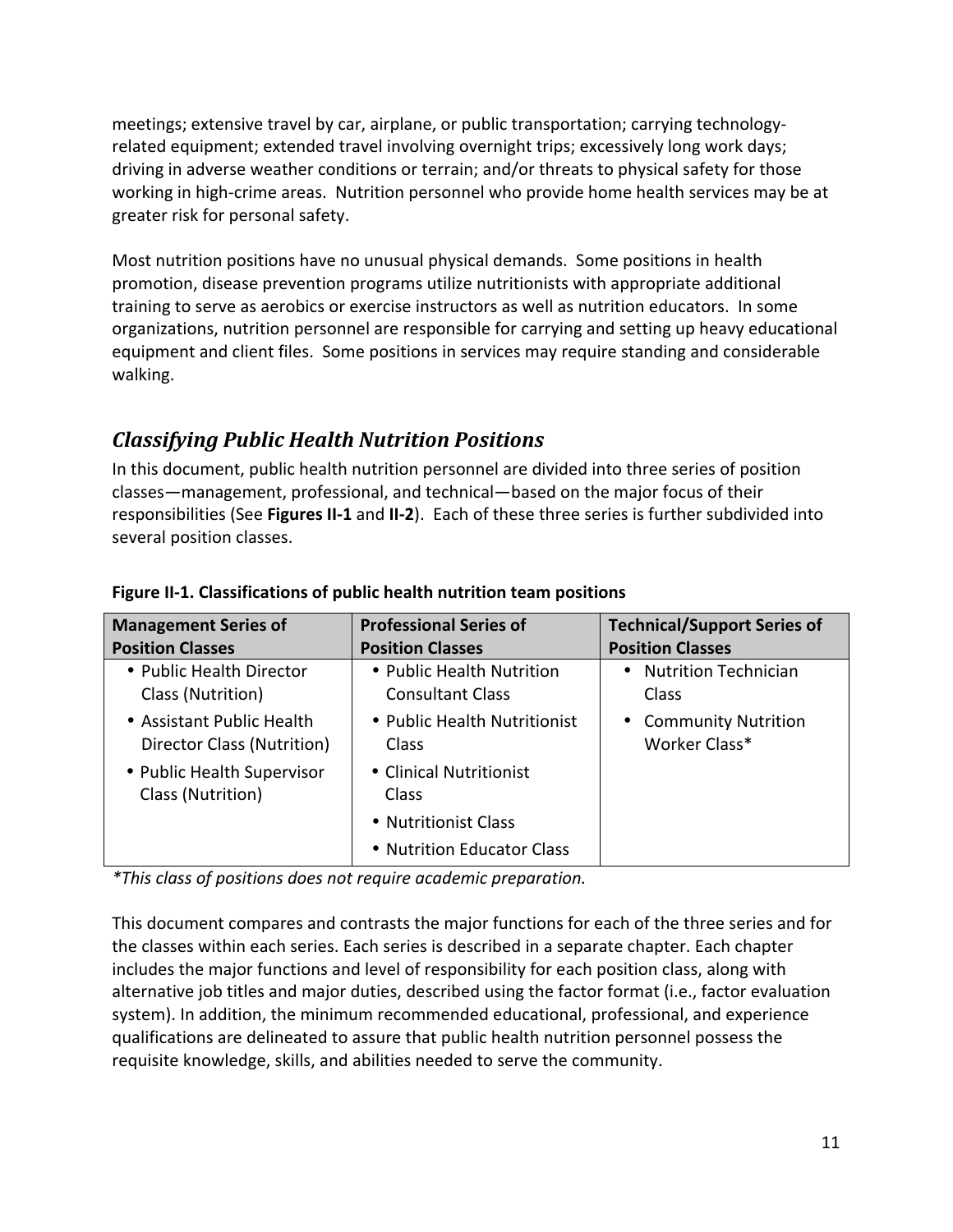# **Professional Credentials**

For the managerial and professional series, licensure as a nutritionist (L.N.) dietitian (L.D.), or licensed dietitian and nutritionist (L.D.N.) is the recommended professional credential in states that have dietetic licensure. Professional credentials for positions providing nutrition counseling to clients are required by states for local organizations to qualify for practice and for participation in Medicare, Medicaid, Title XX, health insurance companies, and other reimbursement systems. State licensure establishes that a nutritionist, having satisfactorily completed a course of education and training and passed an examination, possesses the ability to apply the requisite knowledge and skills in the work situation. In states without licensure laws, dietetic registration (R.D.) with the Commission on Dietetic Registration is recommended. Nutritionists and dietitians who are registered dietitians usually qualify for state dietetic licensure. However, not all licensed dietitians and licensed nutritionists qualify as registered dietitians, because some state laws permit a broader definition of education and may include persons not eligible for dietetic registration. Employees should be aware that individuals not eligible for dietetic registrations (R.D.) may lack the professional training necessary to provide nutrition care to medically high‐risk clients.

# **Educational Requirements**

A Master's Degree with graduate coursework in advanced nutrition and the core competencies in public health (biostatistics, epidemiology, health planning/administration, environmental health, health behavior and health education, and cross-cutting competencies) is recommended for all classes in the Management Series and for the Public Health Nutritionist and Public Health Nutrition Consultant Classes. An alternative qualification could be dietetic registration credentialing with a bachelor's degree, preferably in community nutrition or dietetics plus additional public health core coursework, plus three years of increasing or progressively responsible full‐time work experience as a nutritionist in a public health organization. For the Clinical Nutritionist Class, a master's degree in advanced human and clinical nutrition is recommended. An alternative qualification for the Clinical Nutritionist Class could be dietetic credentialing with a bachelor's degree in dietetics or food and nutrition with additional coursework in advanced normal and clinical nutrition and/or completion of supervised training in dietetics plus three years of increasing or progressively responsible full‐ time work experience in clinical dietetics in a hospital, health care facility, or community health organization.

# *Recruitment, Hiring, and Defining Positions*

# **Assigning Pay Grades and Salaries**

Pay grades assigned to the various classes of public health nutrition personnel should be comparable to those assigned to other disciplines employed in the health organization with assumed similar responsibilities and comparable qualifications. These would include health educators, nurses, social workers, and environmental health specialists. For public health organizations to compete successfully in the recruitment of qualified nutrition personnel, salaries should be competitive with those paid to nutrition and dietetic personnel employed in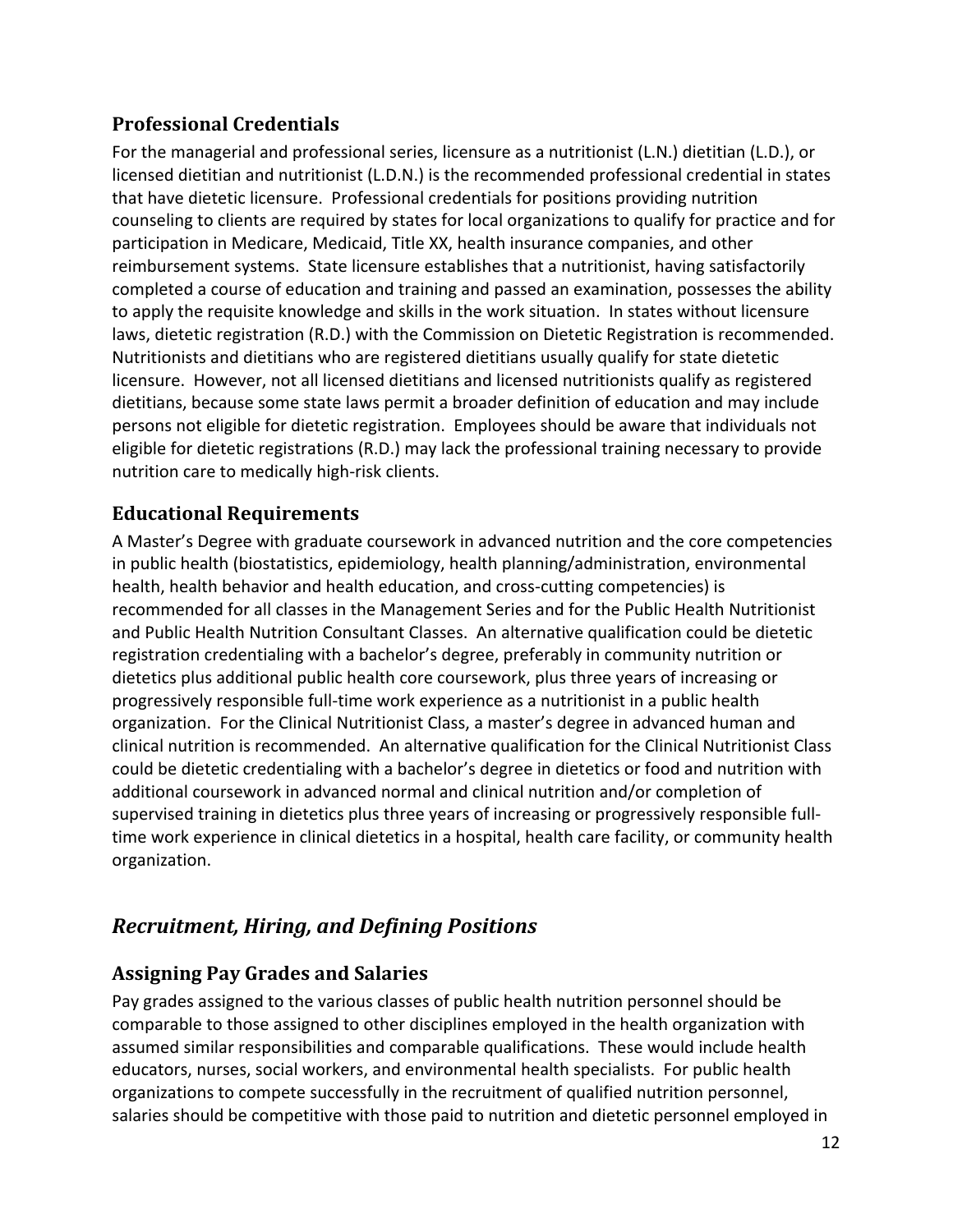other organizations and health care facilities in the geographic area. Information on current public health nutrition and clinical dietetics personnel salaries in the states is available from the Association of State and Territorial Public Health Nutrition Directors' Public Health Nutrition Workforce Survey 2006‐2007 report (www.astphnd.org; and www.fns.usda.gov) and from The American Dietetic Association (www.eatright.org).

# **Recruiting Qualified Personnel**

When an organization is consistently unable to recruit fully qualified nutrition personnel, it should study the competitive employment opportunities for qualified personnel in terms of salaries, benefits, and working conditions. When all efforts to employ fully qualified personnel have been unsuccessful, an applicant meeting the described educational standards could be employed on a provisional status for a specified length of time to allow the employee to acquire the minimum experience and/or professional credentials. Personnel can gain expertise required through use of *Guidelines for Community Nutrition Supervised Experiences* available at www.phcnpg.org. A career development plan should be established with the employee in provisional status setting forth reasonable time limits for the employee to acquire the minimum access to academic courses and clinical or public health experiences needed. Employees with provisional status are usually paid at a percentage below (usually 10%) the pay grade established for a fully qualified employee in the class.

# **Developing Position Titles and Descriptions**

The use of the term public health in the position title of a nutritionist is reserved for positions that require academic public health preparation in the core and cross‐cutting competencies and advanced nutrition. This specialized training provides nutritionists with the knowledge and skills required to assess community nutrition needs and to plan, manage, and evaluate population‐based nutrition programs and services. The five classes of positions in **Figure II‐2** with "public health" in their titles require academic public health preparation.



#### **Figure II‐2. Major Focus of Public Health Nutrition Team Positions**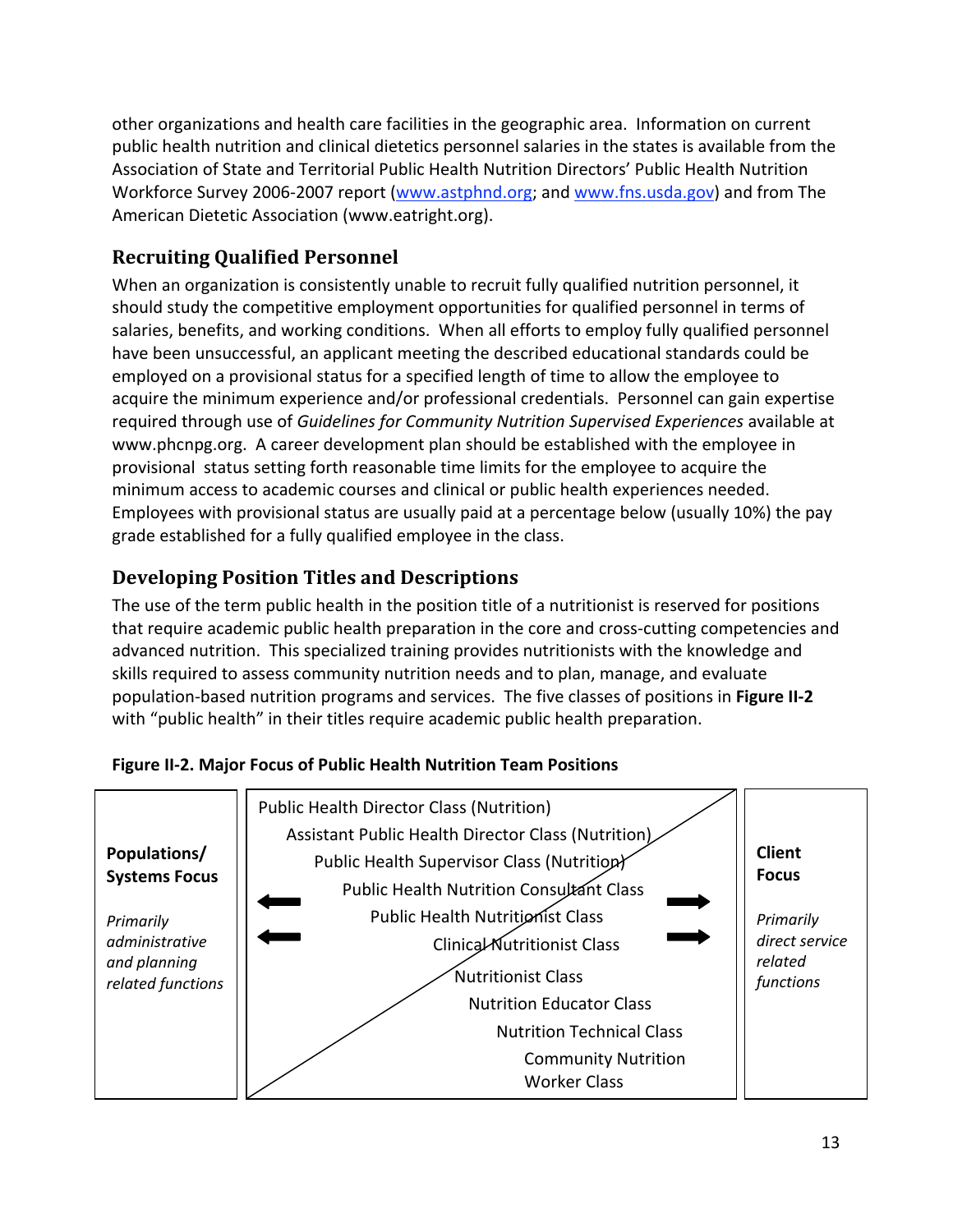Each of the ten class specifications for public health nutrition team positions (see **Figure II‐2**) describes a broad range of duties, knowledge, and skills that may be included in a variety of specific job descriptions. Each class specification comprises a variety of similar positions that, while including the same degree of responsibility of the major functions for that class, may or may not include all of the duties, knowledge, and skills described for that class. Various job titles may be used for these different positions within a particular class.

This document is meant to be a guide for personnel working with the personnel system to pick and choose the text that fits their particular system. Job titles may be chosen to be descriptive of the specific responsibilities assigned to a particular position (e.g., adult health consultant) or to be consistent with other position titles used for positions of comparable responsibility in related disciplines within an organization's personnel classification system (e.g., public health nutrition program manager). The job titles presented in this document for the public health nutrition positions are based on commonly used job titles in Federal, State, City, and County public health organizations. While these job titles are provided as examples, consideration should be given to selecting similar titles so they closely correspond to the class specifications that most clearly describe the major duties of the position. In this document, a preferred position title is listed first under alternate job titles in the specifications for each of the classes. That particular job title is used throughout the document to describe positions representative of that class.

A position description is written by the organization for each position so that it can be classified and a salary grade assigned. This position description is an official record of the work assigned to an employee. The position description is also used to establish qualifications for hiring and promotion, orient new employees, develop performance standards, and decide on the need for additional training related to the position.

#### *References*

1. Columbia University School of Nursing Center for Health Policy (2002). Bioterrorism & Emergency Readiness: Competencies for all Public Health Workers. Centers for Disease Control and Prevention/Association of Teachers of Preventive Medicine. http:// btcomps.pdf. (Accessed May 27, 2009).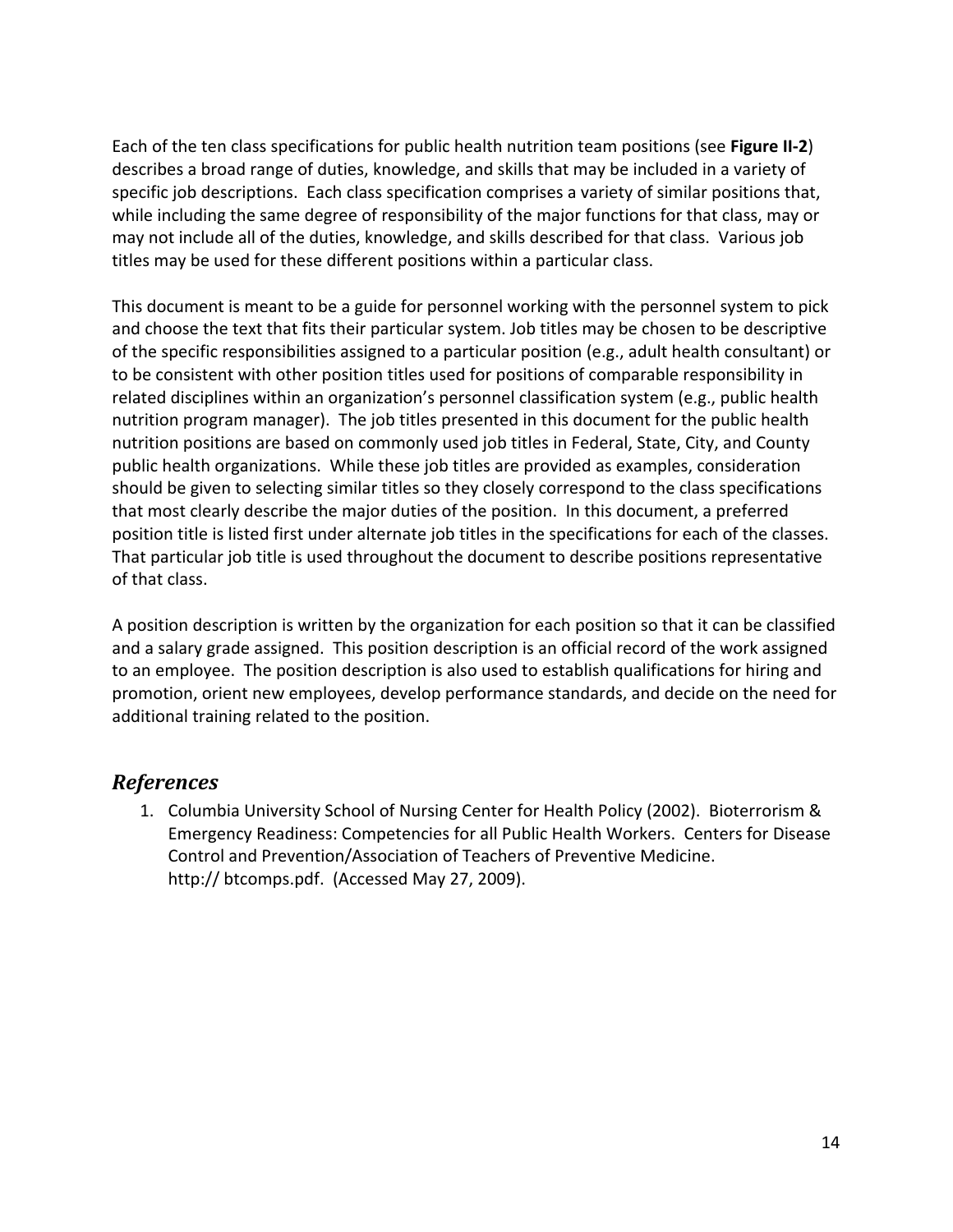# **Chapter III: Management Series**

The management series describes the leadership, planning, and policymaking positions for professional nutrition personnel employed in a federal or state health organization or large city, county, or voluntary public health organizations. It includes positions in upper and middle management whose primary functions relate to organizational policymaking and accomplishing planned objectives by directing the work of subordinates.

This chapter describes the major functions of each class of positions in the management series, along with job titles, major duties, factor evaluation, and minimum qualifications.

# *Position Classes in this Series*

- Public Health Director Class (Nutrition)
- Assistant Public Health Director Class (Nutrition)
- Public Health Supervisor Class (Nutrition)

# *Major Functions*

Key functions for this series of positions include:

- Policymaking
- Planning/Evaluation/Research
- Management
- Supervision
- Leadership
- Resource development

**Figure III-1** (see next page) compares the relative responsibility of the major functions for each class of positions within the management series.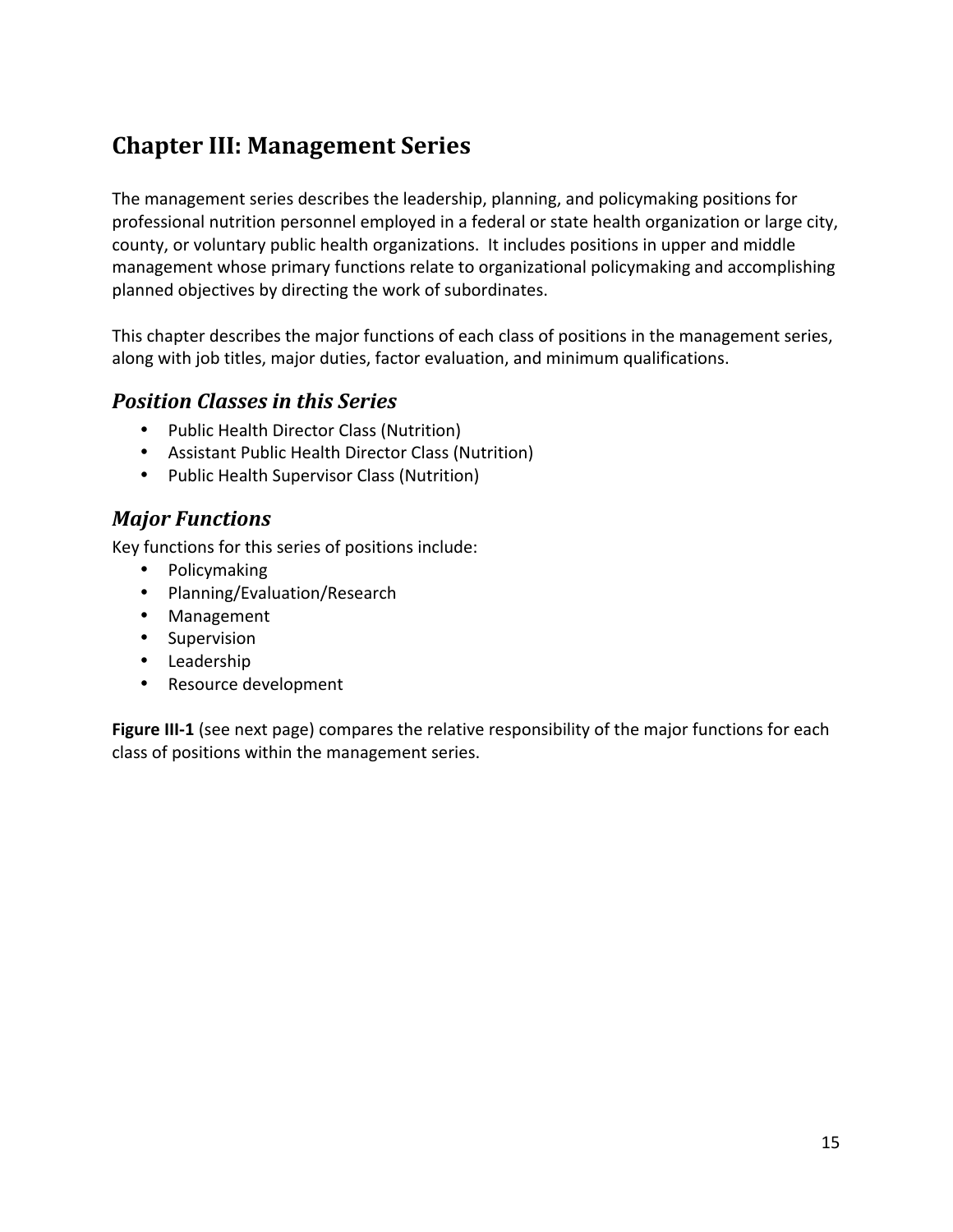

#### **Figure III‐1. Levels of responsibility for major managerial series function, by position class**

*\* In an organization without an Assistant Director position, the management and supervision responsibilities of the Director position would be increased.*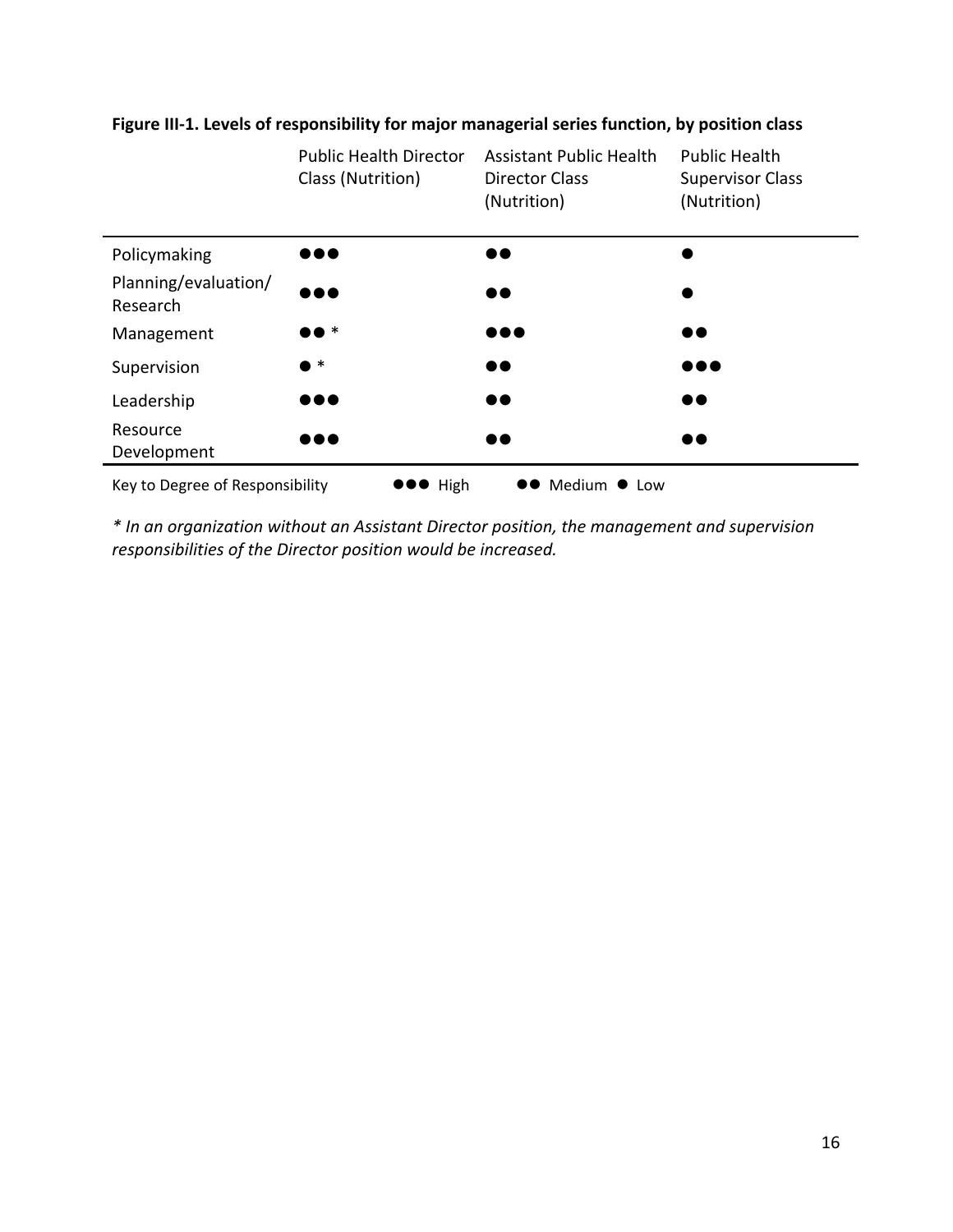# *Public Health Director (Nutrition) Class*

#### **Job Titles for this Position Class**

- Public health director (nutrition)
- Public health nutritionist designee
- Nutrition program director
- Public health nutrition program manager
- Nutrition department head
- Public health nutrition administrator
- Director of nutrition services
- Nutrition services chief

# **Major Duties**

This is the highest management and policymaking nutrition position. Individuals in this position are responsible for a comprehensive program of nutrition services in a national, state, large city, county, or voluntary public health organization. Major duties of this position include:

#### *Policymaking*

- Advises, collaborates, and learns together with health officials, senior policymakers, administrators, and legislators who have a significant impact on the mission, programs, and policies of the organization to further public health goals
- Participates in developing health policy and assures the inclusion of food- and nutritionrelated issues, such as emergency preparedness
- Identifies, reviews and comments on proposed legislation, regulations, guidelines, and standards promulgated by federal, state, and local legislative bodies, regulatory organizations, and national organizations
- Serves as the food and nutrition policy spokesperson for the organization
- Guides the community and organization in assisting and supporting legislative deliberation and action on public health issues
- Participates in developing, implementing, and monitoring health and nutrition standards of care and the quality improvement system used throughout the organization's jurisdictional area

#### *Planning/Evaluation/Research*

- Participates in the organization's strategic and operational planning, identifying programs and services that should have a nutrition component, and integrates nutrition services into the overall organizational health plan and budget
- Assesses the population's nutrition and diet-related health problems and available resources, interpreting emerging trends to determine present needs and forecast future needs
- Develops and evaluates collaborative strategic action plans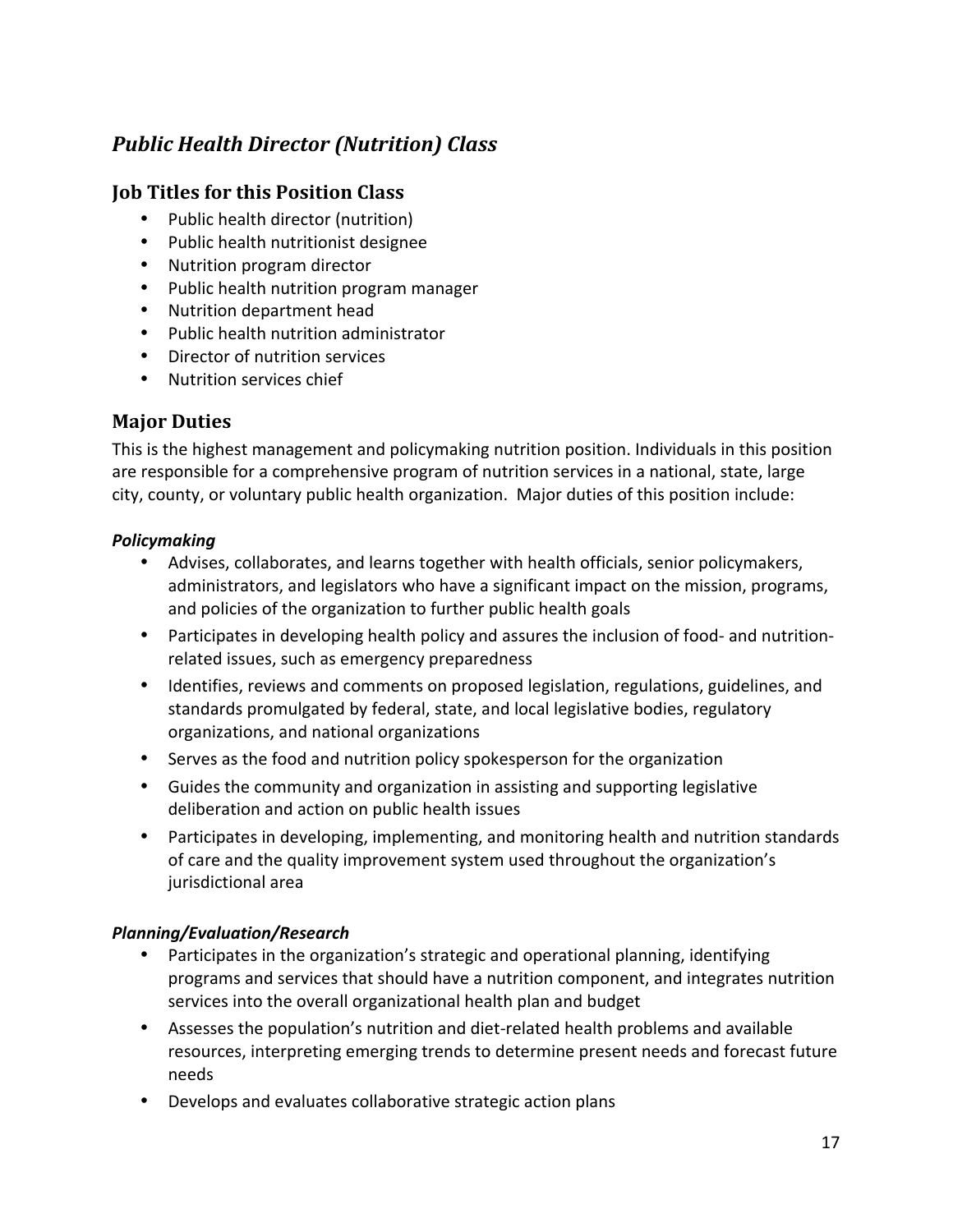• Proposes evaluation design and methods for all aspects of nutrition policy and programs

#### *Management*

- Serves as a member of the organization management team
- Advises health officer and senior program directors on staffing and facility needs
- Participates in the design and implementation of organization management information systems and utilizes data to document, monitor, and evaluate nutrition services, costs, and outcomes and to justify budget requests
- Analyzes and summarizes data and publishes program accomplishments in the organization's annual report

#### *Supervision*

- Advises health director and program managers regarding nutrition personnel needs
- Establishes and defines personnel policies, determines lines of authority and areas of responsibility, and has line of authority over professional and support personnel for the nutrition unit

#### *Leadership*

- Articulates an achievable mission, set of core values, and shared vision and uses them to guide action and apply social justice and human rights principles
- Directs, facilitates, and refines mission-driven strategic planning processes at policy, management, and operational levels
- Builds organizational capacity to envision and select strategies to address acute problems
- Facilitates utilization and application of systems thinking
- Facilitates networking and participation of all stakeholders including broad and diverse representation of private/public/non‐profit and traditional/nontraditional community organizations
- Models and facilitates integration of cultural sensitivity and competence

#### *Resource Development*

- Prepares, justifies, and manages the nutrition program budget
- Prepares grant proposals and contracts to obtain external funding to expand nutrition services
- Directs cost‐effectiveness and cost‐benefit analyses

# **Application of Factor Evaluation System to the Public Health Director (Nutrition) Class**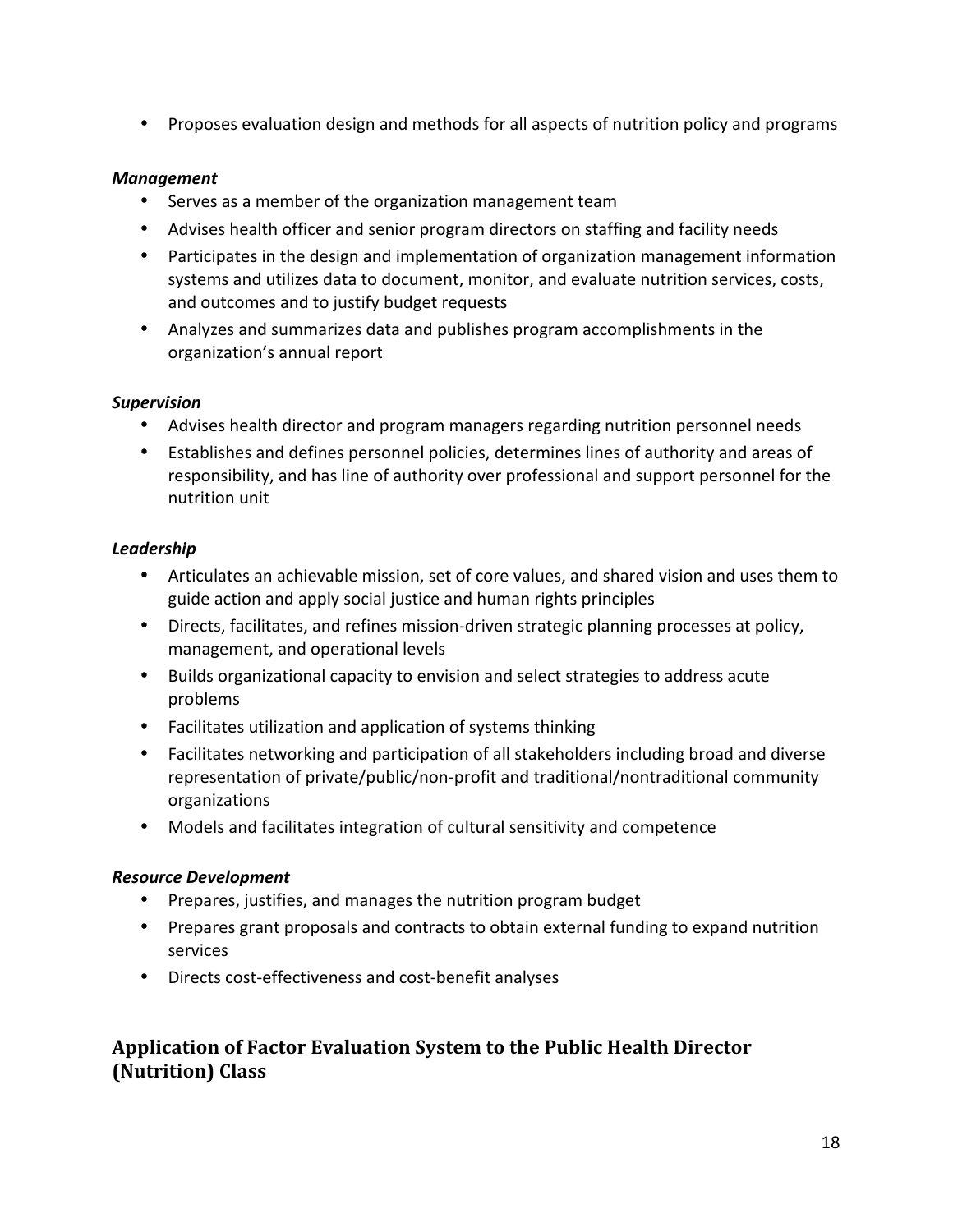#### *Factor I: Knowledge and Skills Requirements*

- Broad knowledge of the current scientific research‐based principles, theories, and practices of public health, management, and nutrition including essential public health services
- Mastery of the field of public health nutrition, demonstrated by the ability to generate new hypotheses, cope with unprecedented problems, and create new methods and interventions
- Specialized knowledge of the legal base for public health and public health nutrition program's current federal, state, and local government structures and processes involved in development of public policy, legislation, and regulations that influence quality of health services and the food supply
- Advanced level of knowledge and skill in strategic and operational health planning, including logic models, program implementation, and evaluation and full range of knowledge and skill in data management and information systems
- Advanced level of skill in resource development, forecasting fiscal needs, justifying budgets, and grantsmanship
- Advanced level of skill in supervising a designated number of nutrition professionals and clerical support personnel, and in making staff assignments and assuring staff accountability
- Full range of skill in identifying epidemiological, economic, and social trends with implications for the health and nutritional status of the population and the ability to translate community assessment data into statewide program plans for nutrition services
- Advanced level of skill in presenting ideas orally and in writing in a clear, concise, and persuasive manner, including the ability to make public presentations before large audiences and to the media

#### *Factor II: Supervisory Responsibility*

- High level of individual responsibility, working independently under the direction of the health director who approves the annual work plan in terms of general objectives, boundaries, and impact on organization policy
- Work reviewed annually for results achieved and impact on the health of the population and the health organization's policy

#### **Factor III: Independence of Action**

- Considerable degree of autonomy based on organization mission
- Use creativity and ingenuity to devise innovative approaches, including:
	- o Dealing with new or unsolved problems
	- $\circ$  Developing or revising regulations, guidelines, and protocols to facilitate new programs
	- $\circ$  Updating nutrition interventions to reflect the most current nutrition and medical research and changing needs of the population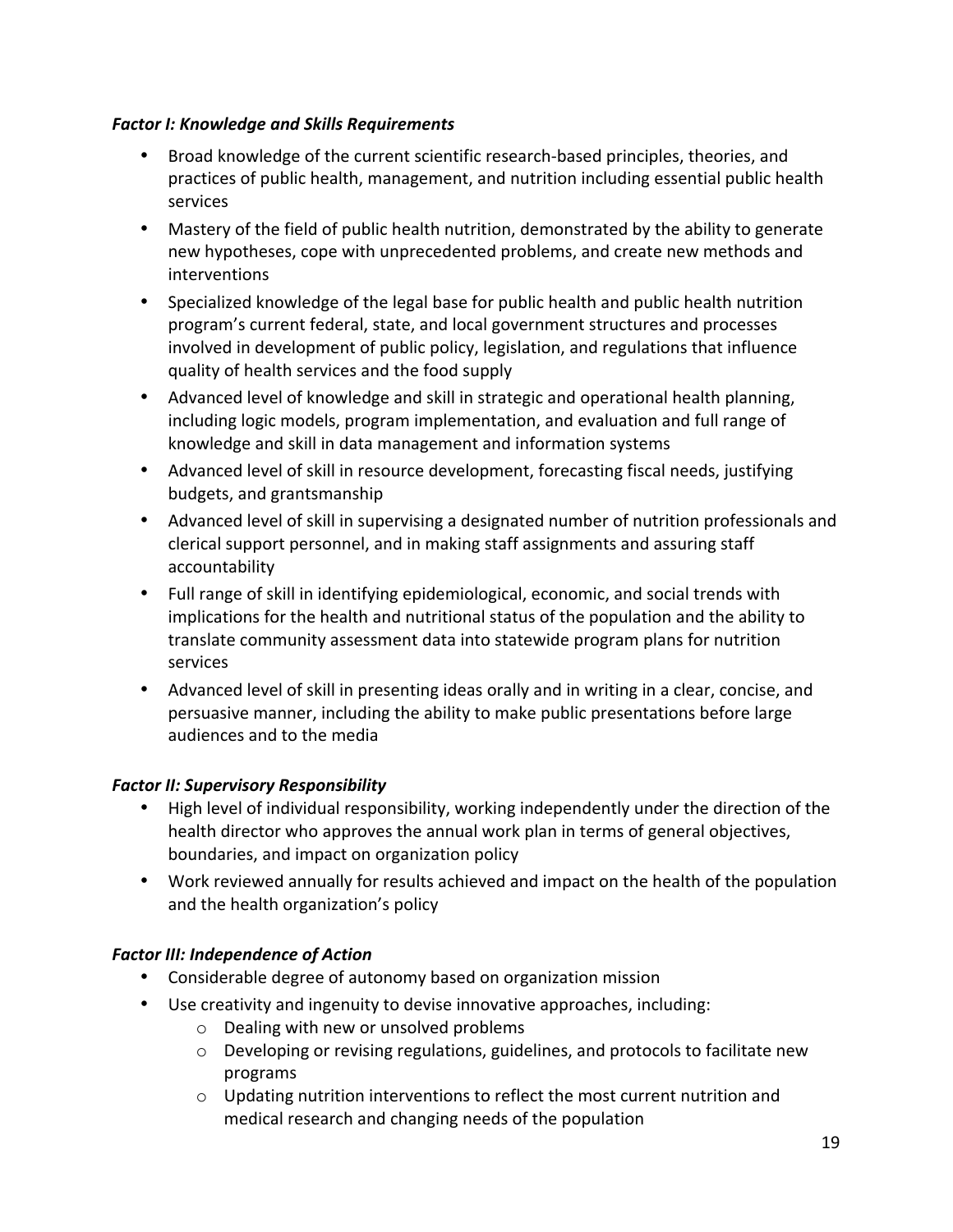#### *Factor IV: Complexity of Work*

- Work involves broad scope of responsibility
- Work involves intricacy, presenting new and unprecedented mental demands which require research, study, and analysis of the impact of alternative solutions on major organization programs, situations, organizations or future developments

#### *Factor V: Scope of Responsibility*

- Extensive and significant impact on achieving the mission of the organization and on the health and nutritional status of the area's population
- Consequential contribution carrying through on upper management direction and involving support and development, recommendations, and execution of major organizational objectives, policies, programs, and practices
- Leadership in emergency preparedness response plan, particularly communication

#### *Factor VI: Human Relations*

- Meets singly or in groups with individuals who have significant impact on health programs and policies of the organization, including: health officials; senior program directors; health policymakers; legislators; officials or representatives of federal, state, and local organizations; community leaders and members; corporate executives; officials of professional organizations or voluntary health associations; faculty of educational institutions; and media
- Engages in non-routine contacts for creative, innovative program development and collaborative problem‐solving, requiring discussion, persuasion, and negotiation to gain support and concurrence, often in the face of significant controversy or differences of opinion
- Line authority over professional and support personnel; may provide some direct supervision

#### *Factor VII: Work Environment*

- Work typically performed in adequately equipped offices with no unusual discomforts or dangers
- Work may entail, long, often irregular hours of work and extensive overnight travel, both in and out of state

#### **Qualifications**

- *Minimum Education*
	- o Master's degree in public health with a major in nutrition; *or*
	- $\circ$  Master's degree in nutrition with emphasis in public health or community health; *or*
	- $\circ$  Master's degree in applied human nutrition with core coursework in public health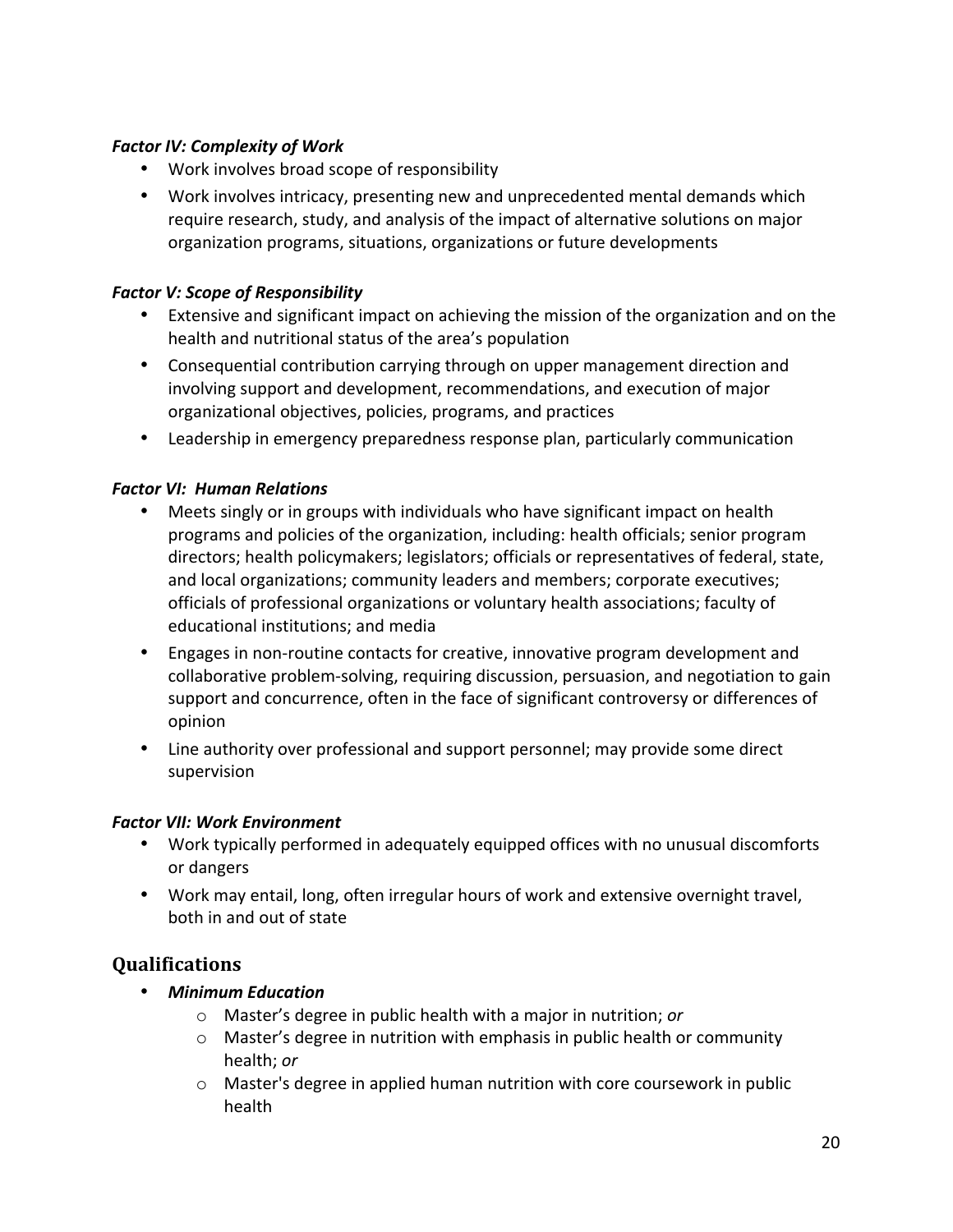- *Professional Credentials:* Must meet state licensure requirements (L.D., L.N., or L.D.N.). Where there is no dietetic licensure law, the person in this position should be a Registered Dietitian (R.D.) and maintain this status.
- *Experience:* Five years in full-time employment in the field of nutrition or dietetics, at least three of which should have been in public health with at least two years of supervisory experience.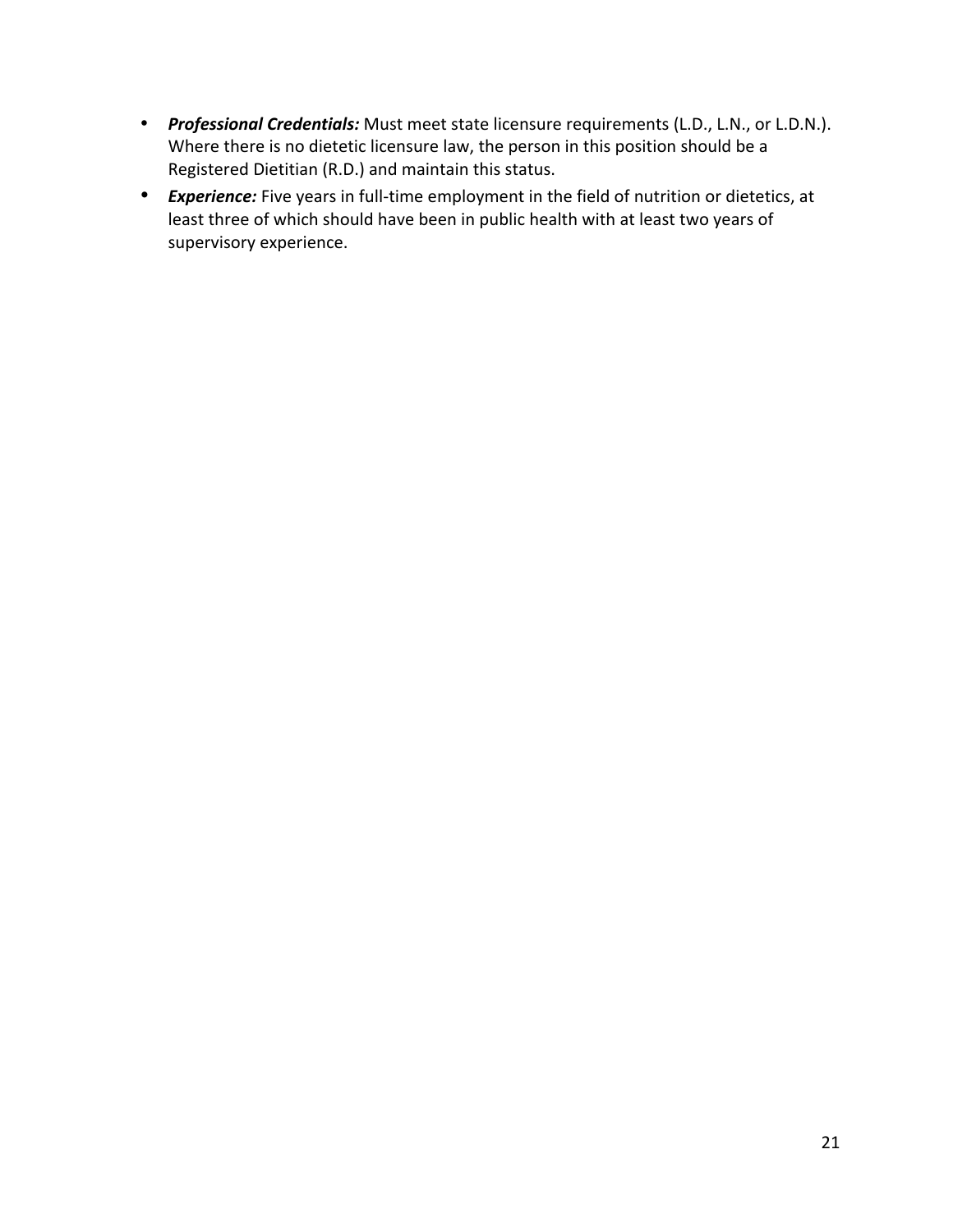# *Assistant Public Health Director (Nutrition) Class*

### **Job Titles for this Position Class**

- Assistant public health director (nutrition)
- Assistant nutrition program director
- Assistant public health nutrition program manager
- Assistant nutrition department head
- Assistant public health nutrition administrator
- Deputy chief public health nutritionist
- (Categorical) program manager

#### **Major Duties**

This is the second highest administrative and policymaking nutrition position in a state or large city, county, or voluntary public health organization. Depending on the organization and the management style of the director, the assistant public health director for nutrition may focus on one assigned program area or assist the director in several program areas. This individual serves as the acting public health director (nutrition) in the absence of the director. Persons in this class of positions perform functions delegated and supervised by the director, including:

#### *Management*

- Recommends data needed for program planning, management, and evaluation; assists in the design and implementation of management and client information systems
- Analyzes and summarizes management data and assists in preparing assigned administrative reports
- Monitors assigned nutrition programs for effectiveness and cost-control

#### *Policymaking*

- Participates in developing food and nutrition policies, ensuring that nutrition-related issues are included in the organization's health policies (including emergency preparedness)
- Engages in dialogue and learning from others to further public health goals
- Uses the legal and political system to effect change
- Monitors nutrition policies, procedures, protocols, quality improvement systems, and standards of care to assure that organization standards are consistent, justified, based on evidence‐based practices, and implemented in the system of health care services

#### *Planning/Evaluation/Research*

- Participates in the organization's operational planning using needs assessment data to identify organization programs and services that should have a nutrition component
- Helps to integrate nutrition into assigned sections of the organization health plan and budget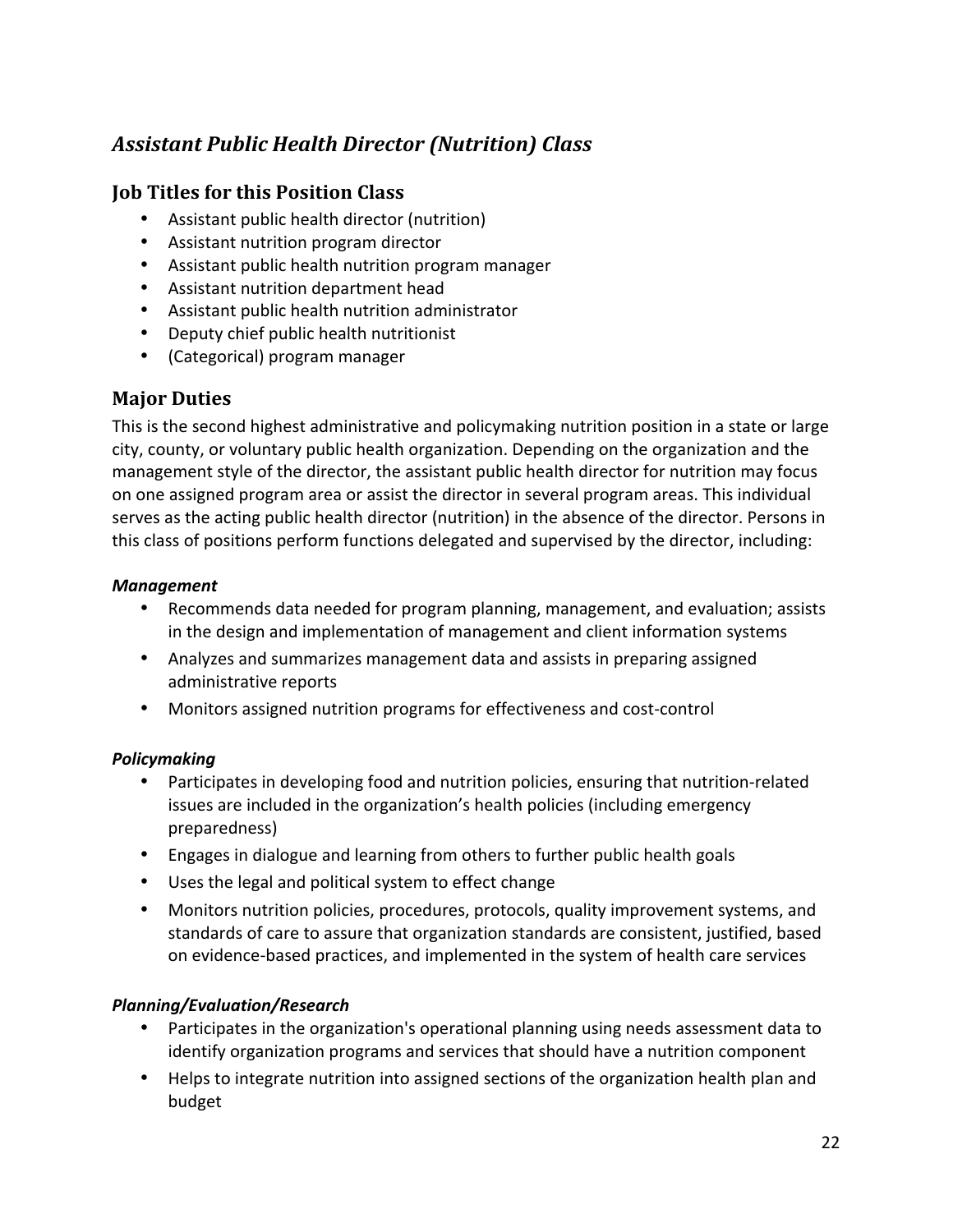- Provides evaluation design and methods for policies and programs
- Facilitates outcomes-based team activities related to strategic planning and evaluation objectives

#### *Leadership*

- Facilitates an achievable mission, set of core values and shared vision and uses them to guide action and apply social justice and human rights principles
- Develops, implements, and evaluates advocacy, community education and social marketing strategies to achieve national, state and local health goals and objectives
- Develops systems structures utilizing knowledge of organizational learning, development, behavior and culture

#### *Supervision*

- Assists in defining and establishing personnel policies affecting nutrition personnel
- Assists in developing and training career development systems
- Models and facilitates integration of cultural sensitivity and competence

#### *Resource Development*

- Participates in preparing and justifying nutrition program budget; directs costeffectiveness and cost‐benefit analyses
- Monitors and controls expenditures within allocations for assigned nutrition program areas
- Participates in preparing grant proposals and contracts to obtain external sources for expanding nutrition programs and services

# **Application of Factor Evaluation System to the Assistant Public Health Director (Nutrition) Class**

#### *Factor I: Knowledge and Skills Requirements*

- Broad knowledge of the current scientific research-based principles, theories, and practices of public health, management, and nutrition
- Mastery of field of public health nutrition, demonstrated by the ability to cope with unprecedented problems by extending accepted methods or developing new methods
- Specialized knowledge of the legal base for public health and public health nutrition programs, and of current federal, state, and local government structures and processes involved in development of public policy, legislation, and of regulations that influence quality of health services and the food supply
- Advanced level of knowledge and skill in strategic and operational health planning, grantsmanship, program implementation, and evaluation and full range of knowledge and skill in data management and information systems
- Advanced level of skill in forecasting fiscal needs and justifying budgets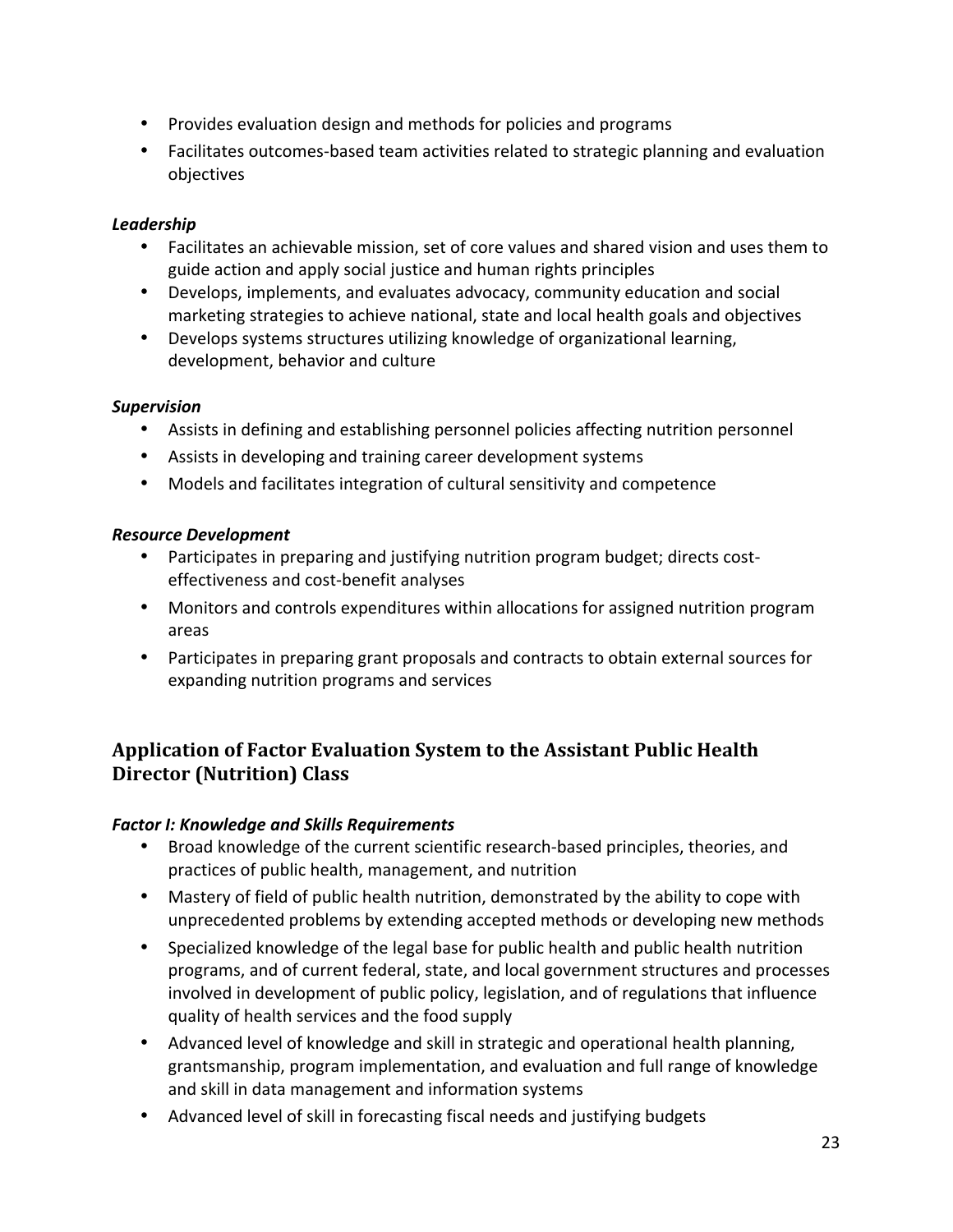- Advanced level of skill in supervising multiple levels of nutrition professionals and a variety of personnel, including paraprofessionals, breastfeeding peer counselors, and program support personnel, and in making staff assignments and assuring staff accountability
- Full range of skill in identifying epidemiological, economic, and social trends with implications for the health and nutritional status of the population and the ability to translate community assessment data into statewide, regional, or local program plans for nutrition services
- Advanced level of skill in presenting ideas orally and in writing in a clear, concise, and persuasive manner

#### *Factor II: Supervisory Responsibility*

- High degree of individual and interdisciplinary team responsibility
- Works independently under the general direction of the public health director (nutrition) who approves a general work plan annually in terms of overall objectives, boundaries, and impact on organization policy
- Work is reviewed periodically for results achieved

#### **Factor III: Independence of Action**

- High degree of autonomy based on broad organizational mission and nutrition program goals
- Uses creativity and ingenuity to propose innovative approaches to deal with new or existing problems, or to revise regulations, guidelines, and protocols to facilitate new interventions or update existing nutrition interventions to reflect the most current nutrition and medical research and changing population needs

#### **Factor IV: Complexity of Work**

• Work is broad in scope of responsibility and of great intricacy, providing constantly new and unprecedented challenging mental demands that require research and thoughtful analysis with consideration of the impact of alternative solutions on major organization programs, situations, organizations, future developments, and working relationships

#### **Factor V: Scope of Responsibility**

- Significant impact on accomplishing the organizational mission, including emergency preparedness, and on the health and nutritional status of the area's population
- Consequential contribution carrying through on upper management directing includes assisting the public health director (nutrition) in program development, policy recommendations, and execution of major nutrition program objectives, policies, programs, and practices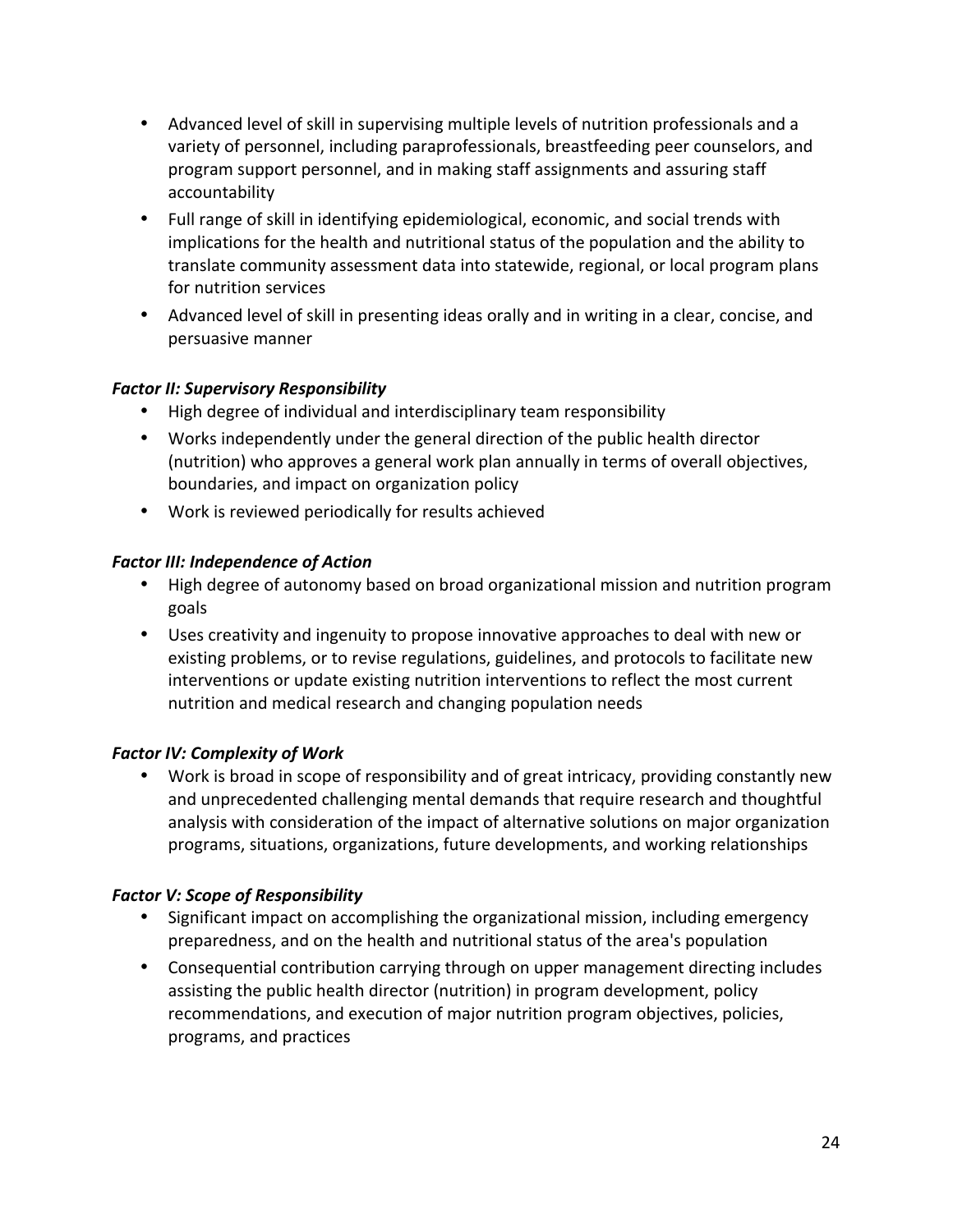#### *Factor VI: Human Relations*

- Meets singly and in groups with individuals who have an unusually significant impact on the food and nutrition programs, services, and policies of the health organization, including: senior program directors; representatives and consultants from federal, state, and local organizations; community leaders and members; representatives of professional organizations or voluntary health associations; faculty of educational institutions; and media
- Contacts for program development and creative problem solving, requiring discussion, persuasion, and negotiation to gain support and agreement, often in the face of significant controversy or differences of opinion
- May provide some direct supervision to lower level professional and support personnel

#### **Factor VII: Work Environment**

• Work usually performed in adequately equipped offices with no unusual discomforts or dangers, although work may require some long or irregular hours and some overnight travel

#### **Qualifications**

- *Minimum Education*
	- o Master's degree in public health with a major in nutrition; *or*
	- $\circ$  Master's degree in nutrition with emphasis in public health or community health; *or*
	- $\circ$  Master's degree in applied human nutrition with public health competencies
- *Professional Credentials:* Must meet state licensure requirements (L.D., L.N., or L.D.N.). Where there is no dietetic licensure law, the person in this position should be a Registered Dietitian (R.D.) and maintain this status.
- **Experience:** Four years of full-time employment in the field of nutrition or dietetics, at least two of which should have been in public health, with at least one year of supervisory experience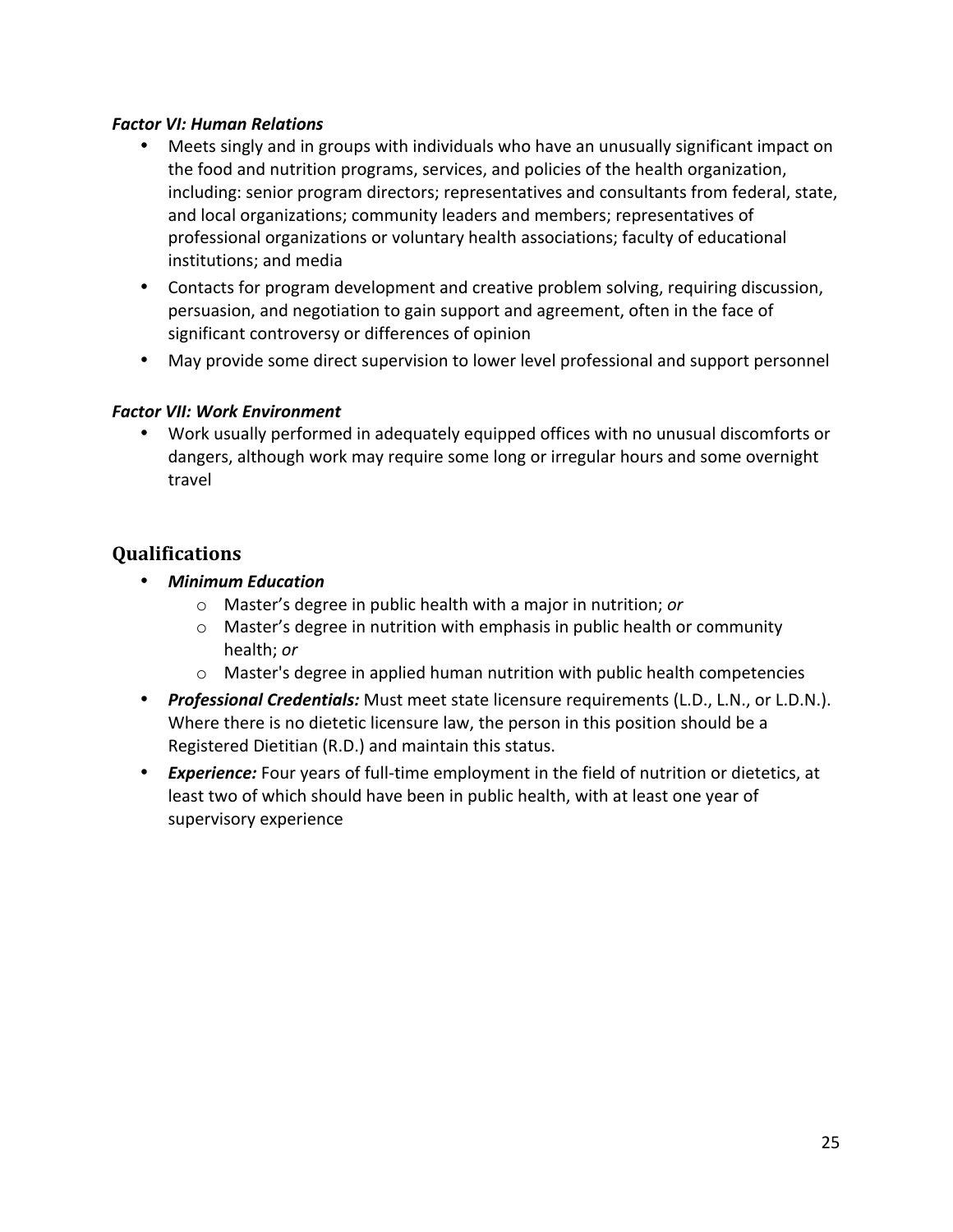# *Public Health Supervisor (Nutrition) Class*

#### **Job Titles for this Position Class**

- Public health supervisor (nutrition)
- Nutrition services supervisor
- Public health nutrition program manager
- Nutrition program manager

#### **Major Duties**

This is a supervisory position in a federal, state, city, county, or voluntary public health organization that employs a staff of nutrition personnel to deliver both complex and routine nutritional care and education to a large caseload of clients served by the organization's services and health services or programs or with a contract organization. Functions for this class of positions include:

#### *Supervision*

- Plans, directs, and evaluates the work performance of personnel
- Prepares position descriptions and works with the organization's personnel office on staff recruitment and hiring
- Models and facilitates integration of cultural sensitivity and competence
- Assigns staff duties and evaluates work performance on a periodic schedule, including the emergency response plan
- Identifies staff training needs and develops a plan for continuing in-service education and career development
- Hears and resolves personnel complaints and grievances
- Maintains nutrition program's affirmative action plan

#### *Management*

- Recommends staffing needs to the public health director (nutrition) or other manager
- Develops team structures and requires systems for the quality improvement system for client nutritional care in collaboration with other care coordinators and nutrition personnel
- Creates and implements information and communication processes to facilitate team development
- Participates in the development and implementation of client care and staff productivity
- Prepares required administrative reports

#### *Resource Development*

- Prepares and justifies budget requests for nutrition personnel
- Monitors, analyzes, and manages allocated expenditures for personnel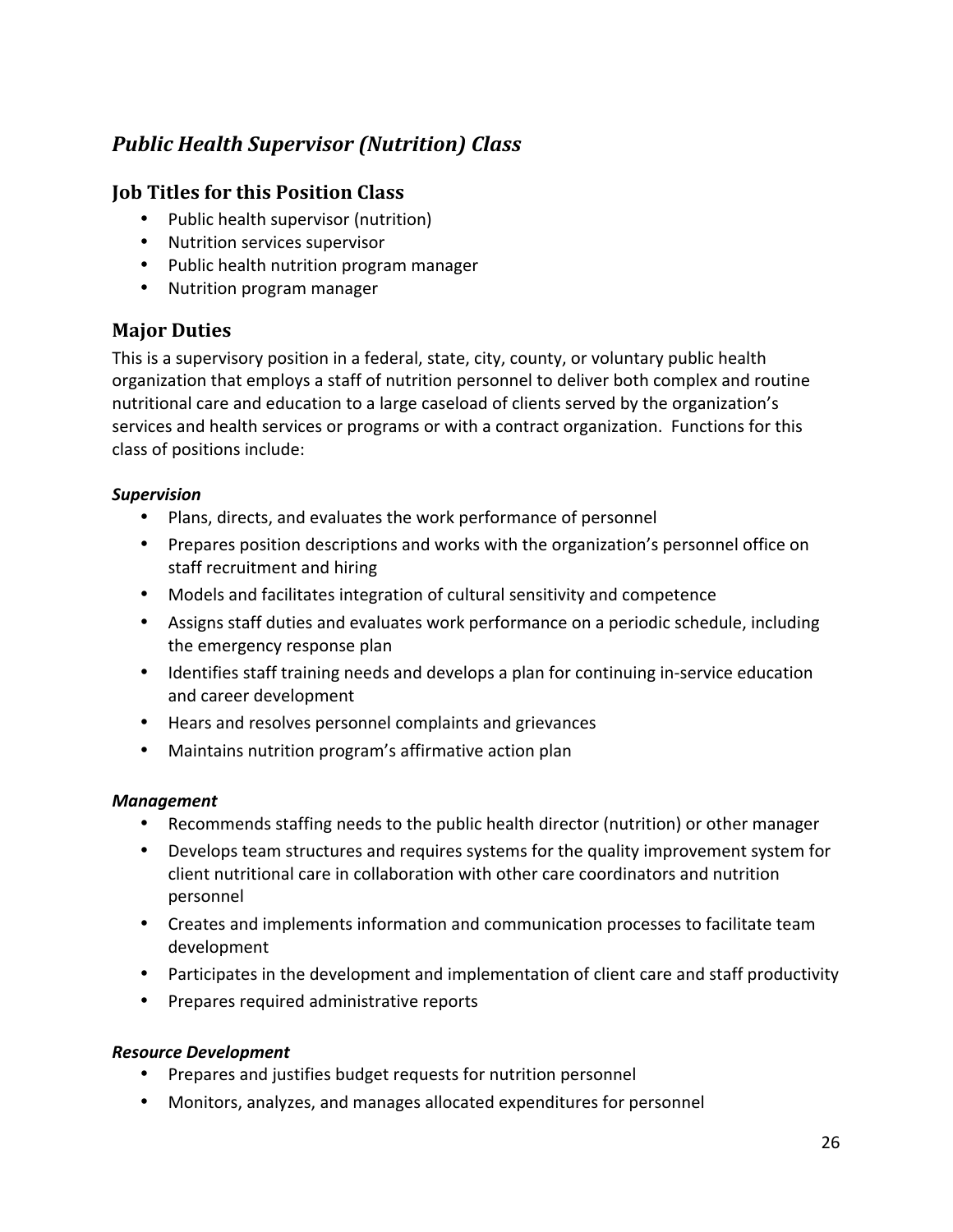- Participates in negotiating contracts for employment of personnel
- Participates in developing client sliding fee schedules and fees charged to third party payers
- Supports and contributes to grant development

#### *Leadership*

- Facilitates an achievable mission, set of core values, and shared vision and uses them to guide action
- Uses the legal and political system to effect change
- Develops strategies to motivate others in problem solving, decision making, and evaluation
- Contributes to development, implementation and monitoring of organizational performance standards

#### *Planning/Evaluation/Research*

- Participates in the community assessment of nutrition- and diet-related health problems and available resources to determine current needs of target populations
- Participates in operational planning and evaluation of the organization's public health nutrition program
- Participates in studies to assess the productivity and cost-effectiveness of client nutrition services

#### *Policymaking*

- Participates in developing and interpreting nutrition services delivery policies, procedures, and protocols
- Monitors compliance for nutritional care of clients of various age groups with various nutrition and diet‐related health problems

# **Application of Factor Evaluation System to Public Health Supervisor (Nutrition) Position Class**

#### *Factor I: Knowledge and Skills Requirements*

- Broad knowledge of the principles, theories and practices of public health, nutrition, and dietetics, including health care ethics and case management and care coordination
- Mastery of the field of public health nutrition, demonstrated by ability to cope with unprecedented problems by extending accepted methods or developing new methods and interventions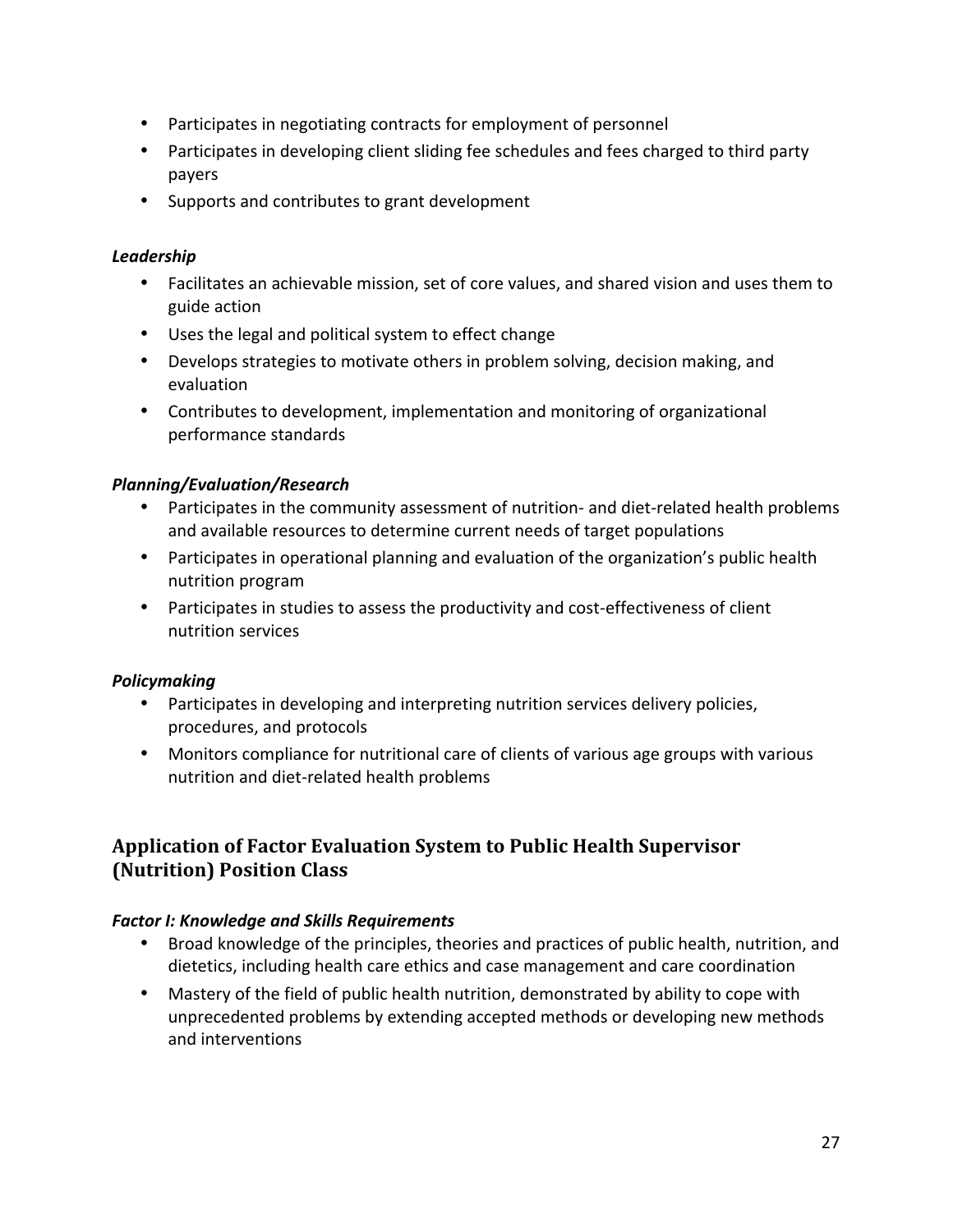- Full range of knowledge of the legal base of public health and public health nutrition programs, of current federal, state and local government structures and processes involved in the development of legislation and regulations that influence the quality of health services and the laws and regulations relating to fair labor practices and affirmative action in employment
- Specialized knowledge of the principles and methods of personnel management and supervision
- Advanced level of skill in staff development, assuring staff accountability, and conducting personnel performance evaluations
- Full range of knowledge of epidemiological and biostatistical principles of computer‐ based data collection, analysis, and design of management and client information systems
- Full range of knowledge and skill in health planning, program implementation and evaluation, and skill in translating community assessment data into organizational program plans for nutrition services
- Full range of skill in presenting ideas orally and in writing in a clear, concise, and persuasive manner

#### *Factor II: Supervisory Responsibility*

- Considerable degree of individual and interdisciplinary team responsibility
- Works independently under the general directions of the public health director (nutrition)
- Work reviewed on a periodic basis for results achieved as determined by the quality and productivity of work accomplished by the subordinate staff of public health nutrition and clerical personnel and teams

#### *Factor III: Independence of Action*

- Considerable independence of judgment and creativity expected in directing staff, developing training, monitoring staff, and resolving on‐the‐job problems related to staff performance and conflict resolution
- Supervises personnel in compliance with organizational program and personnel policies and guidelines and generally accepted standards of public health nutrition and dietetic practice

#### **Factor IV: Complexity of Work**

- Work is broad in responsibilities; requires diplomacy and skill in dealing with organization staff, clients, and their families
- Work requires the employee to apply in-depth knowledge of public health, nutrition, dietetics, and health care ethics to plan and conduct effective employee training, provide for staff development and evaluate performance of professionals and paraprofessionals, who are delivering services to clients with a wide variety and complexity of health, nutrition, and dietary problems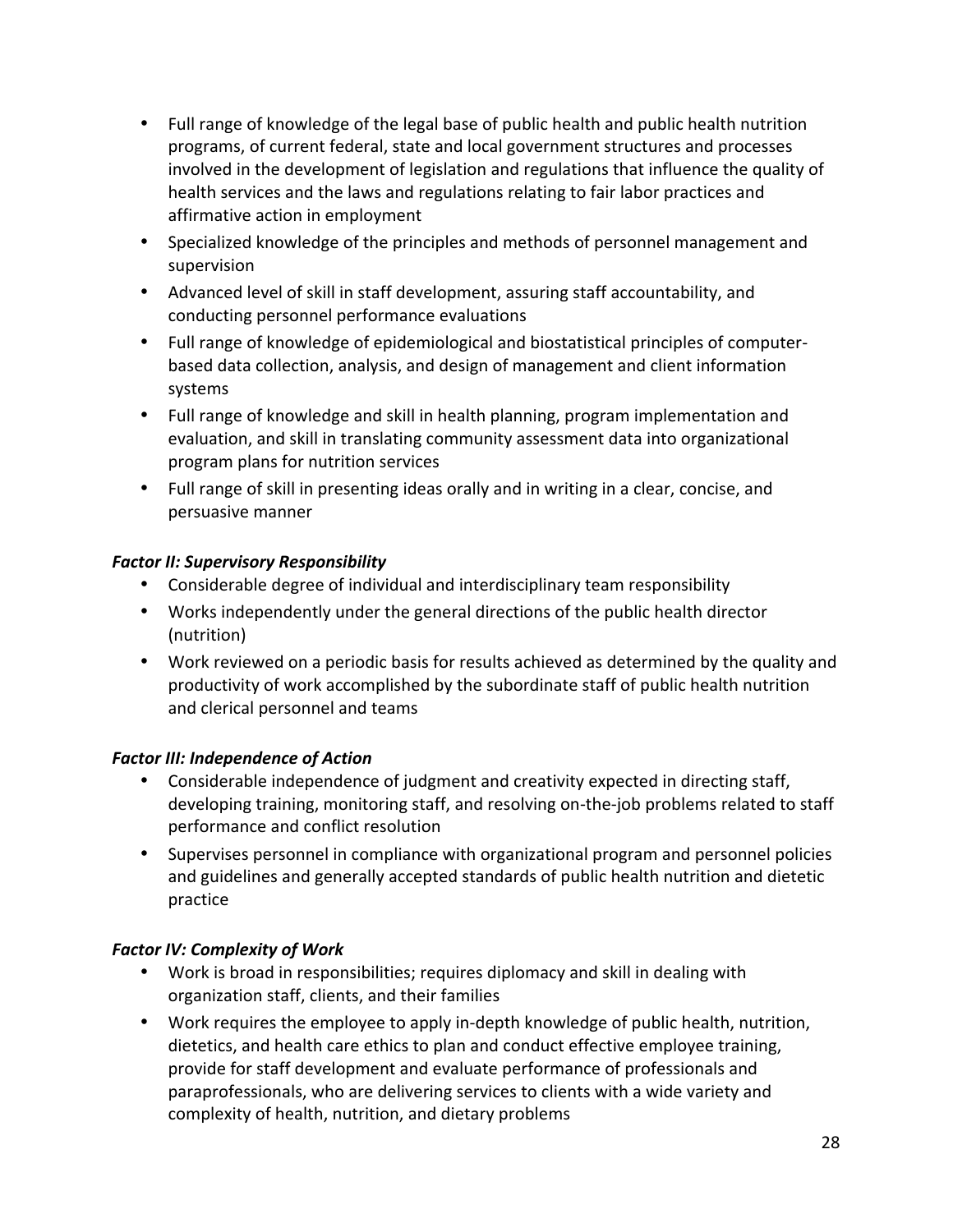#### *Factor V: Scope of Responsibility*

- Exercises significant impact on the health and nutritional status of the county's or program's population through supervision of the amount, range, and quality of nutrition services delivered by the staff of nutrition professionals and paraprofessionals employed by the organization
- Quality of the supervision directly relates to support of the organizational mission and goals and accomplishment of its objectives, including emergency preparedness

#### *Factor VI: Human Relations*

- Contacts include meetings with organization administrators, public health manager, organization personnel director and staff, but primarily with the public health nutrition professionals, paraprofessionals, and clerical staff for whom the supervisor is responsible
- Purpose of contacts is to plan, direct, orient, supervise, and evaluate the work of the public health nutrition personnel in the organization, including assigning work, planning, directing, and implementing training, conducting performance evaluations, and resolving conflicts and grievances

#### *Factor VII: Work Environment*

- Most work is performed in the health organization office or services; supervisors directing staff in program services or home settings in high crime areas may be subject to some physical danger and discomforts
- Physical demands vary with the location of the health organization and outlying services served

#### **Qualifications**

- *Minimum Education*
	- o Master's degree in public health with a major in nutrition; *or*
	- $\circ$  Master's degree in nutrition with emphasis in public health or community health; *or*
	- $\circ$  Master's degree in applied human nutrition with public health competencies
- *Professional Credentials:* Must meet state licensure requirements (L.D., L.N., or L.D.N.). Where there is no dietetic licensure law, the person in this position should be a registered dietitian (R.D.) and maintain this status.
- **Experience:** Three years of full-time employment in the field of nutrition or dietetics, at least two of which should have been in public health. Some supervisory experience is desirable.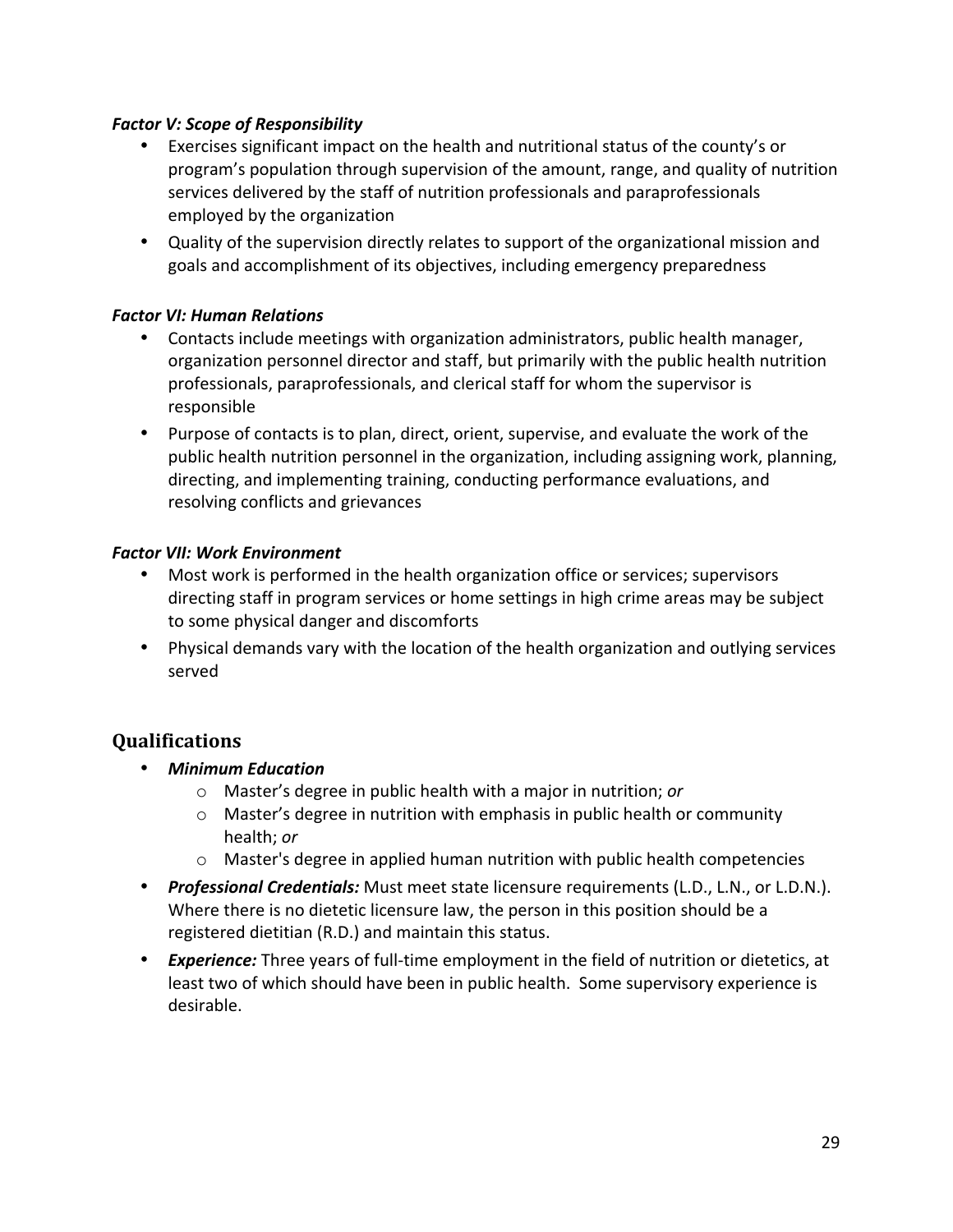# **Chapter IV: Professional Series**

This series describes personnel in federal, state, or local health organizations who plan, implement, and evaluate nutrition programs and services, provide consultation to other health and human services professionals, coordinate client care, and provide nutrition education and counseling to organization clients and the public. Their approach is population‐based as in community based interventions with primary and sometimes secondary prevention strategies, while others focus on direct care with individuals and small groups with secondary and tertiary prevention strategies. Major functions of each class of positions in this series are compared and job titles, a statement of major duties, factor evaluations, and minimum qualifications for each class in this series of positions are included.

Professional occupations or series are those that require knowledge in a field of science or learning customarily and characteristically acquired through education and training that meets the requirements for a bachelor's or higher degree with major study in or pertinent to the specialized field. The work of professional positions is creative, analytical, evaluative, and/or interpretive. It is characterized by a personal responsibility to keep abreast of and exercise judgment and broad perspective in the application of an organized body of knowledge that is constantly studied to make new discoveries and interpretations or to improve the data, materials, and methods of practice in the profession.

# *Position Classes in this Series*

- Public Health Nutrition Consultant Class
- Public Health Nutritionist Class
- Clinical Nutritionist Class
- Nutritionist Class
- Nutrition Educator Class

# *Major Functions*

Major distinguishing functions for this series of positions include planning/evaluation/research, technical assistance/consultation, education, care coordination/case management, counseling, and leadership. The following chart compares the degree of responsibility for the major functions for each class in this series.

Figure IV-1 compares the relative responsibility for the major functions for each class of positions within the professional series.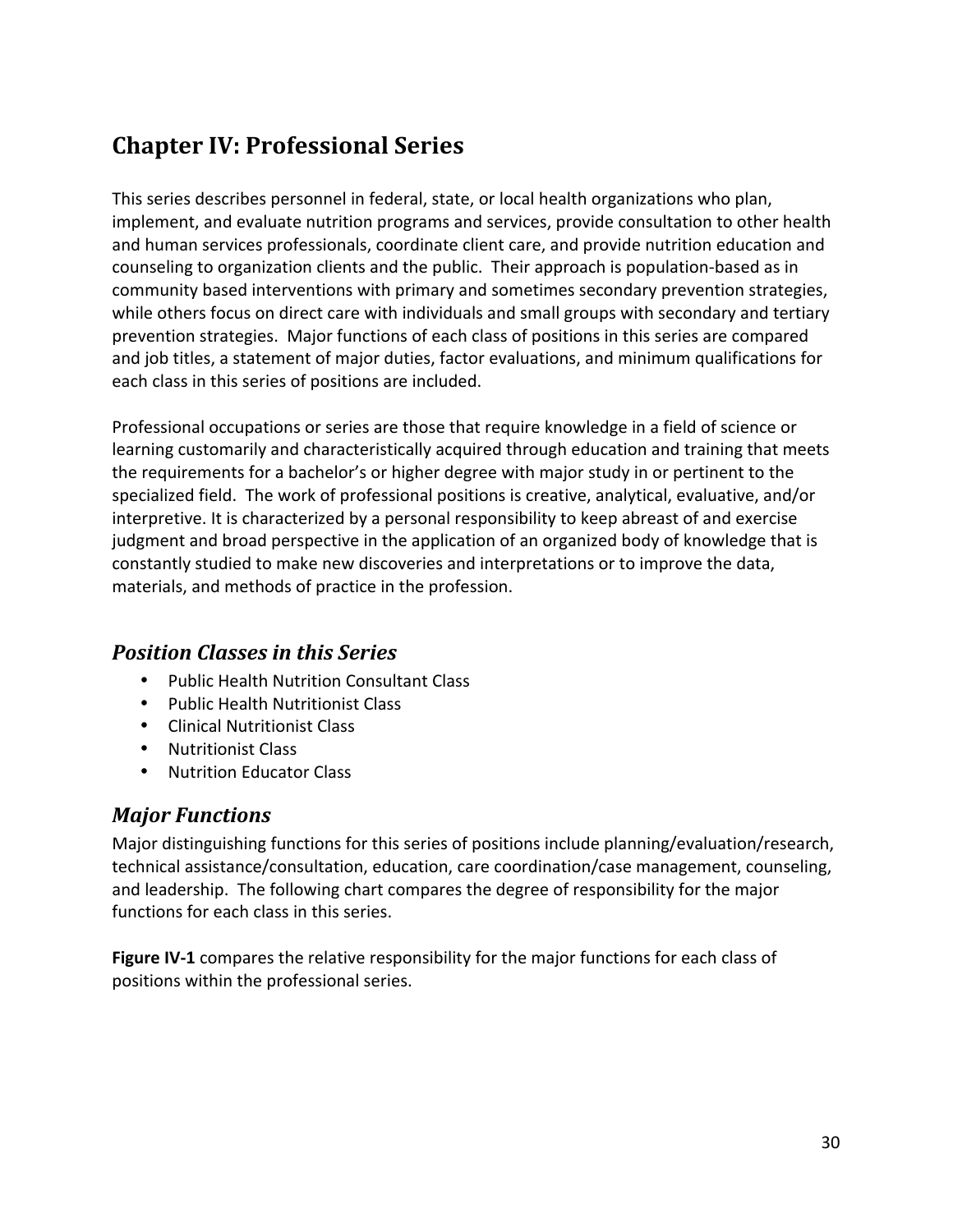# **Figure IV‐1. Levels of responsibility for major professional series function, by position class**

|                                      | <b>Public Health</b><br><b>Nutrition</b><br>Consultant<br>Class | Public<br>Health<br><b>Nutritionist</b><br>Class | Clinical<br><b>Nutritionist</b><br>Class | <b>Nutritionist</b><br>Class | <b>Nutrition</b><br>Educator<br>Class |
|--------------------------------------|-----------------------------------------------------------------|--------------------------------------------------|------------------------------------------|------------------------------|---------------------------------------|
| Planning/evaluation/research         | $\bullet\bullet\bullet$                                         | $\bullet\bullet\bullet$                          | $\bullet$                                |                              | $\bullet\bullet\bullet$               |
| Technical<br>assistance/consultation | $\bullet\bullet\bullet$                                         | $\bullet\bullet$                                 | $\bullet\bullet$                         |                              | $\bullet\bullet$                      |
| Education                            | $\bullet\bullet\bullet$                                         | $\bullet\bullet\bullet$                          | $\bullet\bullet\bullet$                  | $\bullet\bullet\bullet$      | $\bullet\bullet\bullet$               |
| Care coordination/case<br>management | $\bullet\bullet$                                                | $\bullet\bullet$                                 | $\bullet\bullet\bullet$                  | $\bullet\bullet$             |                                       |
| Counseling                           |                                                                 |                                                  | $\bullet\bullet\bullet$                  | $\bullet\bullet\bullet$      | $\bullet\bullet$                      |
| Leadership                           |                                                                 | $\bullet\bullet$                                 |                                          |                              |                                       |

Key to Degree of Responsibility High Medium Low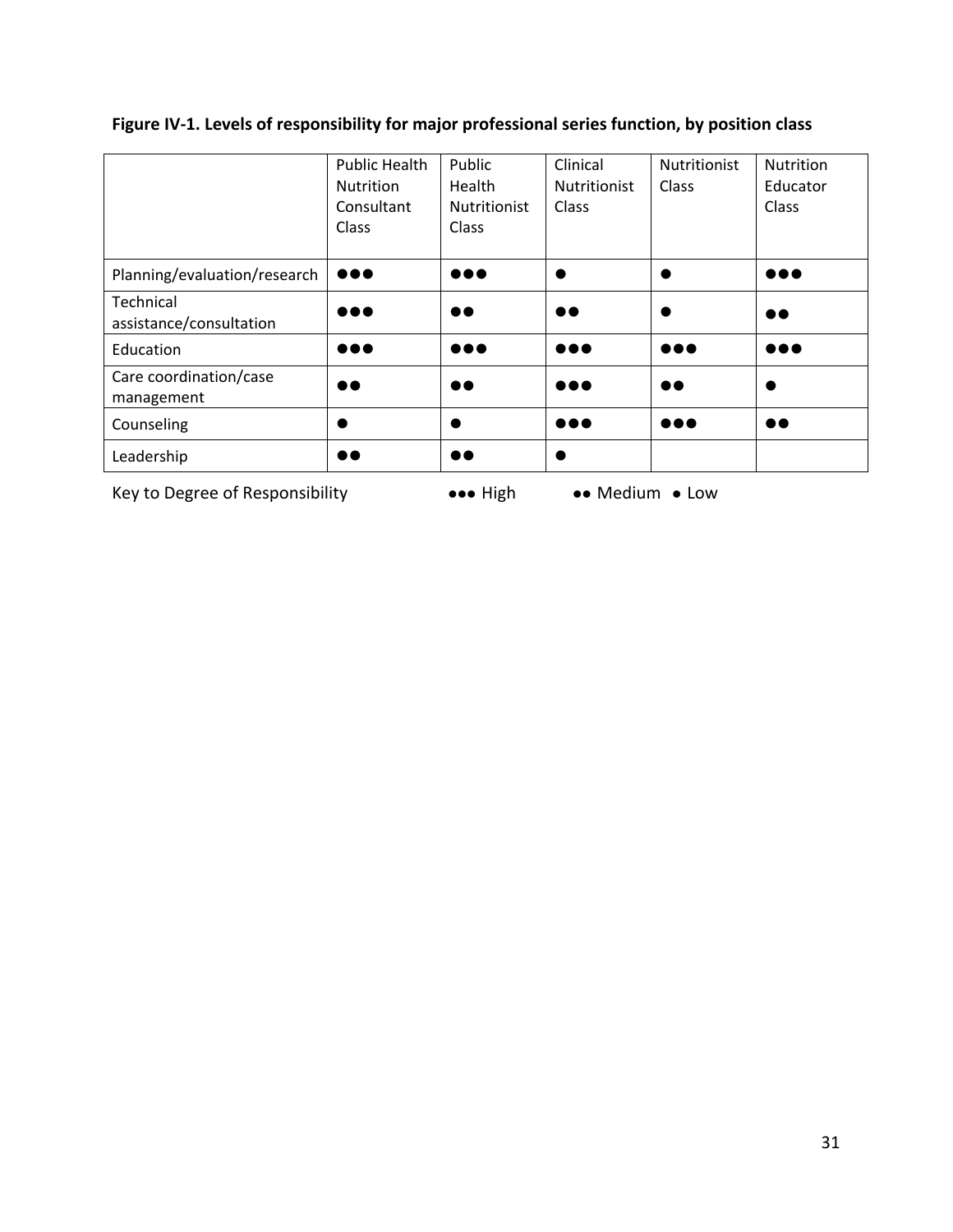# *Public Health Nutrition Consultant Class*

#### **Job Titles for this Position Class**

- Public health nutrition consultant
- Nutrition program consultant
- Lead public health nutrition consultant
- Public health nutrition consultant coordinator
- (Program specialty) nutrition consultant
- District or regional nutrition consultant

#### **Major Duties**

This class includes nutrition professionals employed in the central, regional, or district offices of federal, state, large city, county, or voluntary health organizations. Positions in this class may provide general guidance on comprehensive nutrition program development and management or may provide technical assistance in a specialized area of expertise.

Major duties for this class of positions include the following:

#### *Technical Assistance/Consultation*

- Provides expert technical assistance to administrators, policy makers, other nutrition personnel and professionals in the health organization, other human service professionals in related organizations, and educators in academic institutions
- Identifies internal and external issues that may impact delivery of essential public health services
- Provides technical assistance may that covers nutrition and program administration, interpretation of policies and standards, policies, including federal and state nutrition program legislation, regulations, guidelines, and funding resources

#### *Education*

- Interprets and transmits current scientific information regarding food and nutrition, diet in health promotion and disease prevention, and/or develops, evaluates, and updates nutrition education for use in health organization programs
- Arranges, plans, and conducts in-service education programs on current scientific and program topics for nutrition and health professionals to help them maintain their knowledge and skills at the maximum level of competency and to maintain a quality assurance program
- Interprets demographic information and applies these data to population‐level interventions including electronic technology

#### *Leadership*

- Creates a culture of ethical standards within organizations and communities
- Helps create an achievable mission, set of core values, and shared vision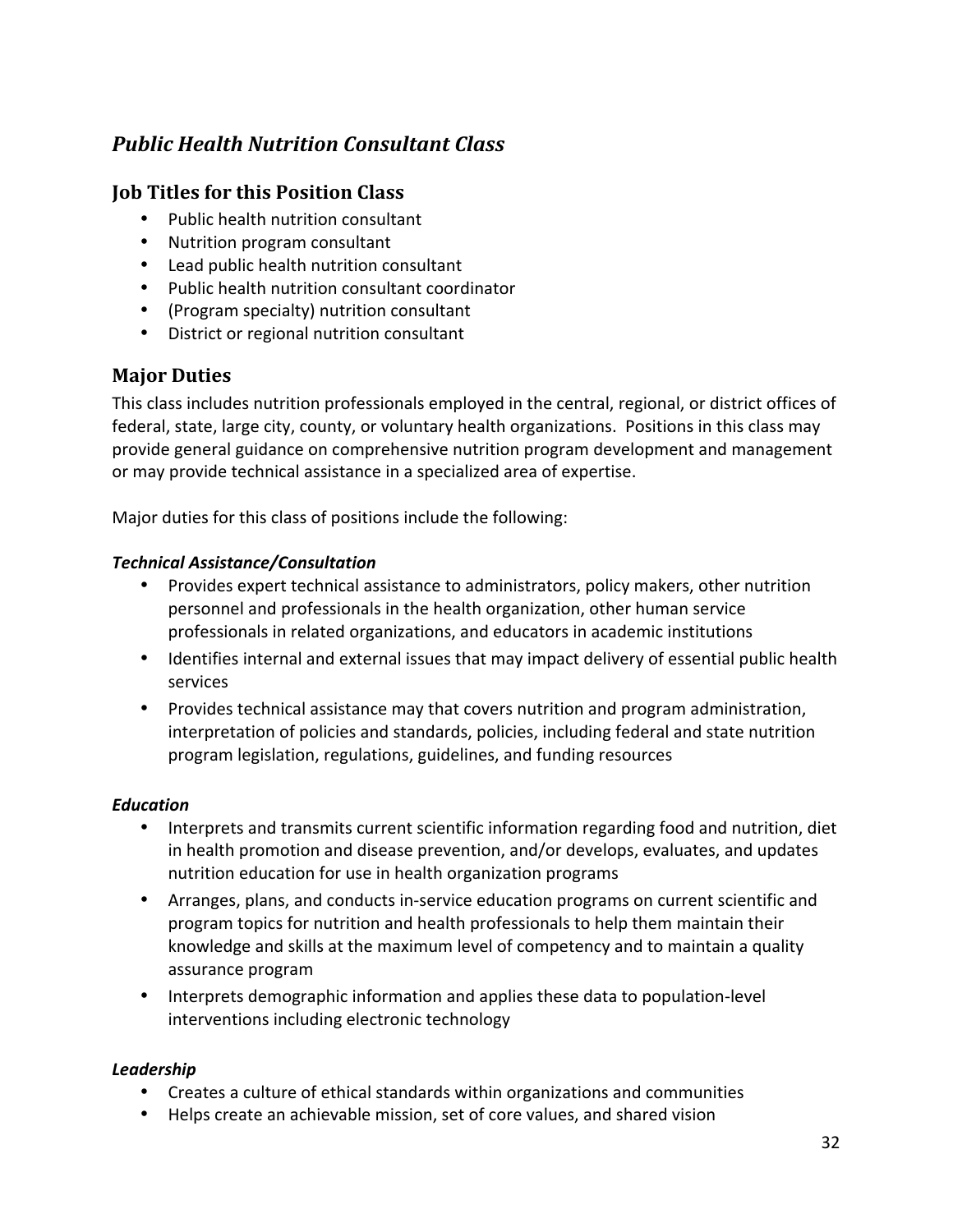- Demonstrates team and organizational learning and uses collaboration with internal and external groups to ensure participation of key stakeholders
- Contributes to development, implementation, and monitoring of organizational performance standards

#### *Planning/Evaluation/Research*

- Assesses or coordinates community assessment of nutrition and diet related health problems and available resources to determine current priorities and needs in the target population including political resources
- Facilitates strategic and tactical assessment and planning for organizational and operational planning, emergency preparedness, and in integrating nutrition objectives
- Advises on use of management information systems and client information systems to document and assess activities and outcomes
- Advises on evaluation design and methodologies to provide information for decision making

#### *Care Coordination/Case Management*<sup>∗</sup>

- Specialized consultants working with clinical programs assist consultees to plan, coordinate, and arrange for comprehensive community-based, culturally competent, family-centered care for medically high-risk infants, children, adolescents, pregnant women, or chronically ill adults
- As case manager the consultant assesses, coordinates, monitors, and evaluates client and family care to assure comprehensive quality client care

#### *Counseling*<sup>∗</sup>

• Specialized consultants may counsel on a selective/demonstration basis clients requiring complex nutrition care

# **Application of Factor Evaluation System to Public Health Nutrition Consultant Position Class**

#### *Factor I: Knowledge and Skills Requirements*

- Broad knowledge of theoretical principles and practice of public health, nutrition, and dietetics with advanced, in‐depth level of knowledge and skill in specialty area for specialist consultant
- Mastery of the process and practice of consultation and technical assistance, including facilitation techniques, conflict resolution, and motivational resources

<sup>∗</sup> *Applies to specialized consultant in areas of clinical specialties (see Figure IV‐2).*

<sup>∗</sup> *Applies to specialized consultant in areas of clinical specialties (see Figure IV‐2).*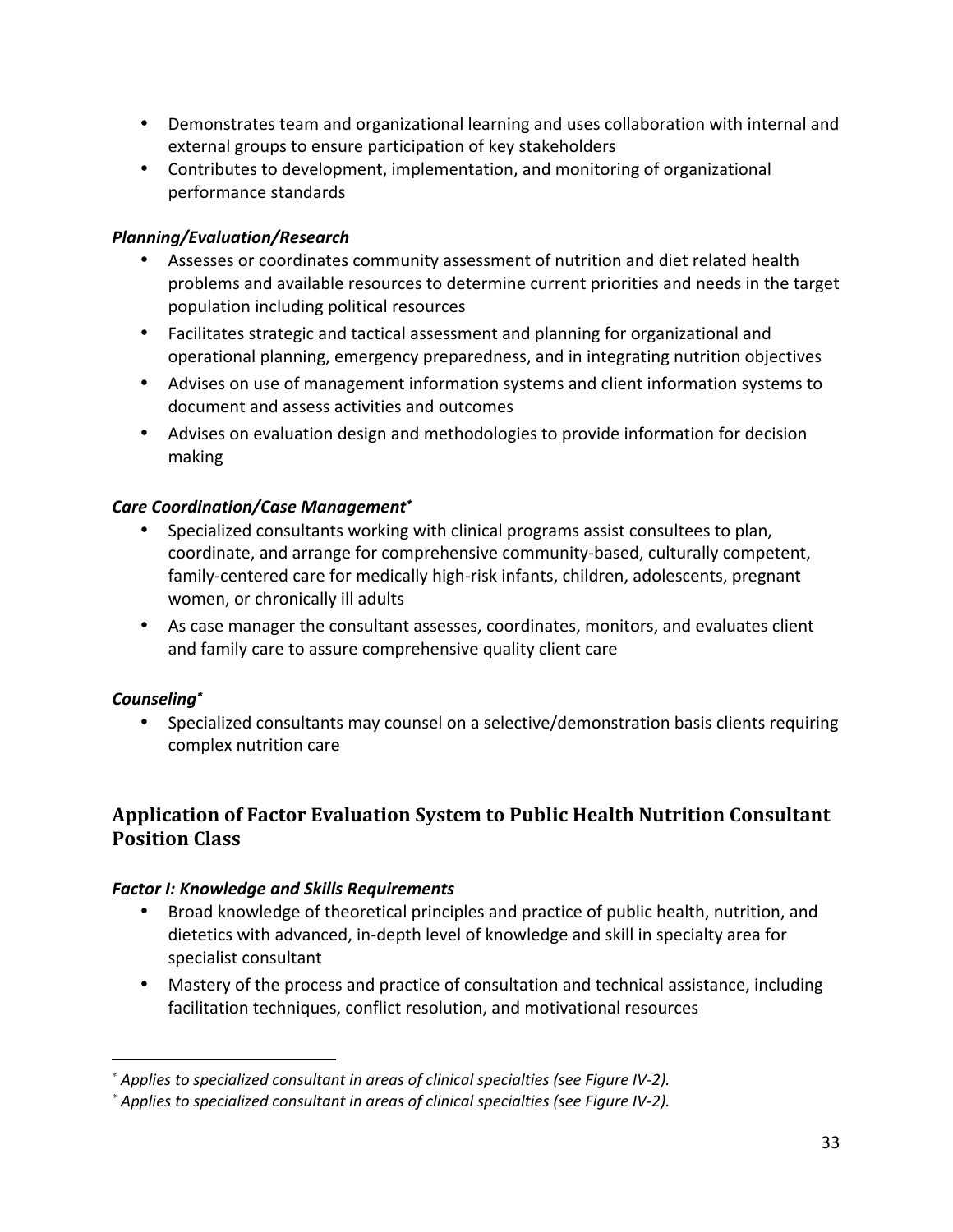- Advanced level of knowledge of the process and practice of strategic and operational public health planning and the organization of health organizations and nutrition resources with specialized knowledge of current federal, state, and local legislation and regulations related to food, nutrition, and health
- Specialized knowledge of the principles of education, including human behavior and behavior modification. Well‐developed skills in education/training techniques as applied to adult education and various group process techniques. Advanced skills in counseling including interviewing, problem diagnosis, and evaluation
- Advanced level of evaluation design and method including qualitative and quantitative techniques
- Full range of skills in presenting ideas orally and in writing in a clear, concise, and persuasive manner to health administrators and professionals, representatives of community organizations, clients, and families
- Advanced level of skill in working with the various mass media and ability to evaluate the scientific accuracy, appropriateness, and educational effectiveness of various types of nutrition education materials

### *Factor II: Supervisory Responsibility*

- Considerable degree of responsibility; works independently under the general direction of the public health director for nutrition, a categorical program director, or regional or district health administrator
- Develops an annual work plan, approved by the supervisor in terms of objective, boundaries, impact on organization policy, and needs within the assigned geographic or program area
- Performance reviewed for results achieved and impact on nutrition and health status of the population

#### **Factor III: Independence of Action**

- Work carried out with relative autonomy but within general organization policies, guidelines, and work plans
- Considerable judgment and expertise required to interpret current legislation, regulations, and organization policy in relation to community or client needs and available resources and to originate new guidelines and protocols

#### **Factor IV: Complexity of Work**

- Work is broad in scope, and extremely varied in its mental demands for consultation and technical assistance on wide range of programs and topics
- Expertise and judgment in recommending program and funding opportunities and options, and using policy analysis strategies to guide consultees in selecting priorities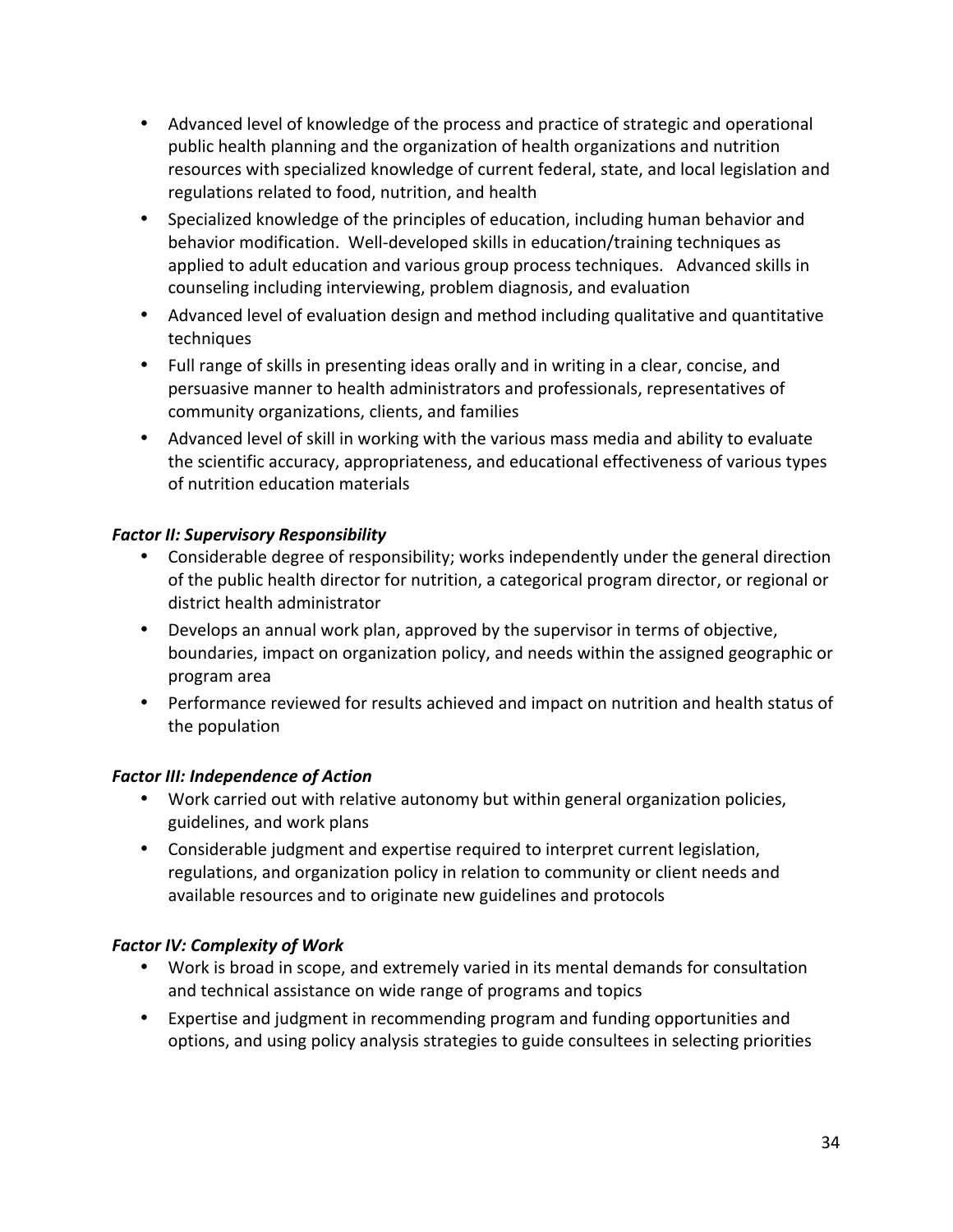#### **Factor V: Scope of Responsibility**

- Extensive and significant impact on the health and nutritional status of the population in the geographic or program area
- Recommendations influence the program development, funding, and implementation of local organization policies, programs, protocols, and practices including the emergency response plan

#### *Factor VI: Human Relations*

- Contacts with local officials, health organization administrators, program directors, local public health nutrition directors and public health nutritionists, health and human service professionals, university faculty, mass media communications, the general public and selected health organization clients, many of whom have significant impact on the local health programs and policies
- Contacts are for local or district program development and problem solving, or for intervention in client care requiring complex nutritional care or care coordination, and require discussion, persuasion, and negotiation to gain support and concurrence, often in the face of significant controversy or differences of opinion

#### *Factor VII: Work Environment*

- Physical demands vary with location and organization; district or regional consultants may be required to do extensive travel which may involve driving in adverse weather and terrain
- Travel may also involve longer than usual work days and overnight travel
- Most work is performed in health or human service organization offices
- Specialized consultants in clinical specialties may be required to visit services or homes in high‐crime areas

- *Minimum Education*
	- o Master's degree in public heath with a major in nutrition; *or*
	- $\circ$  Master's degree in nutrition with emphasis in public health or community health; *or*
	- o Master's degree in applied human nutrition with core coursework in public health;
	- o *And* for specialist consultants, advanced academic and/or clinical training in the specialty area with the earned doctorate in the specialty area as a desirable qualification.
- *Professional Credentials:* Must meet state licensure requirements (L.D., L.N., or L.D.N.). Where there is no dietetic licensure law, the person in this position should be a Registered Dietitian (R.D.) and maintain this status.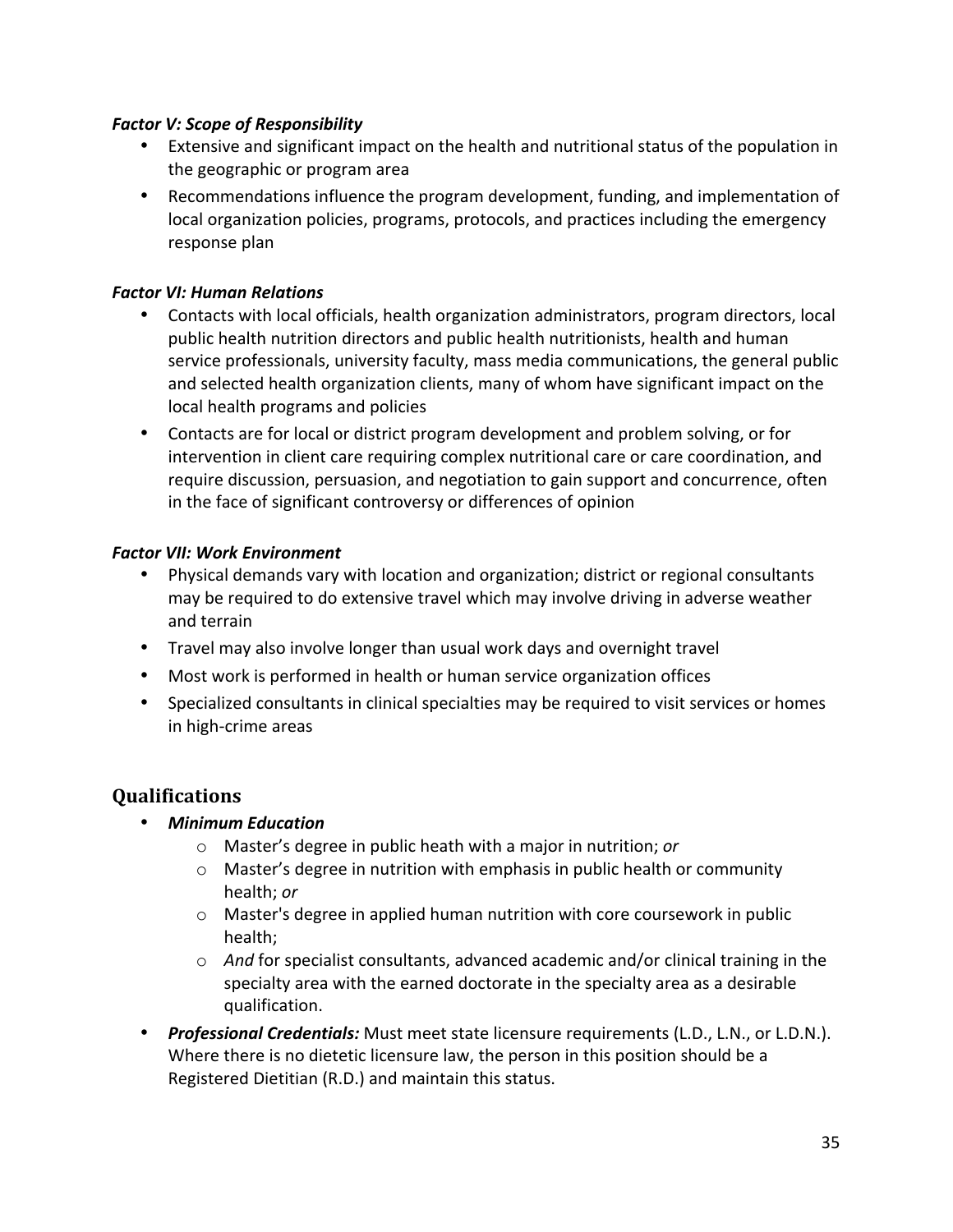• **Experience:** Three years of full-time professional employment in the field of nutrition or dietetics, with at least two years as a nutritionist in public health or community nutrition program. Experience in the specialized area is recommended for the specialist consultant.

#### **Figure IV‐2. Specialty Areas within the Nutrition Consultant Class**

#### *Adult Health Promotion/Chronic Disease Prevention and Control*

This consultant participates with other health professionals, educators, and media communicators in planning and implementing high impact population‐based community programs designed to promote adult health and fitness and to prevent the major chronic diseases by addressing the known risk factors identified for cancer, cardiovascular disease, diabetes, hypertension, obesity, or other chronic diseases. These programs and services may be delivered through the media, voluntary health organizations, Cooperative Extension, churches, supermarket chains, restaurants and fast food outlets, as well as health organizations.

#### *Children with Special Health Care Needs (CSHCN)*

This consultant works with physicians, nurses, therapists, social workers, and special educators in developing policies, health care, rehabilitative, and educational services for infants, children, and adolescents with physical, mental, or emotional handicapping conditions, chronic diseases, inborn metabolic errors, growth deficits, or eating or feeding disorders. Planning and coordination are required to assure that families with special needs children have access to an adequate and appropriate food supply; to counseling regarding diet modifications needed to treat the disorder; provision of enteral or parenteral products; special formulas or dietary supplements; and access to and training in use of any required feeding devices.

#### *Communications/Mass Media*

This consultant works with newspapers, radio, and television to promote sound and timely nutrition education on current issues of interest and concern to the public. This consultant may be delegated the responsibility of serving as organization spokesperson on current nutrition research findings that have implications for public health. The consultant maintains contact with media representatives as well as with the public information person and health education specialists in the health organization. The consultant reviews, evaluates, selects, and designs appropriate nutrition education materials (digital images, DVDs, CDs, websites, and handouts and flyers.) for use with the public in community programs and with clients seen in organization services.

#### *Data Management and Nutrition Surveillance*

This consultant works with statisticians and epidemiologists to design and implement systems to collect, compile, analyze, and report data to monitor the nutritional status of populations within the health organization's jurisdiction and to compare and contrast the findings with those from other areas of interest. Significant types of data for nutrition monitoring of population groups includes anthropometry, biochemical, clinical, dietary, and socioeconomic status.

#### *Environmental Health and Food Safety*

This consultant collaborates with environmental health specialists and epidemiologists to promote consumer protection related to the safety and quality of the food supply. A major responsibility of this consultant is the promotion of safe food handling practices to prevent foodborne illness and to make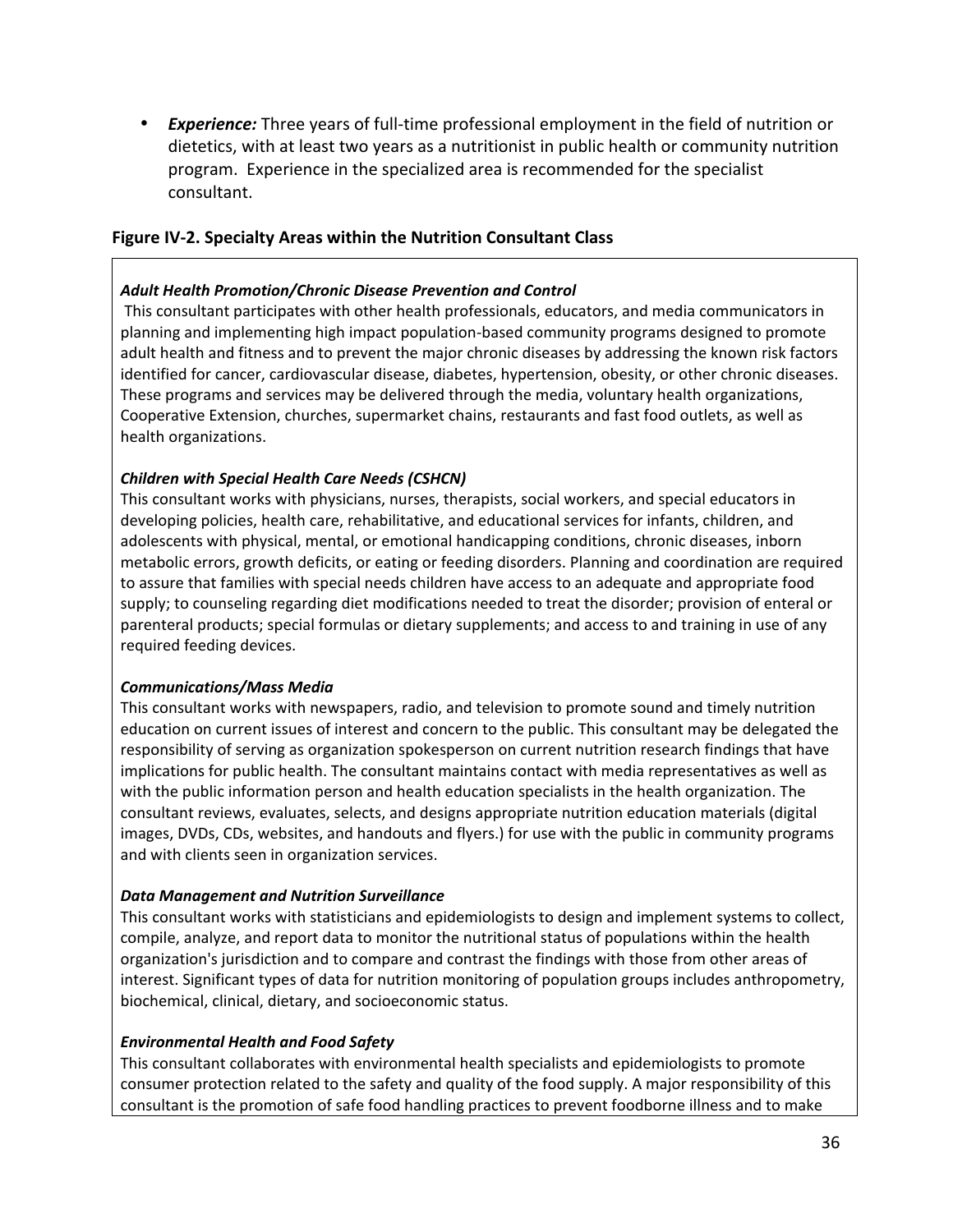consumers aware of potential bacterial and chemical contaminants in the food supply. This expertise in the development and execution of emergency preparedness policy is a unique contribution. This consultant works with food industry processors and distributors as well as with other health organization professionals and educators.

#### *Home Health*

This consultant works with the team that certifies and promotes the quality of nutritional care to children and adults receiving comprehensive, coordinated home health care. Clients receiving home health and hospice services usually require dietary guidance to meet normal or therapeutic nutritional needs and some require complex dietary modifications, nutrient, or dietary supplements or enteral or parenteral feeding. This consultant provides in‐service education as well as program and case consultation to physicians, nurses, therapists, and home health aides staffing home health organizations in the organization's jurisdictional area.

#### *Institutional Food Service Management In Health Care/Group Care Facilities*

This consultant works with other members of the health organization team that licenses, certifies, and monitors the safety and quality of care in residential and non‐residential group facilities serving meals to children or adults. This consultant promotes academic and in‐service education and consultation for institutional food service personnel. Non‐residential facilities include child and adult care centers, congregate and home delivered meal programs, day camps, schools, and soup kitchens. Residential facilities include adult congregate living facilities; children's homes; colleges, universities and boarding schools; halfway houses; mental retardation centers; overnight children's camps; personal care or boarding homes; prisons, jails, and juvenile detention facilities; and shelters for the homeless or abused. Health care facilities include hospitals, hospices, nursing homes and rehabilitation facilities. This consultant provides input into laws and regulations on food services, nutritional assessment and care; provides guidance in designing kitchen and dining areas; and provides consultation on menu planning, food purchasing, food preparation, food service and feeding to meet normal and therapeutic nutritional needs of the specific clients served.

#### *Maternal and Child Health*

This consultant collaborates with obstetricians, pediatricians, dentists, nurse practitioners, social workers, and health educators in planning, promoting, implementing, and evaluating public health services for normal and high‐risk pregnant, postpartum and breastfeeding women; well and ill infants and children, school children, adolescents, and families including men and grandparents. Programs include health, clinical services and community‐wide education programs to reduce infant mortality and promote healthy growth and physical and mental development. Nutrition and diet, basic to optimal pregnancy outcome and child growth and development, are integral components of all maternal and child health programs.

#### *Research*

This consultant reviews current scientific findings for their public health program applications and designs and implements applied research projects appropriate for the health organization. This includes preparing and submitting grant proposals independently or in collaboration with other health organization staff. Areas of applied nutrition research include assessing large scale dietary interventions, testing new program methodologies, evaluating different dietary behavior change interventions, or comparing alternate approaches to service delivery for cost effectiveness.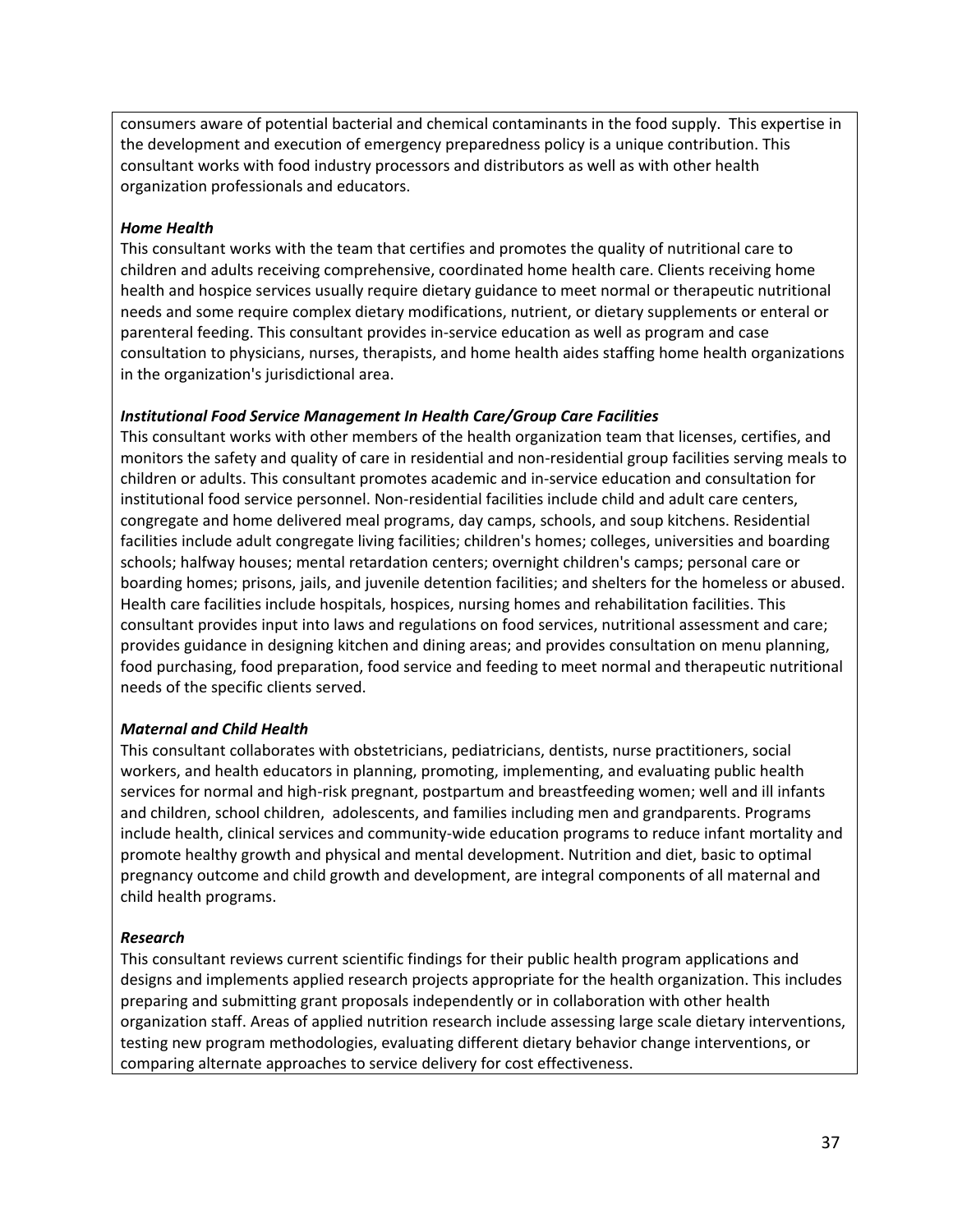# *Public Health Nutritionist Class*

# **Job Titles for this Position Class**

• Public health nutritionist

# **Major Duties**

This position may be used by a city, county, or voluntary public health organization employing a nutrition professional to supervise a small staff of lower level nutrition professional and/or paraprofessional and clerical staff or as the one nutrition professional in the organization. This class of nutrition professionals is responsible for planning, managing, implementing, and evaluating the local organization's nutrition programs and services and for coordinating nutrition services with other health services. This nutritionist advises the health director and establishes joint or coordinated programs with local health care facilities, food assistance programs, child care services, meal programs for the elderly, and other health and human services and educational institutions in the community. Persons in this class of positions may supervise the work of technical/support personnel. Major functions for this class of positions include:

#### *Planning/Evaluation/Research*

- Conducts community assessment of nutrition and diet-related health problems and available resources to determine nutrition assets and needs in the population
- Utilizes principles of social marketing and health education to communicate routinely with target audiences regarding public health needs, objectives, accomplishments and critical or crises related information
- Develops operational plan for nutrition service delivery; utilizes health organization management and client information systems to monitor and evaluate nutrition programs and to document activities and outcomes
- Provides resources in emergency preparedness planning and implementation
- Develops and implements collaborative strategies, such as coalitions and advocacy groups, to involve all constituencies and stakeholders and advises on evaluation design and methodologies to provide information for decision making

# *Education*

- Interprets and disseminates current scientific information regarding food, nutrition, diet, and health to professionals working in the health organization, related health and human service organizations, educational institutions, and the general public
- Plans, directs, arranges, and evaluates educational programs for professionals, paraprofessionals, volunteers, peer counselors, clients, and the public
- Speaks on nutrition and health through group programs, school programs, and local newspapers, radio and television stations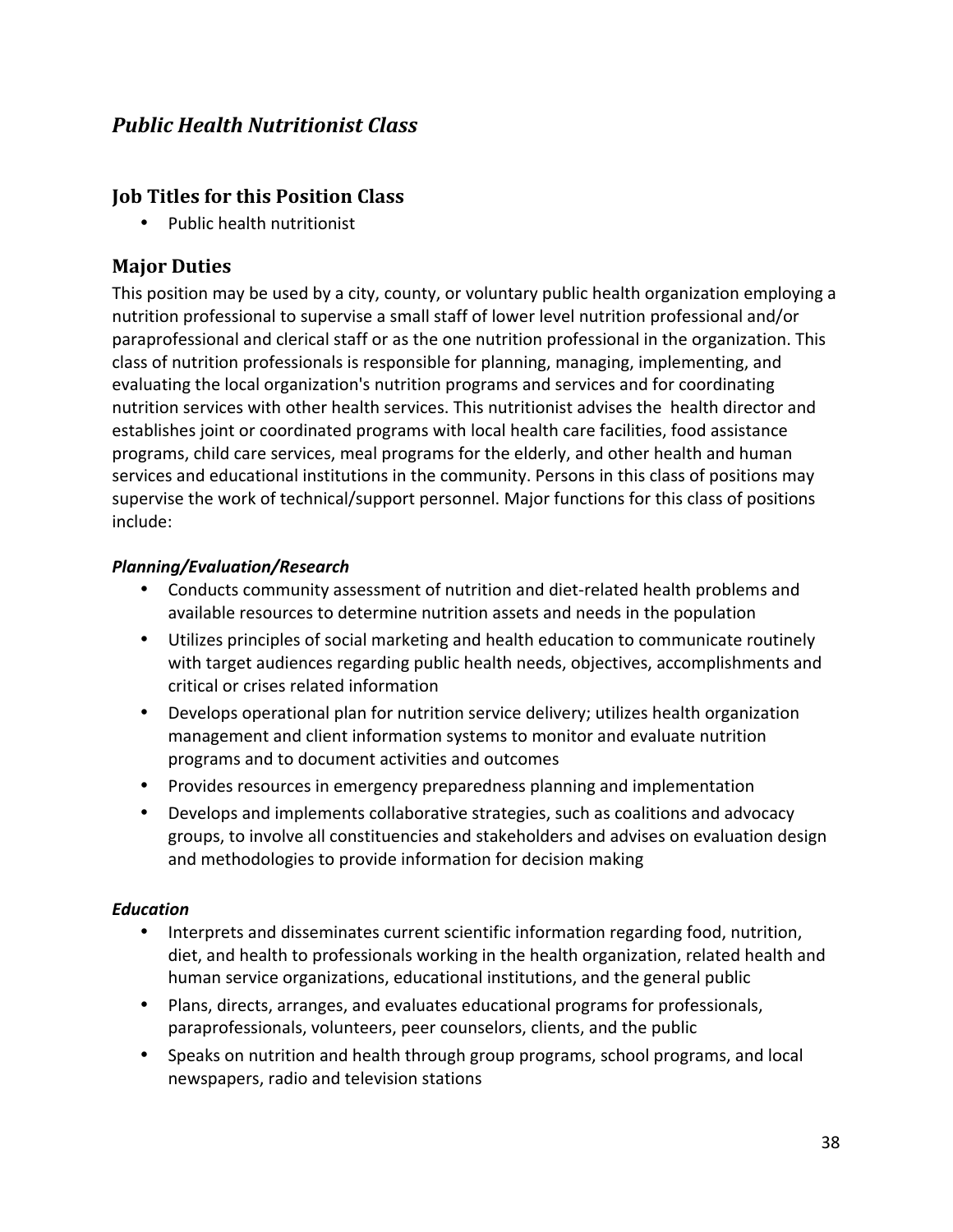- Selects and/or develops, evaluates, and revises nutrition education materials for use in the health organization programs assuring cultural, ethnic, educational, and literacy relevance to the population
- Utilizes available nutrition curricula for training health and human service professionals, teachers, and students

### *Leadership*

- Creates a culture of ethical standards within organizations and communities and applies social justice and human rights principles
- Helps create an achievable mission, a set of core values, and shared vision
- Identifies and analyzes policy issues and alternatives related to selected public health problems and priorities
- Demonstrates team and organizational learning
- Contributes to development, implementation, and monitoring of organizational performance standards

#### *Technical Assistance/Consultation*

- Provides expert nutritional case consultation to health organization care providers and professionals in local health care facilities
- Facilitates empowerment of others to take action
- Evaluates consultation to determine its effectiveness in accomplishing objectives
- Provides technical assistance to public health staff on relevant legislation, regulations, and guidelines

#### *Case Management/Care Coordination*

• Provides case management and care coordination to selected medically high‐risk clients served by the organization

#### *Counseling*

• Counsels selected medically high-risk clients in health services and home health services, usually on a demonstration basis as part of the case consultation and in‐service education of other health care providers

# **Application of Factor Evaluation System to Public Health Nutritionist Position Class**

#### *Factor I: Knowledge and Skills Requirements*

- Broad knowledge of theoretical and pragmatic principles and practices of nutrition, dietetics, and public health
- Advanced level of knowledge of organization of health and nutrition resources to maintain, protect, promote, and improve the health of the community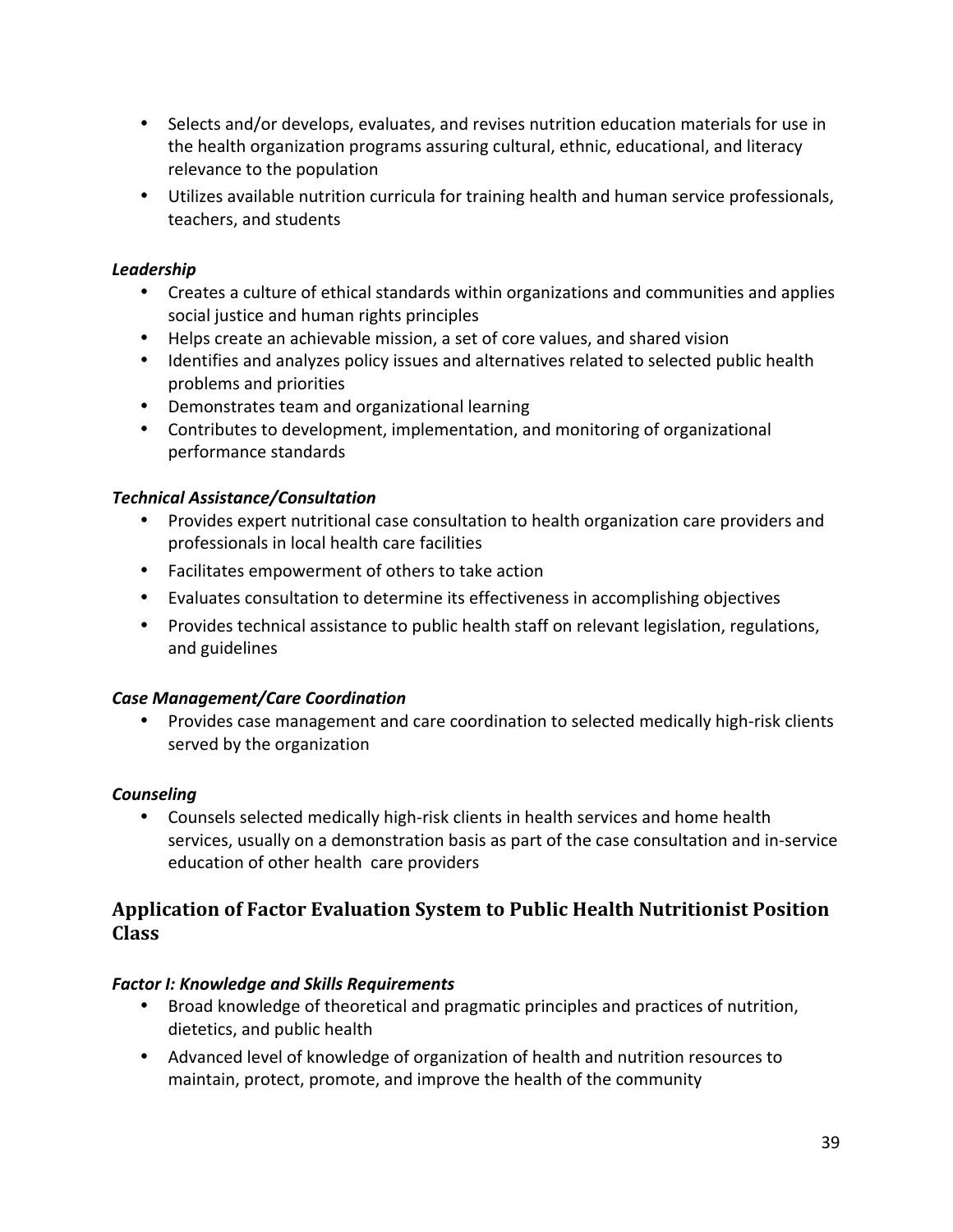- Full range of knowledge of principles of education including human behavior and behavior modification techniques
- Advanced level of knowledge of the principles of interdisciplinary care, health care ethics, and case management and care coordination with a full range of knowledge and skill in using the consultation process
- Advanced level of knowledge of current scientific information regarding nutrition, diet, and health and ability to relate this information to professionals and the public
- Advanced level of skill in conducting a community assessment and translating the data into a plan for nutrition programs and skill in using group process techniques
- Advanced level of skill in counseling including interviewing, problem diagnosis, intervention planning and implementation, and evaluation
- Full range of skill in presenting ideas orally and in writing in a clear, concise, and persuasive manner

### *Factor II: Supervisory Responsibility*

- High degree of responsibility; works independently under the general direction of the local health director or public health director (nutrition)
- Purpose and desired results indicated and potential problems discussed
- Work is reviewed for soundness of judgment, attainment of results through achievement of annual work plan objectives, and compliance with organization policy

#### **Factor III: Independence of Action**

• Considerable independent judgment required to adapt guidelines to new and changing situations in the community and to solve problems as they occur

# **Factor IV: Complexity of Work**

• Responsibilities are broad in scope, of substantial intricacy, involving many variables and unanticipated circumstances and situations that reflect the constantly changing science and practice of nutrition, public health, and medicine, and the dynamics of the population's need for nutrition programs

#### **Factor V: Scope of Responsibility**

- Major contribution to the health and nutritional status of the local population
- Work involves authoritative application of organization policy and practice to complex and important aspects of public health nutrition practice with particular attention to medically high‐risk populations including pregnant women, infants, children, adolescents, and the elderly
- Contributes to emergency response plan and identification of resources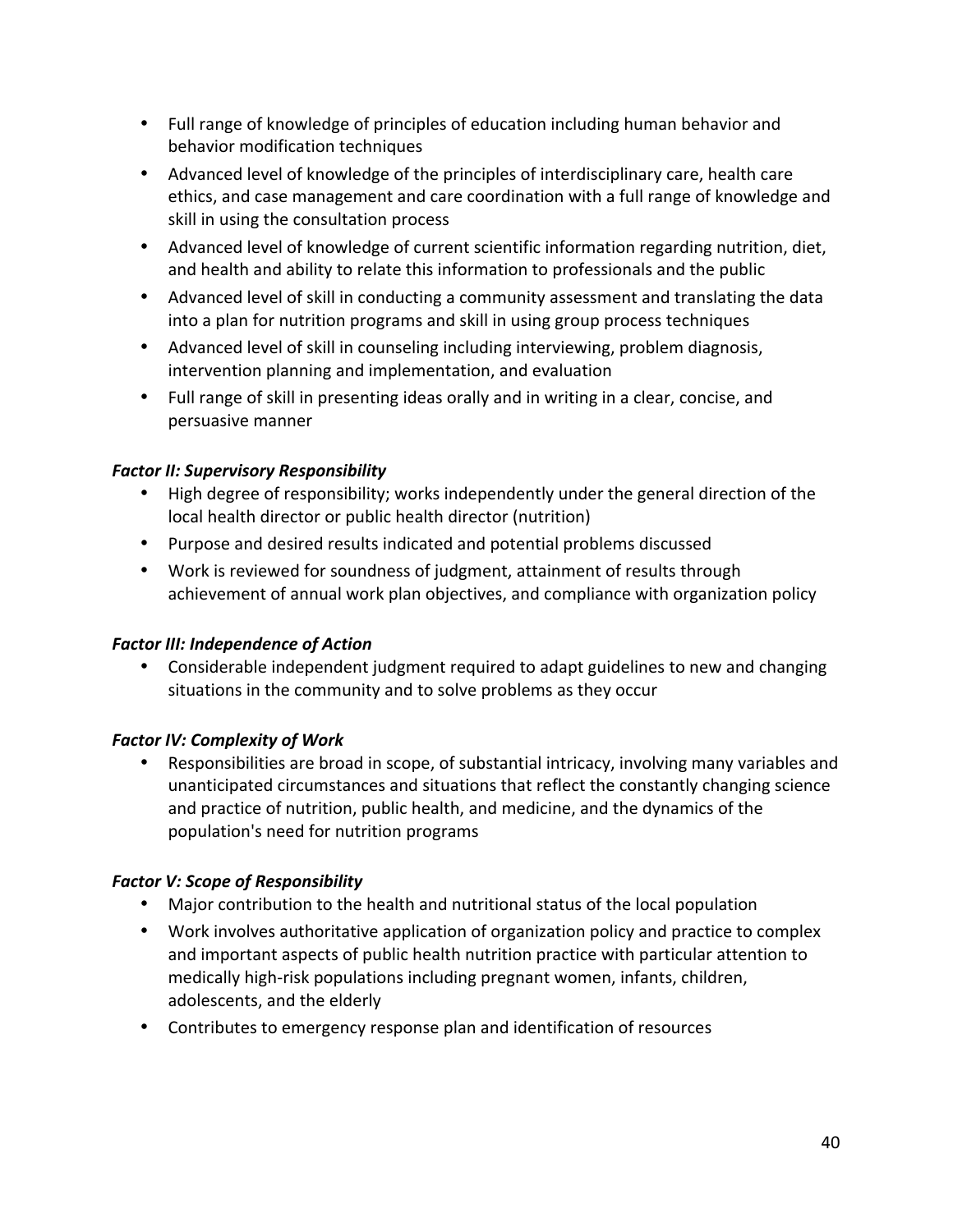#### *Factor VI: Human Relations*

- Contacts with local health director and professionals employed by the local health organization (e.g., physicians, nurses, dentists, health educators, social workers, etc.) and by other organizations or educational institutions, as well as the general public and some health organization clients
- Contacts are used to carry out policies and maintain coordination of health and nutrition programs and render services
- Supervision of a small number of lower level nutrition professionals, paraprofessionals, and support personnel may be required

#### *Factor VII: Work Environment*

- Physical demands vary with the position; generally limited to carrying heavy media equipment needed to conduct teaching programs
- May occasionally include long and irregular work hours
- Works in a local health organization, but position may require travel to satellite services and to other community organizations, including health organizations and services that may be located in high‐crime areas

- *Minimum Education*
	- o Master's degree in public health with a major in public health nutrition; *or*
	- $\circ$  Master's degree in nutrition with emphasis in public health or community health; *or*
	- $\circ$  Master's degree in applied human nutrition with core coursework in public health
- *Professional Credentials:* Must meet state licensure requirements (L.D., L.N., or L.D.N.). Where there is no dietetic licensure law, the person in this position should be a Registered Dietitian (R.D.) and maintain this status.
- *Experience:* One year of experience in public health nutrition is desirable.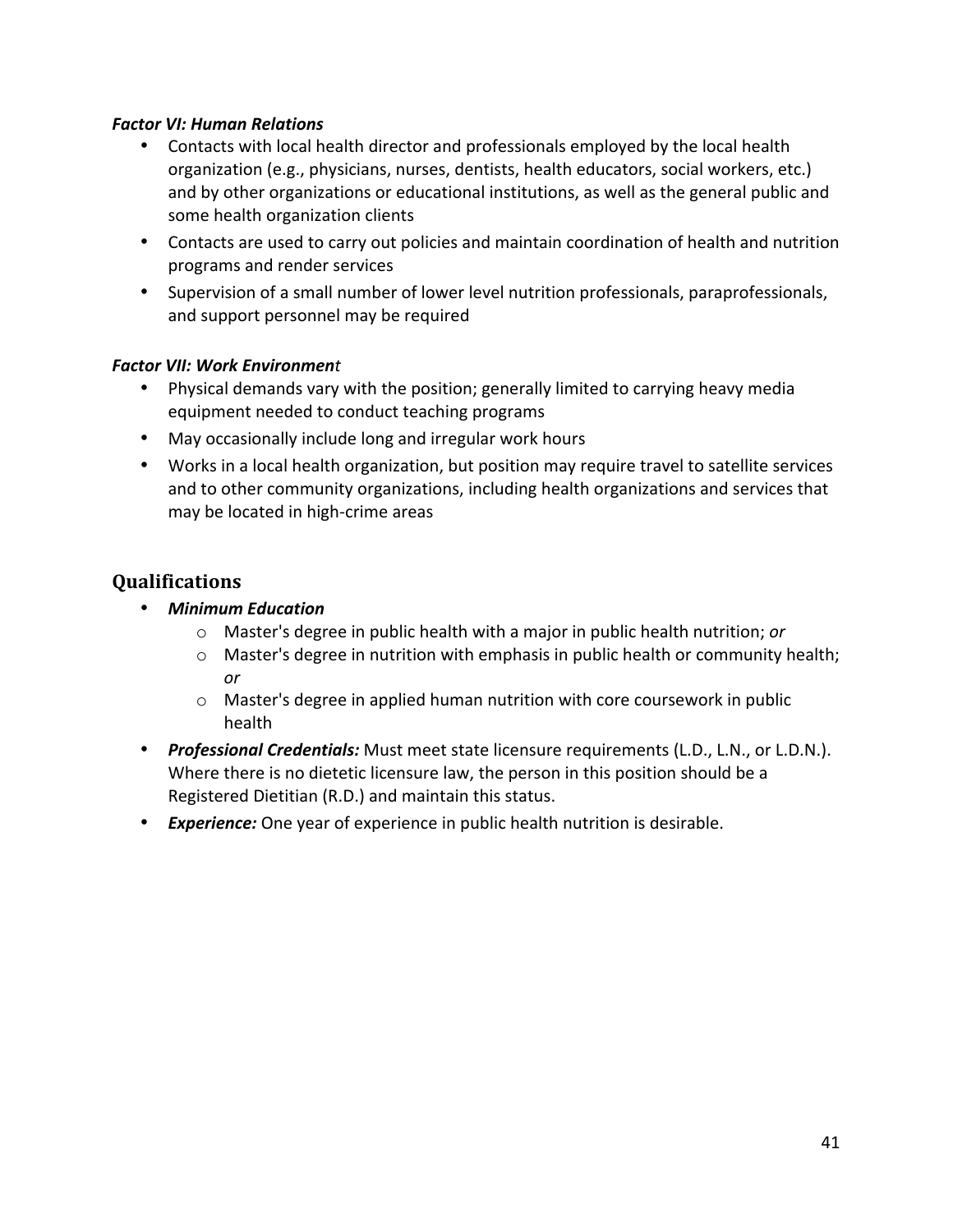# *Clinical Nutritionist Class*

# **Job Titles for this Position Class**

- Clinical nutritionist
- Clinical dietitian
- Home health nutritionist

# **Major Duties**

The Clinical Nutritionist Class is used in a city, county, or voluntary health organization that delivers clinic and/or home health care to a large case load of medically high‐risk clients which might include seriously ill or disabled children or adults who require community‐based, comprehensive family-center care in order to reside at home rather than in a hospital or longterm care facility, and whose medical care may include physician prescribed complex therapeutic diets, nutrient supplements, or enteral or parenteral nutrition support. Persons in this class of positions may supervise technical/support personnel.

Major functions for this class of positions include:

#### *Care Coordination/Case Management*

- Coordinates services for the medically ill and nutritionally high-risk client
- Identifies internal and external issues that may impact delivery of essential public health services
- Monitors and modifies client care plans to assure that prescribed services are delivered in timely sequence to where the clients reside
- Identifies and refers clients to resources needed to implement care
- Documents care plan in the medical record, monitors care until problems are resolved or condition is stabilized
- Participates in developing quality improvement system for client care

#### *Education*

- Disseminates research regarding advances in dietary treatment, nutritional products, and drug‐nutrient interactions by conducting in‐service education for professionals in the health organization, medical practitioners, and staff of area health care facilities
- Selects, evaluates, or develops, and updates appropriate nutrition education and dietary guidance materials for use in client, family, professional, and public education
- Participates in community education programs and trains peer counselors

#### *Counseling*

- Obtains and uses clients' nutrition assessment data to develop care plans
- Counsels clients on nutritional needs and dietary modifications specified in the care plan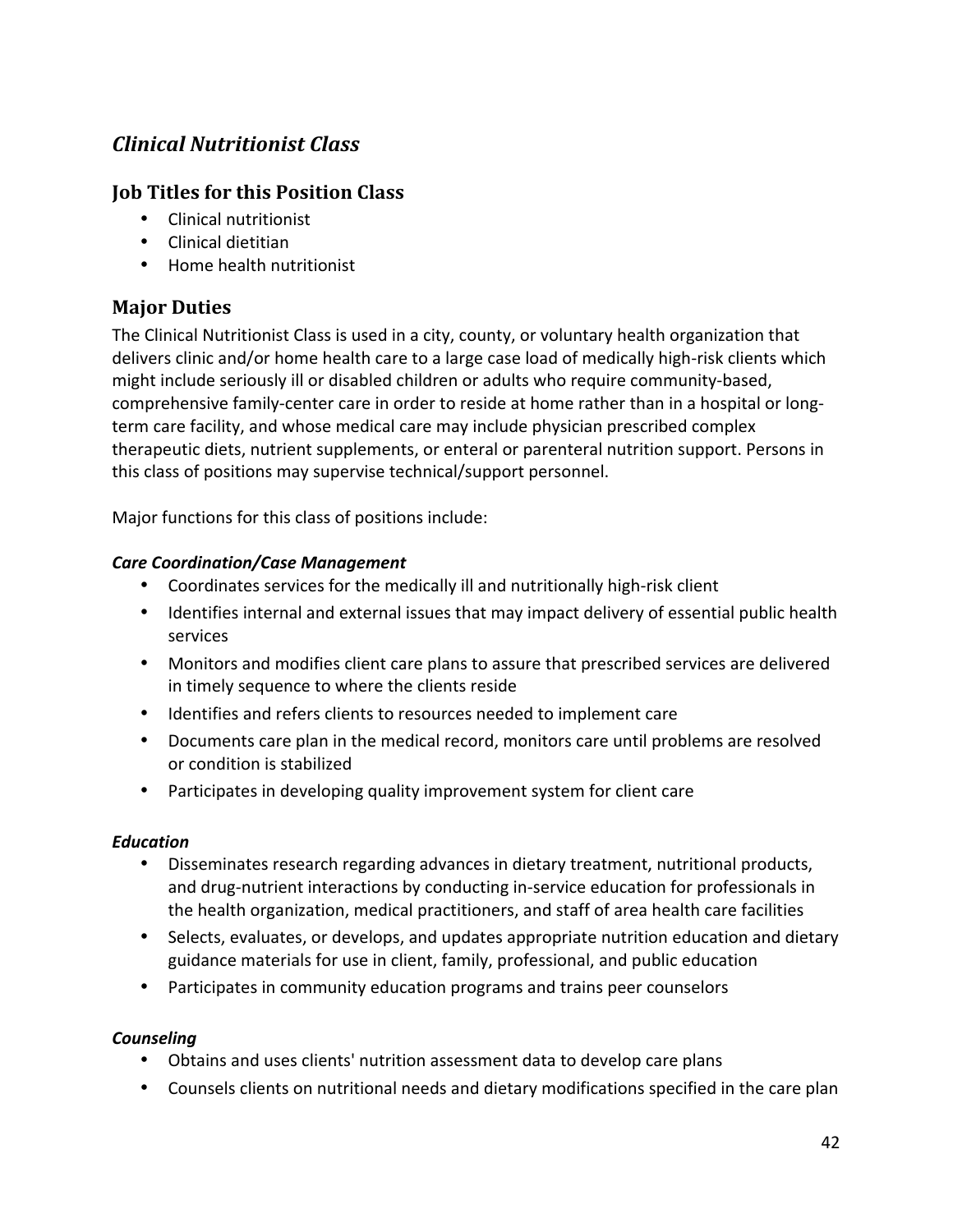• Evaluates effectiveness of nutritional counseling and revises the clients' care plans as needed

### *Technical Assistance/Consultation*

- Provides expert technical assistance on case management and diet in disease for health care providers in the organization, hospitals and health care facilities, community health centers, voluntary health organizations, and private practice
- Uses client case consultation to promote continuity of care between clinic and home health services and local hospitals and long‐term care facilities

#### *Planning/Evaluation/Research*

- Conducts targeted community assessment to determine nutrition and dietary needs for medically high‐risk clients in the community
- Contributes to emergency preparedness planning
- Participates in developing health organization plan including evaluation and budget justification to deliver nutritional care with the most cost-effective interventions
- Works with other organization staff to develop a fee schedule for nutrition counseling

### *Leadership*

- Helps create achievable mission, a set of core values, and shared vision
- Uses collaboration with internal and external groups to ensure participation of key stakeholders
- Clarifies and establishes team member roles and responsibilities
- Contributes to development, implementation, and monitoring of organizational performance standards

# **Application of Factor Evaluation System to Clinical Nutritionist Position Class**

#### *Factor I: Knowledge and Skill Requirements*

- Broad knowledge of theoretical principles and practices of normal and clinical nutrition and dietetics
- Advanced level of knowledge and skill in nutrition assessment of ill and disabled children and adults, nutrition care planning, case management and care coordination, health care ethics, documentation in the medical record, quality assurance, management of nutrition services required for problem diagnosis, counseling, and evaluation of clients from diverse backgrounds and in developing a care plan for clients with multiple and complex health and therapeutic nutritional needs
- Advanced, in-depth expertise in a specialty area may be required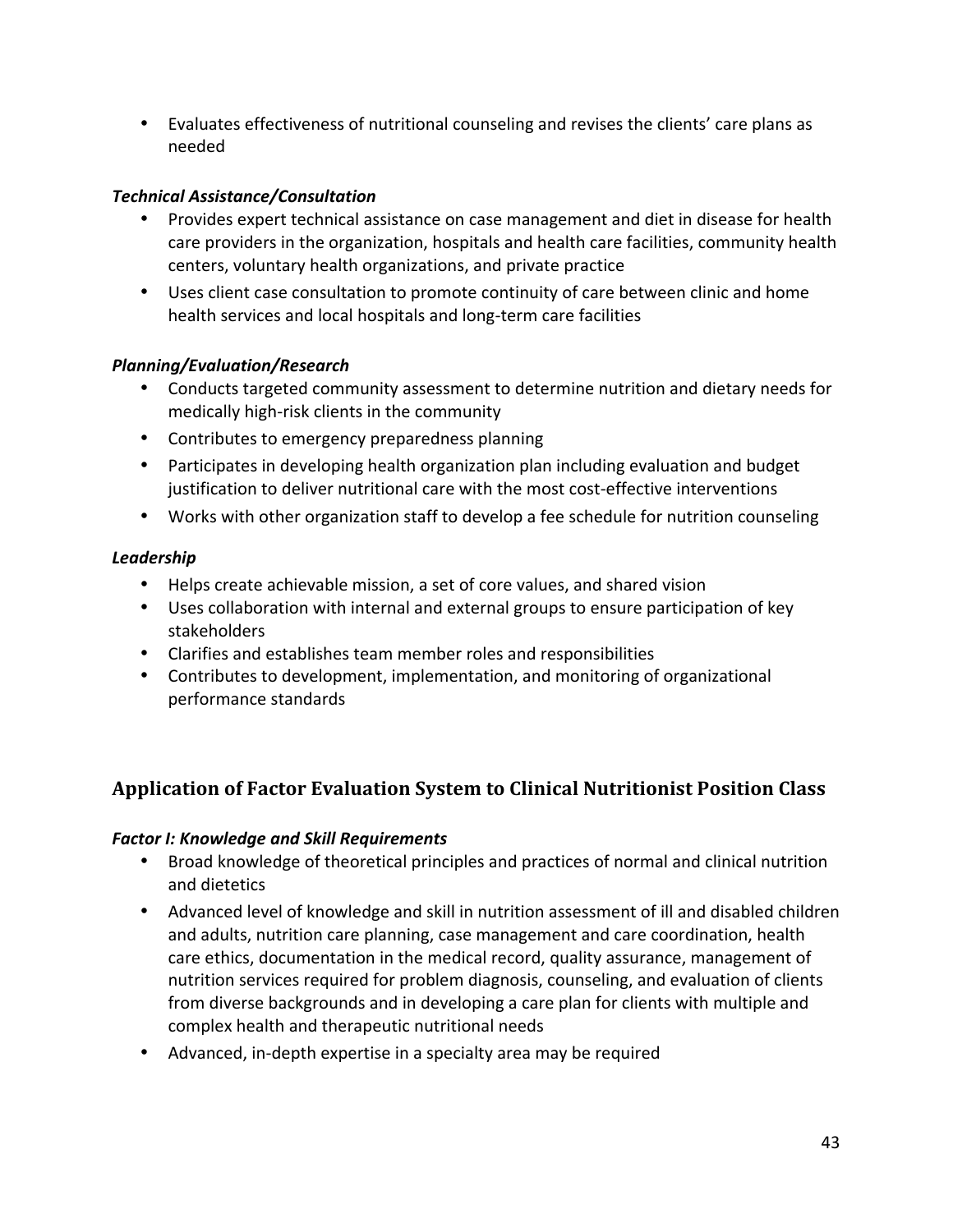- Advanced level of knowledge of the organization and delivery of medical, hospital, hospice, and home care in the community, of medical terminology, and of the roles of the various members of the interdisciplinary health care team with full range of skill in the consultant process, both as consultant and consultee
- Full range of skill in conducting a targeted community assessment to determine nutrition and dietary needs for medically high‐risk clients in the community
- Advanced level of knowledge of current scientific information regarding nutrition assessment and diet therapy and skill in interpreting this to other health professionals and the public
- Full range of skill in presenting ideas orally and in writing in a clear, concise, and persuasive manner

### *Factor II: Supervisory Responsibility*

- High degree of professional responsibility in providing nutrition care to individuals and works with some degree of independence under general direction of the local health director, public health director (nutrition), or a public health supervisor (nutrition)
- Case load is assigned, purposes and desired results are indicated, and potential problems discussed
- Work reviewed for soundness of judgment, attainment of results through achievement of annual work plan objectives and compliance with organization policy and quality assurance standards

#### **Factor III: Independence of Action**

- Considerable independent judgment required to adapt and apply organization guidelines, protocols, and professional standards of care to new and changing needs of medically high‐risk clients
- Independent judgment needed to solve new problems related to client care

# **Factor IV: Complexity of Work**

- Work requires the employee to apply specialized in-depth knowledge of clinical nutrition and dietetics and apply the principles of interdisciplinary health care
- Responsibilities in relation to the variety of client clinical conditions are broad in scope, of considerable complexity and involve many variable and unanticipated circumstances and situations related both to the client and the changing practice of health care

# **Factor V: Scope of Responsibility**

- Major contribution to the health, nutritional status, and medical prognosis of medically high‐risk clients as well as contributing to reducing institutionalization costs to the community through the provision of out patient or home care services
- Work involves authoritative application of organizational policies and standards of practice to complex and important aspects of clinical nutritional care, including emergency preparedness planning and implementation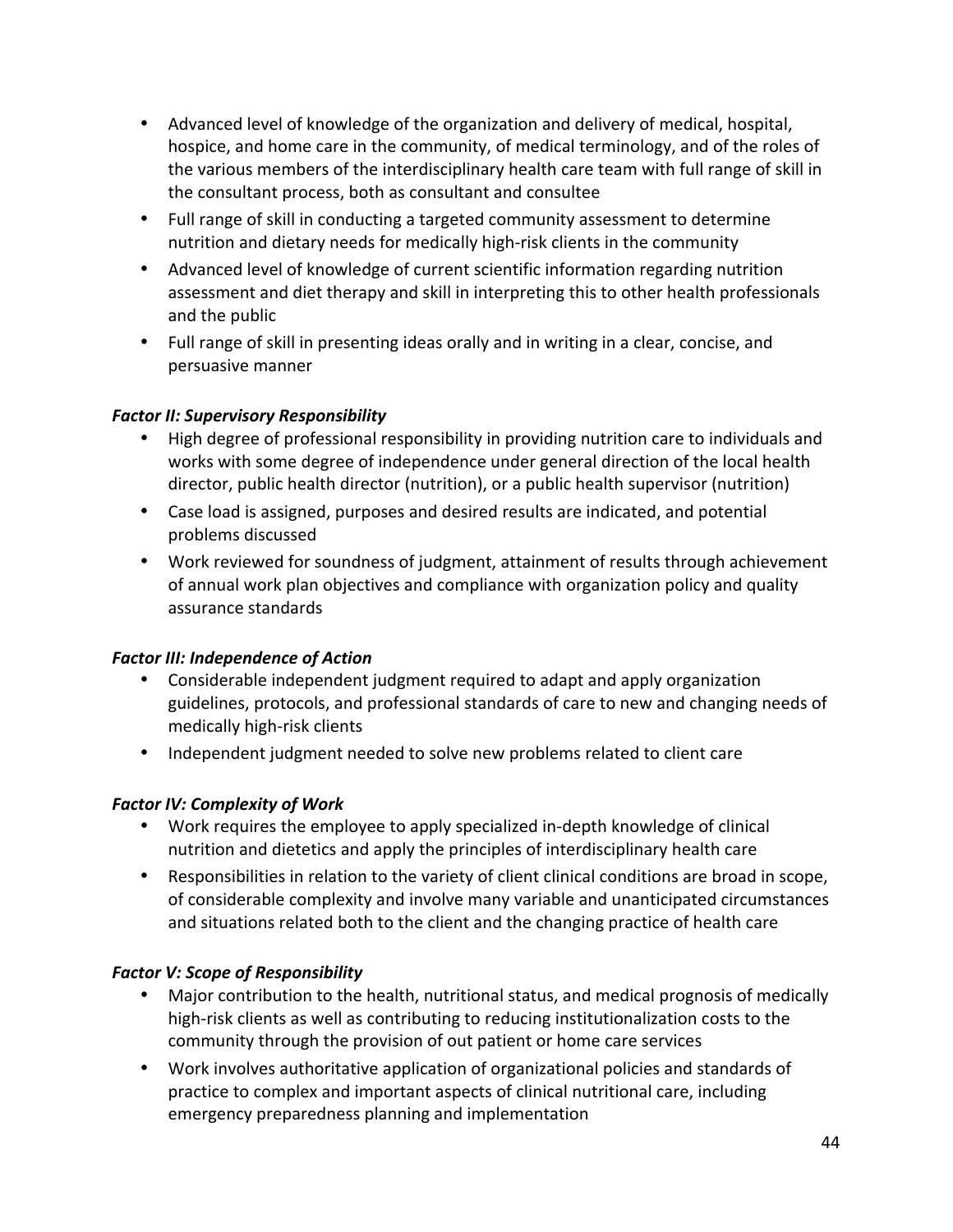#### *Factor VI: Human Relations*

- Communication with medically high-risk clients and their families and health professionals on the interdisciplinary health care team including physicians, dentists, nurses, therapists, and social workers employed by the health organization, community health centers, hospitals, long‐term care facilities or in private practice
- Contacts are to render nutrition care services, counsel clients and their families or care providers, carry out policies and coordinate health and nutrition services, and to provide education and consultation to other professionals
- May supervise the work of lower level nutritionists and paraprofessionals

#### *Factor VII: Work Environment*

- No unusual physical demands when nutrition care is provided in clinical setting; nutritionist delivering nutritional care in clients' homes may be required to travel extensively and in adverse weather or terrain; may involve providing services or serving clients in high‐crime areas
- Clinical nutritionists providing services in home settings must travel by car extensively, are at some risk for personal safety, and may be required to provide services in settings that are unclean and uncomfortable

#### **Qualifications**

- *Minimum Education*
	- o Master's degree in clinical nutrition or dietetics with emphasis in public or community health; *or*
	- $\circ$  Master's degree in applied human nutrition with coursework in clinical nutrition and advanced clinical experience; *or*
	- $\circ$  Bachelor's degree in dietetics or food and nutrition with additional clinical training and coursework in nutrition and in the specialty area of practice
- *Professional Credentials:* Must meet state licensure requirements (L.D., L.N., or L.D.N.). Where there is no dietetic licensure law the person in this position should be a Registered Dietitian (R.D.) and maintain this status.
- *Experience:* One year of experience in clinical dietetics in a health care facility or as a nutritionist in a public health organization providing clinical services to medically high‐ risk clients

#### *Figure IV‐3. Specialty clinical areas in which the Clinical Nutritionist Class might be employed*

#### *Chronic Disease Prevention and Control*

The clinical nutritionist would be a member of the interdisciplinary health care team staffing clinical or home health services for clients with cancer, cardiovascular disease, chronic renal disease, diabetes, hypertension, AIDS, or obesity.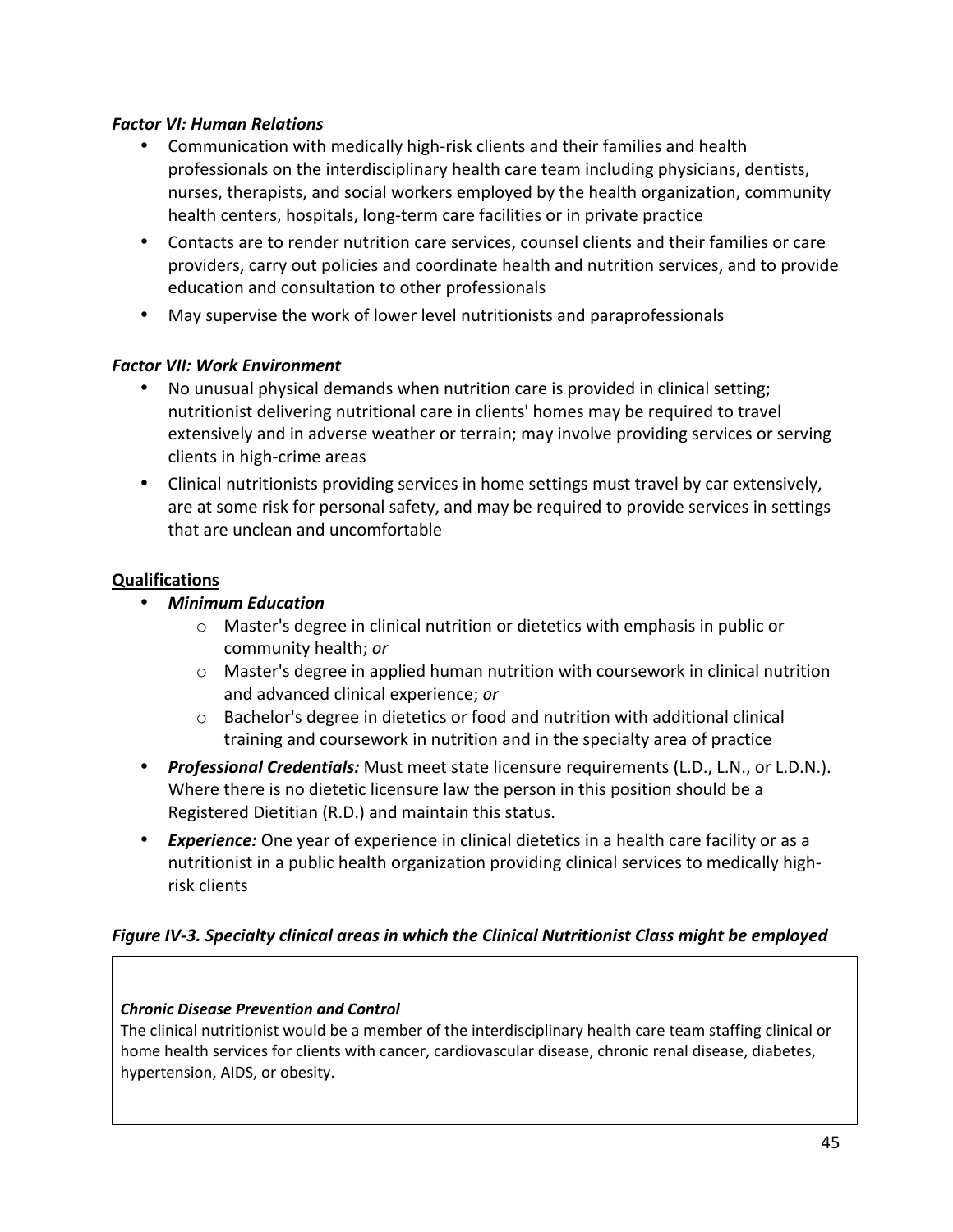#### *Children with Special Health Care Needs (CSHCN)*

The clinical nutritionist would function as a member of the interdisciplinary health care team providing comprehensive community‐based, family centered care to children with special health care needs and their families. Examples would be children with physical or mental disabilities, inborn errors of metabolism, growth deficits, severe obesity, and eating disorders.

#### *Home Health Services*

The clinical nutritionists would function on the home health or home hospice care team with home health nurses, medical social workers, therapists, and home health aides delivering services to chronically ill children or adults in their homes.

#### *Maternal and Child Health*

The clinical nutritionist would function on the team of obstetricians, pediatricians, dentists, nurse practitioners, social workers, and health educators providing clinical services to women in high‐risk prenatal services and/or to infants and children served in high-risk pediatric services.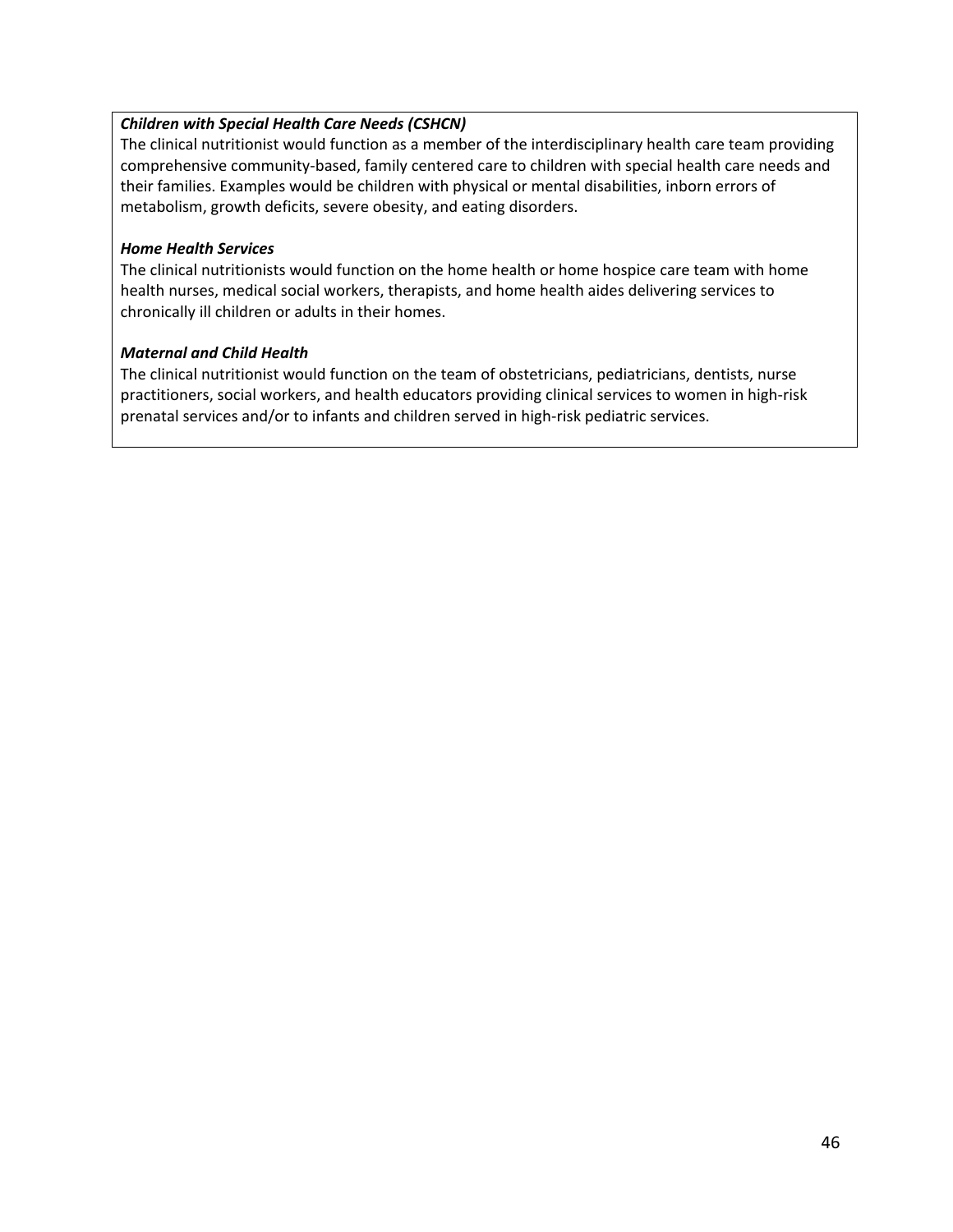# *Nutritionist Class*

# **Job Titles for this Position Class**

- Nutritionist
- Staff nutritionist
- Community nutritionist
- Community dietitian

# **Major Duties**

This is the position class used for the entry‐level nutrition professional in a city, county, or voluntary health organization with a large caseload of clients requiring nutrition education for health promotion and disease prevention in maternity, pediatric, and WIC services. Persons in this class also may provide diet counseling for weight management and therapeutic diet counseling in adult and family health primary care services. Persons in this class may provide some supervision to technical/support personnel.

Major functions for this class of positions include:

#### *Counseling*

• Provides individual client nutrition and diet counseling to clients assessing nutritional needs using anthropometric, biochemical, clinical, dietary, and socioeconomic information to develop nutrition care plans

#### *Education*

• Plans, conducts, and evaluates group classes on nutritional needs in health and disease for clients, health care providers, and the public

#### *Care Coordination/Case Management*

- Assures and coordinates all of the client's nutrition and related health care needs as identified by the family and health care team
- Monitors client care follow-up recommendations as specified in the care plan; assures that the services are delivered in a timely sequence; modifies plan to meet changing client and family needs
- Keeps appropriate client care records
- Follows up on care until client's care plan objectives are met; documents client care in the client's record
- Participates in emergency response plan

#### *Technical Assistance/Consultation*

• Provides technical assistance on nutrition and dietetics to health department staff and staff of local health care facilities, community health and human service organizations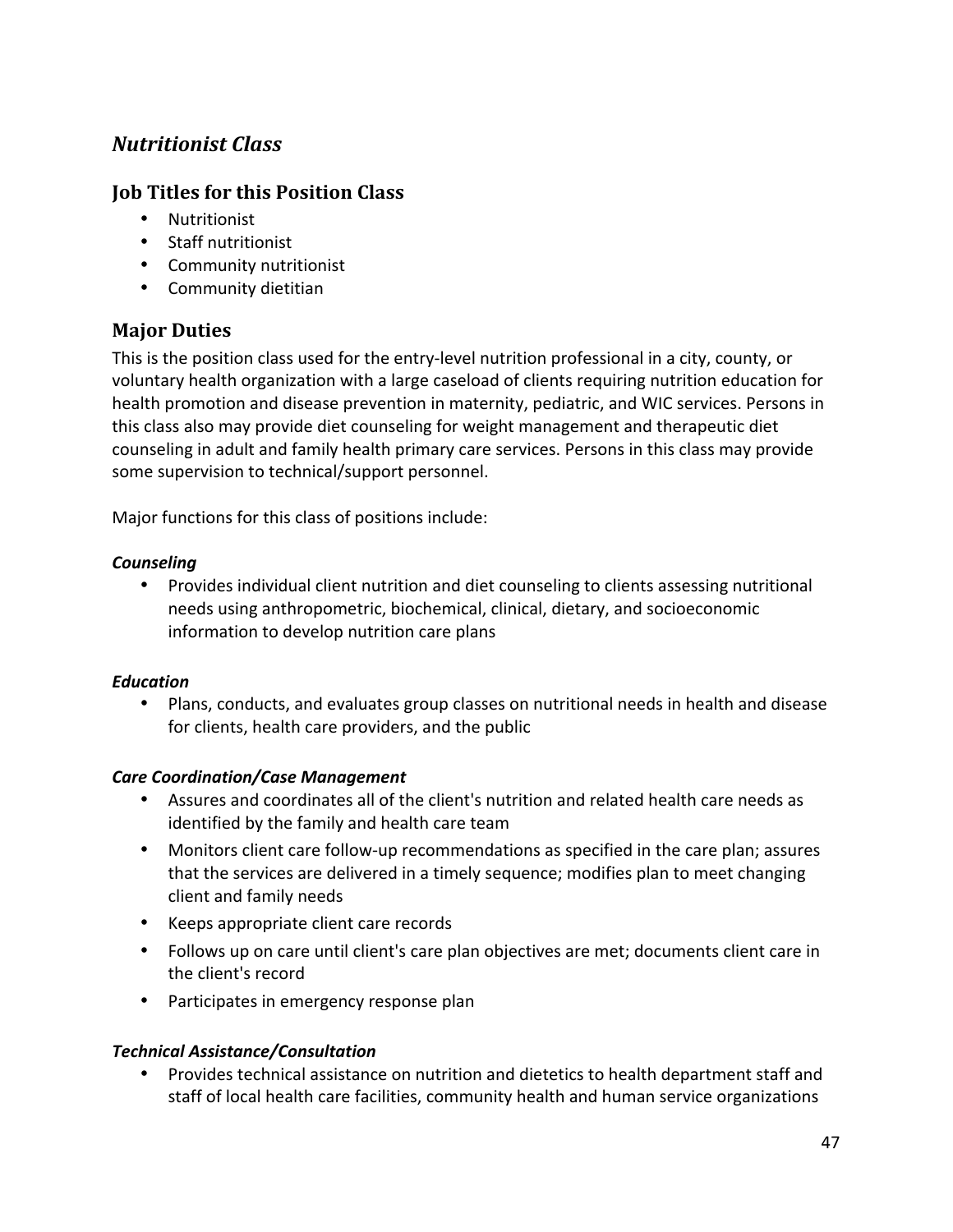• Evaluates consultation provided to determine its effectiveness

#### *Planning*

- Conducts a needs assessment of the educational needs of county health organization staff and plans and evaluates in‐service education programs to address identified needs
- Evaluates and adapts nutrition assessment and nutrition education materials for use with staff, clients, and the public

# **Application of Factor Evaluation System to Nutritionist Position Class**

#### *Factor I: Knowledge and Skills Requirements*

- Specialized knowledge of theoretical and pragmatic principles and practices of nutrition and dietetics, including health care ethics, case management, and care coordination
- Advanced level of knowledge of generally accepted and commonly used principles, theories, and methodologies of nutrition and dietetics, including knowledge of relevant medical terminology and skill in documenting in the medical record
- Full range of knowledge of organization of community health and nutrition resources
- Full range of knowledge of principles of education, including human behavior and behavior modification techniques
- Full range of knowledge of principles of interdisciplinary care; ability to provide care coordination and case management for individual clients with practical skill in using the consultation process
- Full range of skill in counseling including interviewing, problem diagnosis, intervention planning and implementation, and evaluation
- Full range of skill in conducting a nutrition education needs assessment; ability to evaluate and choose appropriate nutrition education materials to be used by organization staff
- Skill in presenting ideas orally and in writing in a clear, concise, and persuasive manner to supervisors, peers, other health professionals, representatives of community organizations, clients, and families

#### *Factor II: Supervisory Responsibility*

- Works under the general supervision of the public health director (nutrition), assistant public health director (nutrition), public health supervisor (nutrition), public health nutritionist, or clinical nutritionist
- High degree of professional responsibility involving individual client care and counseling
- Work reviewed on a periodic basis
- Client cases are assigned; some degree of individual judgment required in interviewing clients and developing and implementing a nutrition care plan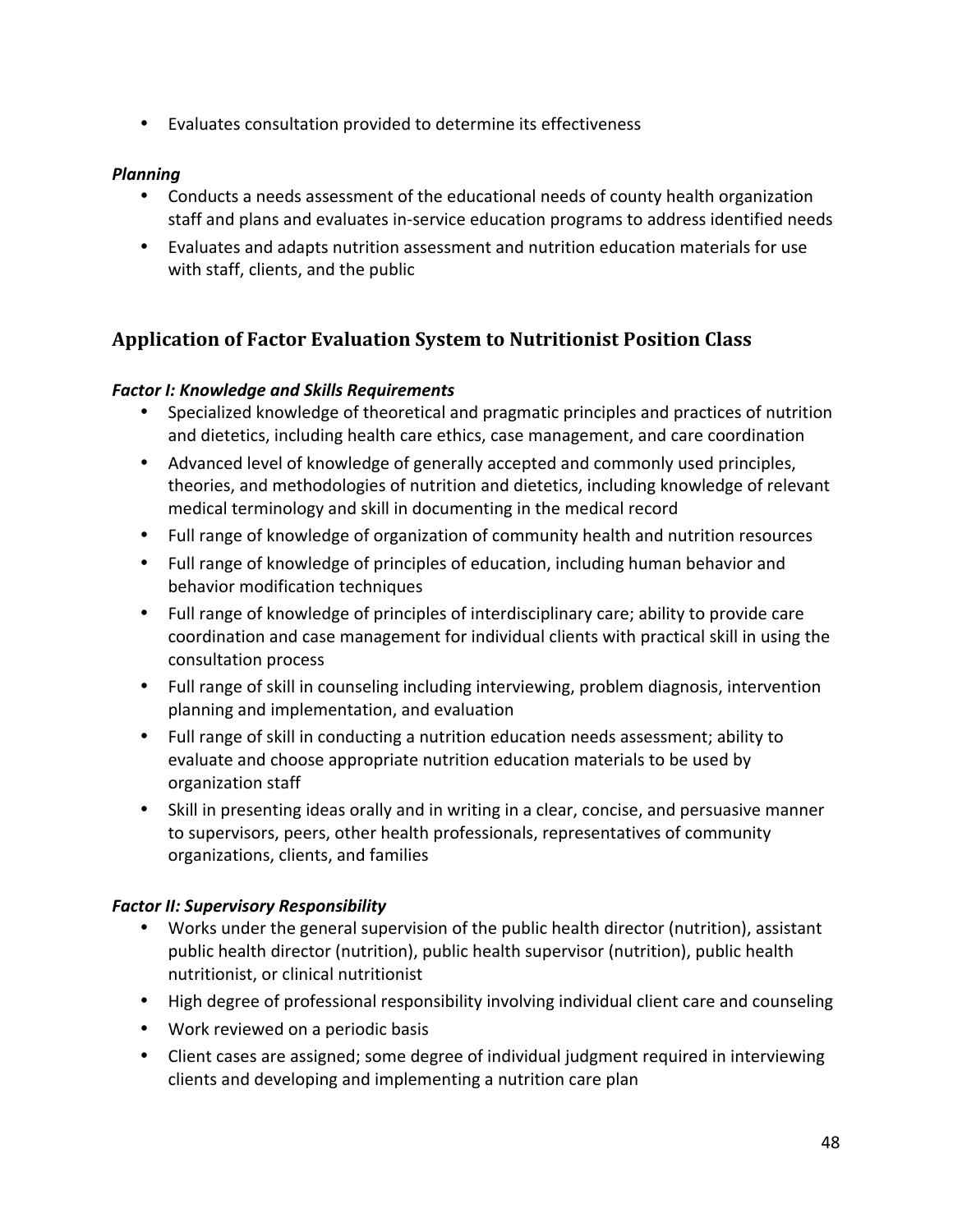#### **Factor III: Independence of Action**

- Client care provided based on established standard references and procedures, protocols, and organization policy
- Judgment required to apply guidelines to individual clients and in discerning when case consultation of a higher level nutritionist is required for individual clients or when approval and/or consultation of medical provider is required to meet practice standards

#### **Factor IV: Complexity of Work**

- Applies professional knowledge of nutrition, dietetics, and food science in the assessment of the nutritional status of individual clients and development of an individual nutrition care plan for clients with a wide variety of serious and complex health problems
- Skill required in documentation in the client's medical record and in interviewing and counseling clients from a variety of cultural and socioeconomic backgrounds who may possess complex health and social problems related to their health and nutritional status
- Case management and care coordination with other organization and community professionals requires skill in utilizing knowledge of health care systems
- Continued professional education to update knowledge base and skills in areas related to the assigned responsibilities

#### *Factor V: Scope of Responsibility*

- Purpose of the work is to provide nutrition care services to individuals, nutrition education to the public, and some consultation to other health professionals
- Work has major impact on the nutritional status of individual clients and on the access of the community and other health professionals to nutrition information
- Work is directly related to the accomplishment of the objectives of the nutrition program of the organization and affects the accomplishment of the overall mission of the public health organization
- Participates in emergency response plan

#### *Factor VI: Human Relations*

- Most contacts are with clients and their families or care providers, professional and nonprofessional staff in the organization and in other organizations in the community, and the public
- Contacts involve interviews with clients or care providers and providing nutrition education and counseling; purpose of contacts with clients is to obtain information necessary to develop and implement a nutrition care plan
- Contacts with the community are to provide health‐related nutrition education and generally involve group nutrition education presentations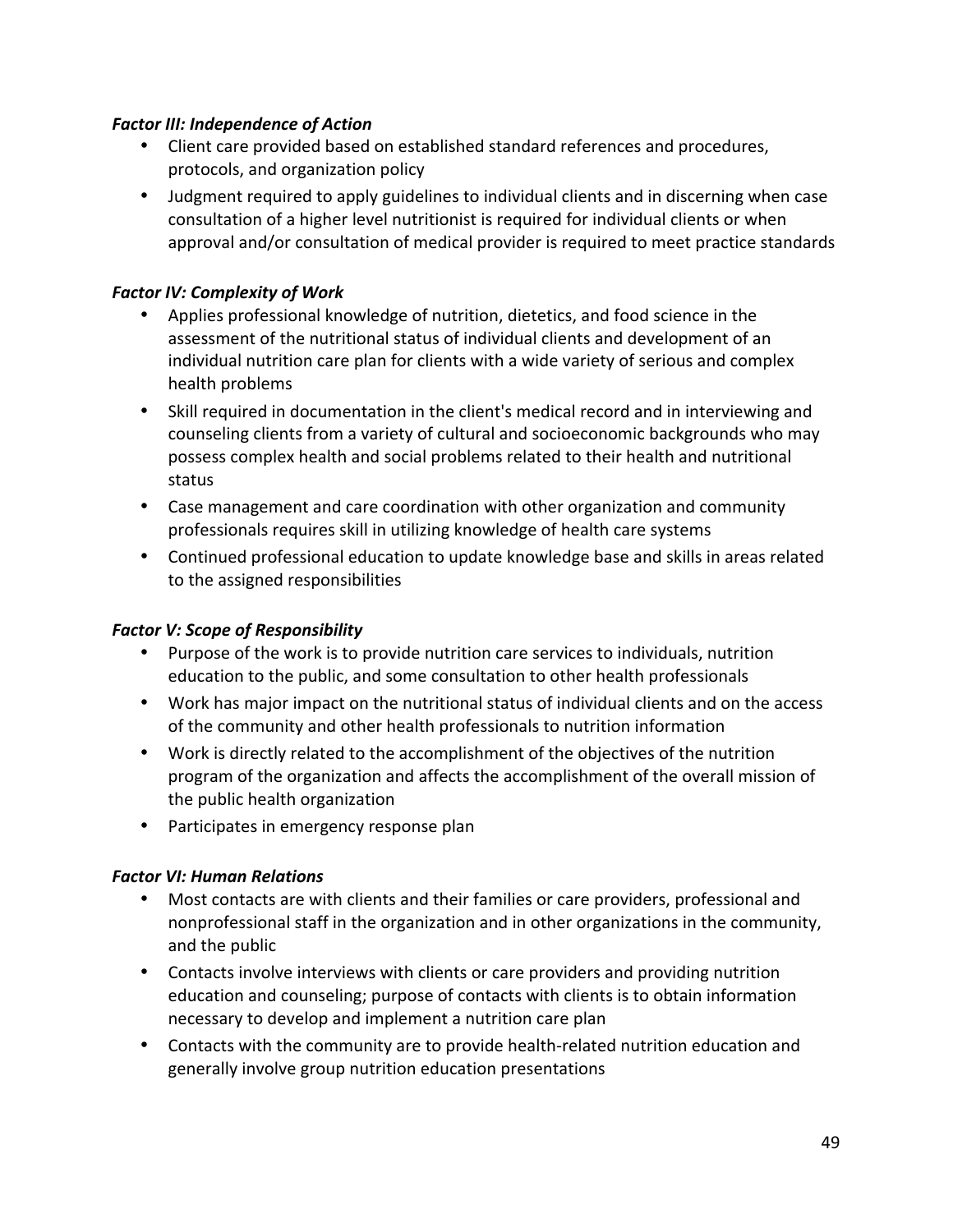• Contacts with professional and nonprofessional staff in and out of the organization involve formal and informal meetings, and discussing and planning client care and care coordination

#### **Factor VII: Work Environment**

- No unusual physical demands when services are provided in the clinic setting
- Work is provided in a clinic setting, but travel may be required to provide services in outlying areas; some physical danger may be present when services are located in high‐ crime areas

- *Minimum Education*
	- o Bachelor's degree in community nutrition, in foods and nutrition, or in dietetics that includes coursework that meets The American Dietetic Association Standards of Education and Standards of Performance for dietetic registration
- *Professional Credentials:* Must meet state licensure requirements (L.D., L.N., or L.D.N.). Where there is no dietetic licensure law the person in this position should be a Registered Dietitian (R.D.) and maintain this status.
- *Experience:*  Desirable, but not required.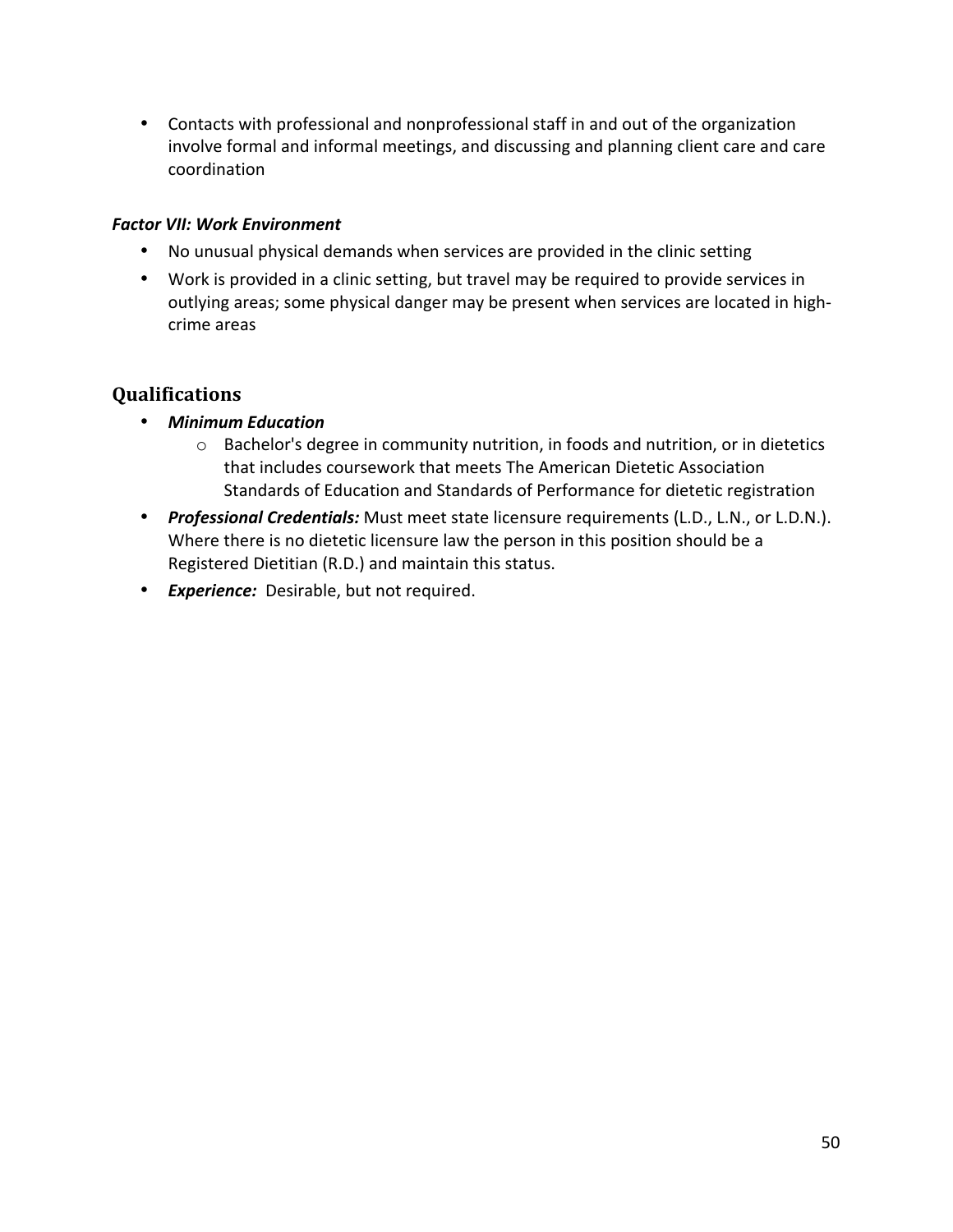# *Nutrition Educator Class*

# **Job Titles for this Class**

• Nutrition Educator

# **Major Duties**

This is a position class to use for an entry‐level nutrition professional in a city, county or voluntary health organization requiring nutrition education for health promotion and disease prevention in maternity, pediatric, and adult services. Persons in this class may provide nutrition education in a variety of community locations, such as schools, worksites, and food markets, as well as communicate through a variety of communication systems, such as print, electronic, television, and radio.

Major functions for this class of positions include:

#### *Education*

• Plans, conducts, and evaluates group nutrition education for clients, health care professionals, and the public

#### *Planning and Evaluation*

- Uses population socio-demographic information and qualitative survey data to select audiences for nutrition education and to design and deliver messages to these audiences
- Collects information that provides feedback into program and message development
- Participates in emergency response plan

#### *Counseling*

- Uses information from individual dietary change to inform the development of group nutrition education
- Applies the strategies to connect effectively with individuals in group situations

#### *Consultation*

• Assists community organizations to design nutrition education programs ranging from health fairs to food tasting events

#### *Care Coordination/Case Management*

- Assesses, monitors, and modifies individual nutrition education plans
- Documents care and maintains individual records as needed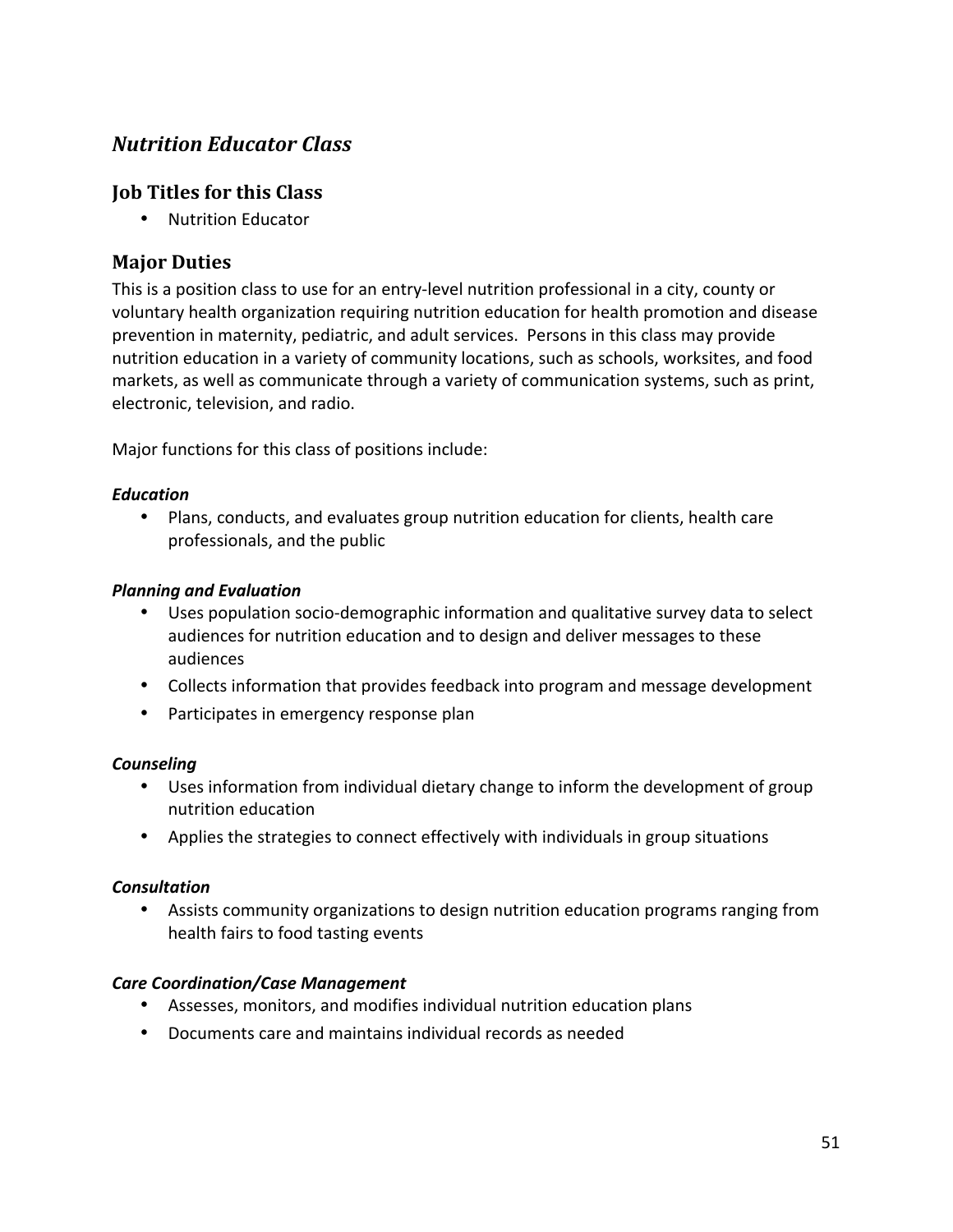# **Application of Factor Evaluation System to Nutrition Educator Position Class**

#### *Factor I: Knowledge and Skills Requirements*

- Understands the fundamentals of nutrition science, food science, and clinical nutrition, including the application of dietary guidelines to make dietary recommendations
- Understands the food supply system and the effect on food selection
- Understands the physiological, psychological, and environmental (social, cultural, economic) determinants of eating behavior
- Applies learning theory, instructional theory, and behavior change theory in nutrition education and designs nutrition education programs, curricula, and materials for low risk groups
- Analyzes and evaluates both popular and scientific literature and applies evaluation methods in nutrition education
- Delivers nutrition education programs and communicates with individuals, small groups, and organizations; writes clearly; uses supplemental materials appropriately; implements and administers nutrition education programs
- Understands public policy development and nutrition standards and services

#### *Factor II: Supervisory Responsibility*

- Works under the general supervision of a public health nutrition supervisor or public health nutritionist
- High degree of professional responsibility in designing and delivering nutrition education programs and counseling individuals to low risk persons
- Work reviewed on a periodic basis

#### *Factor III: Independence of Action*

- Nutrition education programs are based on established dietary guidelines, references, protocols, and organization policy
- Judgment required to apply guidelines to various audiences and appropriately answer questions
- Collects information and data on the impact of programs and shares with appropriate groups include funding sources, advisory groups, public officials, and other stakeholders

#### *Factor IV: Complexity of Work*

- Networks with other professionals and agencies to serve the needs of individuals, families, and communities effectively
- Serves as a resource for educational groups, community groups, and other agencies
- Participates in collaborative alliances to link public and private organizations to meet community/ population needs
- Monitors and evaluates county and state demographic trends for use in program and community development by using a variety of assessment techniques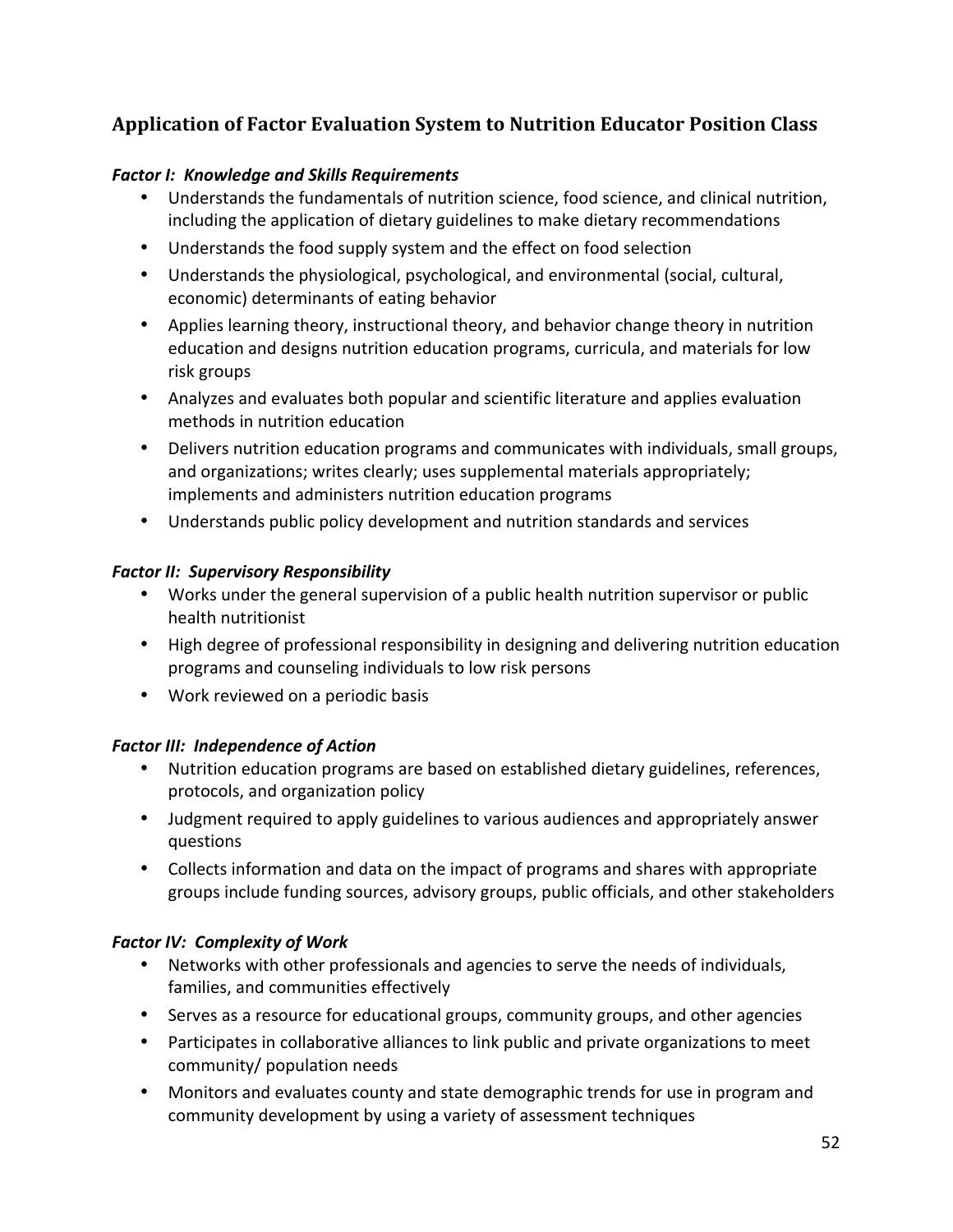- Works with diverse ethnic, gender, and income groups
- Uses a variety of available delivery modes for programs

#### *Factor V: Scope of Responsibility*

- Purpose of the work is to provide nutrition education to the public, some consultation to other health professionals, and connect resources to community residents
- Markets programs to selected audiences
- Work is directly related to the accomplishment of the objectives of the nutrition program of the organization and affects the accomplishment of the overall mission of the public health organization
- Maintains and completes required reports including plan of work, budget, and accomplishments
- Participates in emergency response plan

### *Factor VI: Human Relations*

- Contacts include clients, community residents, professional and nonprofessional staff in the organization and the public; contacts with clients and community involve participatory group nutrition education presentations
- Contacts with professional and nonprofessional staff in and out of the organization involve formal and informal meetings; purpose of the contacts is to discuss and plan strategies to provide health‐related nutrition education

# *Factor VII: Work Environment*

- No unusual physical demands required when education is provided, but travel may be required to provide education at outlying locations
- Work provided in a variety of community settings such as schools, work sites, recreation centers, health centers, shopping malls, and other gathering places ; some physical danger may be present when services are located in high‐crime areas

- *Minimum Education* 
	- o Bachelor's degree in community nutrition or dietetics from a didactic or coordinated program approved by the Commission on Accreditation for Dietetics Education (CADE).
- *Professional Credentials:* None required
- *Experience:* Desirable but not required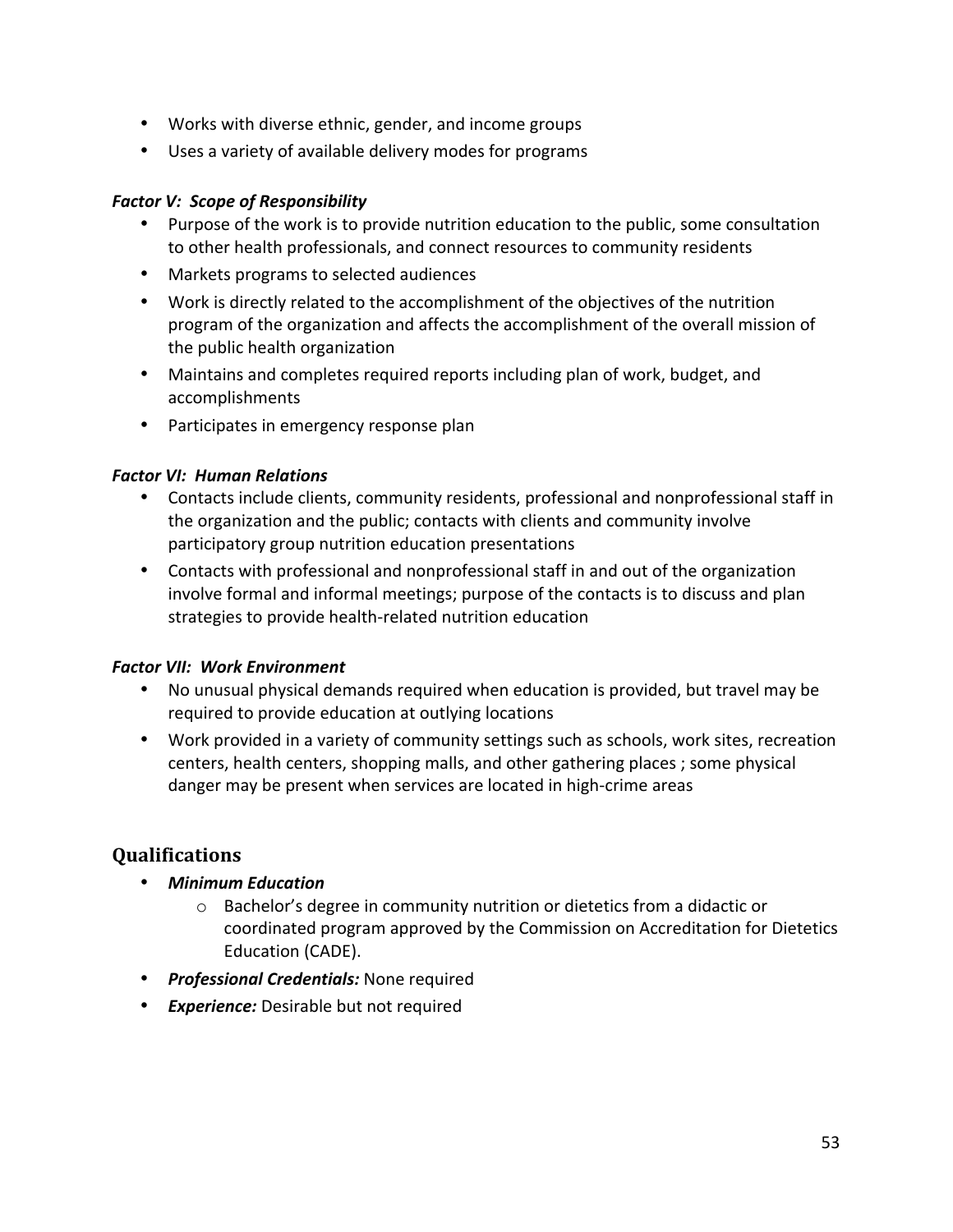# **Chapter V: Technical/Support Series**

The technical / support series describes the personnel in local health organizations with technical (associate degree) or on‐the‐job training who provide assistance to professional positions in the delivery of direct service to clients at low nutritional risk. This section compares the major functions of each class of technical/support positions in this series, and describes job titles, a statement of major duties, factor evaluation, and minimum qualifications for each class in this series of positions.

# *Position Classes in this Series*

- Nutrition Technician
- Community Nutrition Worker

# *Major Functions*

Major functions for this series of positions include education, screening, record keeping, and outreach. The following chart compares the relative degree of responsibility for the major functions for each class of this series.



#### **Figure V‐1. Levels of responsibility for major professional series function, by position class**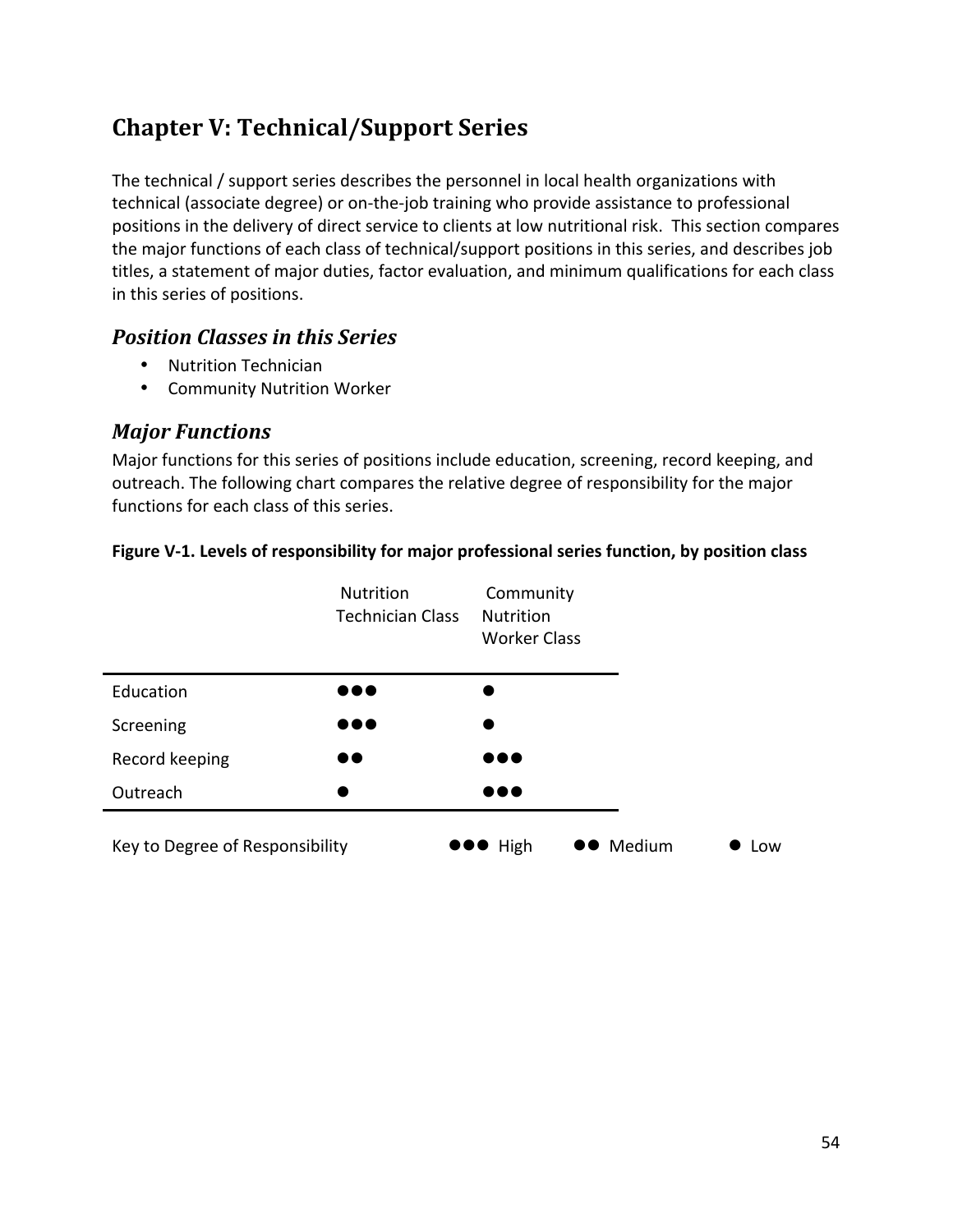# *Nutrition Technician Class*

# **Job Titles for this Position Class**

- Nutrition technician
- Dietetic technician
- Nutrition technical assistant

# **Major Duties**

The paraprofessional in this class is employed in a city, county or voluntary health organization that provides clinical services to a large caseload of low‐risk, low income clients who are served primarily in maternity, well‐child, WIC, and family primary care services. The person in this class performs routine technical support functions that extend the services provided by the registered dietitian or nutritionist and works under close supervision of a nutrition professional following established guidelines and protocols.

Major functions for this class of positions include:

#### *Nutrition Education*

- Assists and/or conducts group education classes on breastfeeding and healthy lifestyles including normal nutrition for health promotion
- Demonstrates healthful methods of food preparation and meal planning and economical tips for food purchasing
- Assists in preparing and implementing nutrition education plans and developing educational or informational materials and programs to fit the ethnicity, language, reading level and food habits of the target population
- Provides information about community food and nutrition services and resources that may assist clients

#### *Screening*

- Weighs and measures patients using current guidelines for anthropometric measurements
- Interviews assigned clients to obtain dietary information and identify perceived needs
- Screens clients for nutrition or dietary problems according to established guidelines and refers those with problems to the nutritionist

#### *Record Keeping*

• Documents client screening data and client contacts and services in appropriate records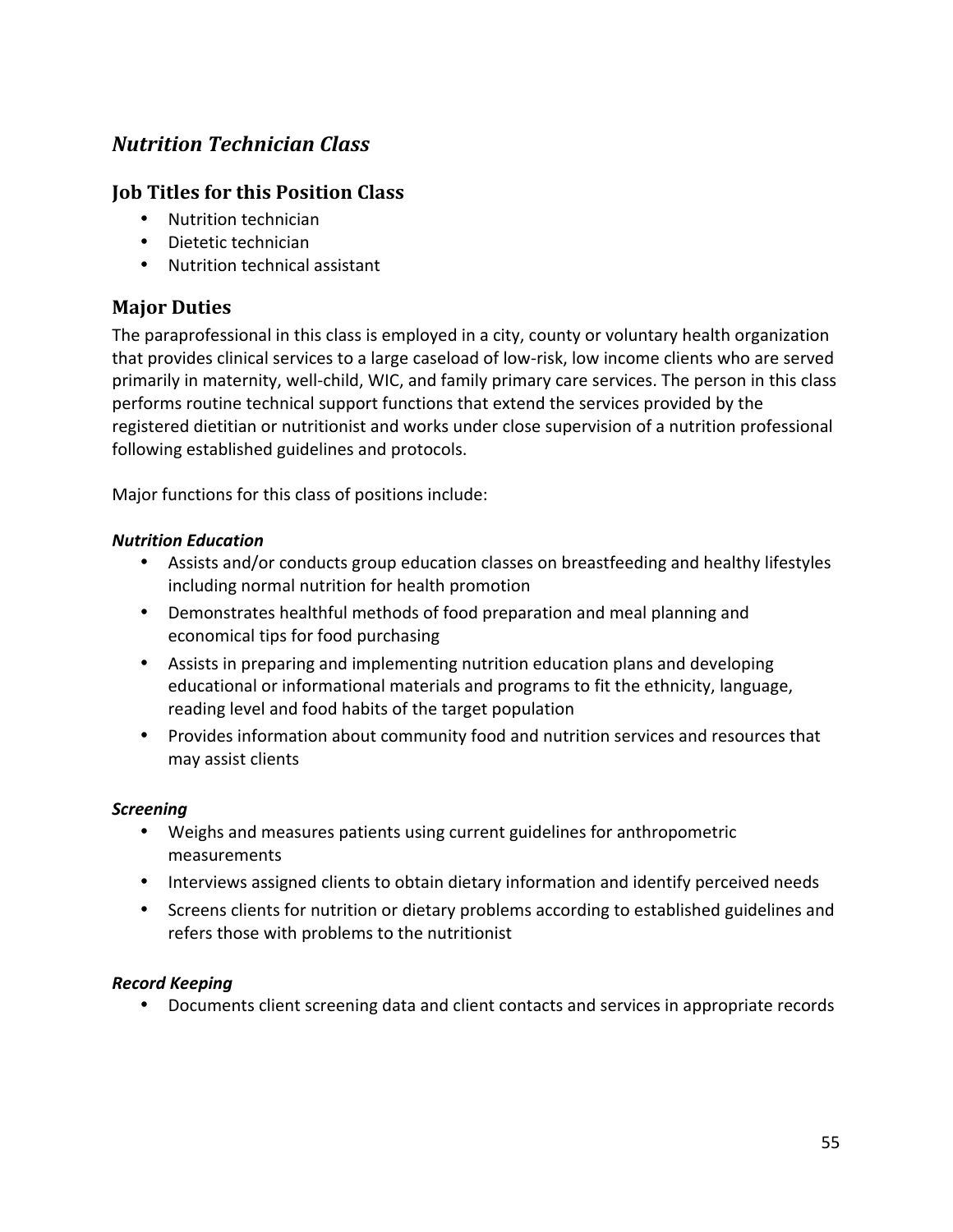#### *Outreach*

- Follows up on clients who have missed appointments
- Assists with clinic arrangements such as scheduling appointments, transportation and referrals
- Is familiar with emergency response plan and communication system
- Seeks out prospective underserved clients in target population and encourages their participation in nutrition education and other nutrition and health services.

# **Application of Factor Evaluation System to Nutrition Technician Position Class**

### *Factor I: Knowledge and Skills Requirements*

- Specialized technical knowledge of the pragmatic principles and practice of applied nutrition and dietetics required to collect appropriate nutrition screening information and to provide health promotion/disease prevention nutrition information to clients
- Basic level of knowledge and skills in meal planning, food buying, food preparation, and budgeting to use in providing nutrition information to clients
- Practical knowledge of the organization of health and nutrition services, and practical knowledge of medical terminology
- Practical knowledge of the principles of adult learning
- Knowledge of community food and nutrition resources
- Basic level of skill in client interviewing, problem solving, weighing and measuring clients, and recording information accurately on required forms and in the medical record
- Good oral and written communication ability and excellent interpersonal skills communication to obtain information, record and keep clear and accurate records

#### *Factor II: Supervisory Responsibility*

- Performs duties under direct supervision of a public health nutritionist, clinical nutritionist, or nutritionist receiving assignments and direction from the supervising nutritionist
- Work reviewed through regular observation, analysis of reports, conferences and client's progress by the supervising nutritionist for compliance with specific guidelines, protocols, and directions

# **Factor III: Independence of Action**

- Guidelines include organization and program policies, protocols, and procedures from professional publications and textbooks
- Some individual judgment required in interviewing and in adapting nutrition education to the needs of individual clients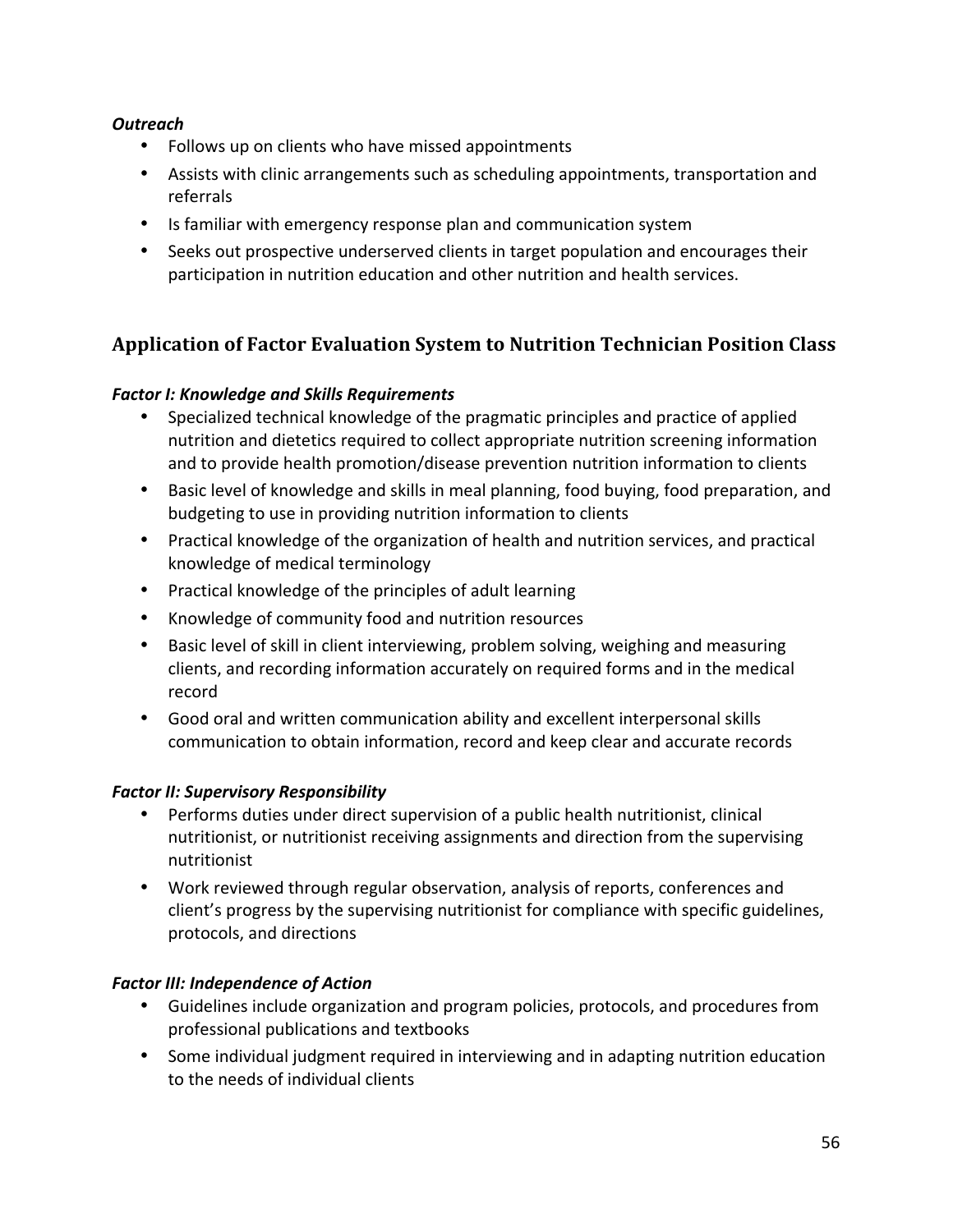#### **Factor IV: Complexity of Work**

- Must obtain a variety of health, socioeconomic, and dietary information from the client and the client's medical record and develop a basic nutrition care plan based on established program guidelines for medically low‐risk clients' nutrition care
- Must be able to recognize needs of individual clients that require referral to or consultation with the nutritionist
- Must have the ability to complete the medical record in a clear and concise manner
- Communication, both orally and written, must be appropriate to clients of different educational backgrounds and health professionals employed in the organization

#### **Factor V: Scope of Responsibility**

- Provides technical support to one or more nutritionists in a local health organization by performing specific duties related to providing client nutrition services
- Work performed impacts on the quality and amount of nutrition care provided to clients and directly on the organization's achievement of its stated nutrition program productivity objectives, including emergency response

#### **Factor VI: Human Relations**

- Contacts are primarily with clients and potential clients in the community and their care providers; contacts involve interviewing and providing basic nutrition and diet education, including: screening for eligibility for nutrition services; obtaining information required for the nutrition assessment and program requirements; providing information to clients on healthful dietary practices
- Contacts also are with professional and nonprofessional staff in the organization, including formal and informal meetings to discuss and plan client care and services and exchange information related to individual client needs
- Some contact with staff of other health and human service organizations in the community
- Contacts outside the organization are primarily to inform potential clients of program benefits and to screen for eligibility and coordinate an individual client's care and services

#### *Factor VII: Work Environment*

- Work is done in public health organization setting, in outlying service sites, or home settings; travel by car to outlying services may be required as well as travel to other community organizations and client homes
- No unusual physical demands when work is provided in the organization setting; however, some physical danger may be involved where organization, services, or home settings are in high‐crime areas
- Employees work with a variety of clients and may have contact with potentially dangerous and combative individuals as well as a wide variety of illnesses and diseases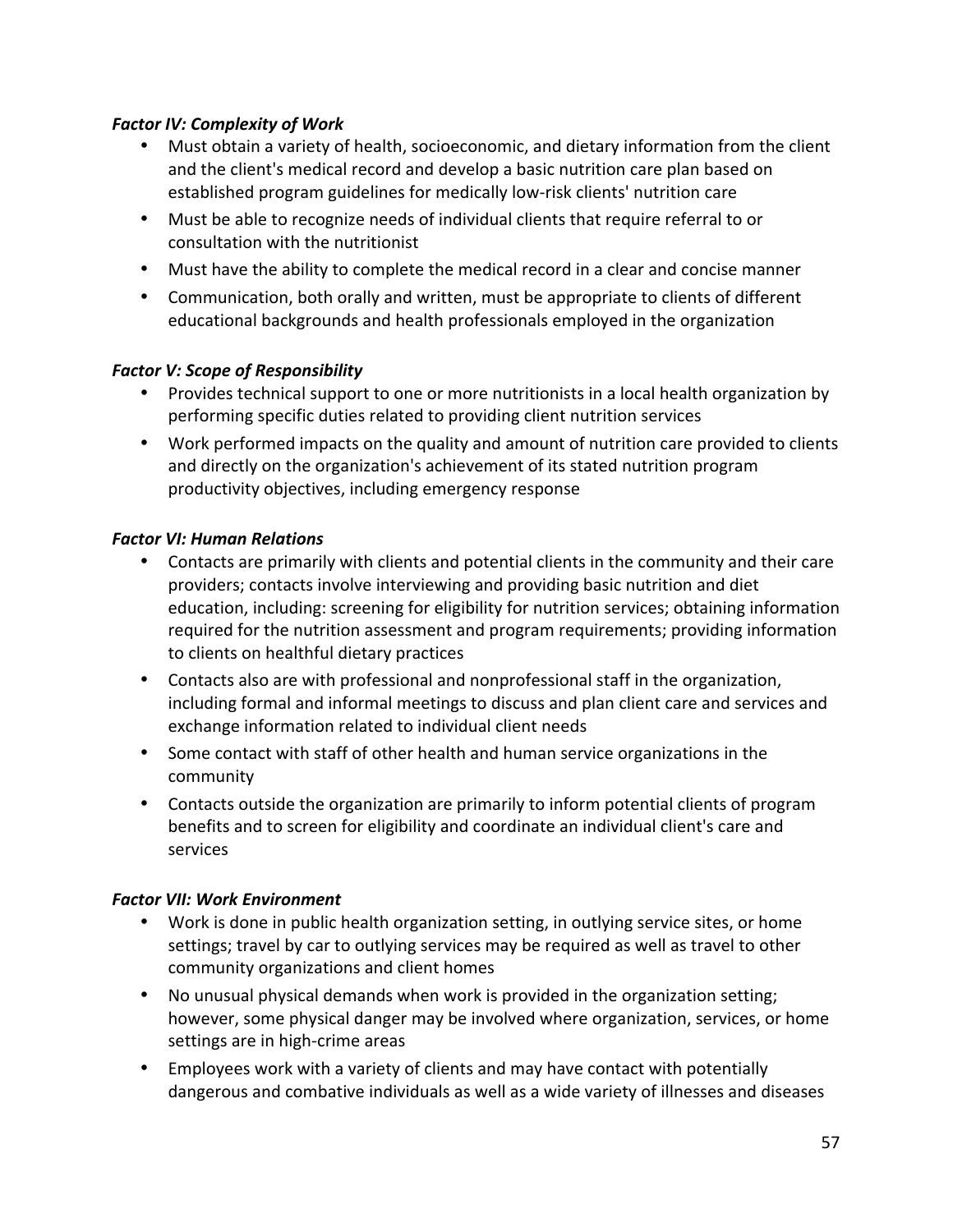- *Education*
	- o Bachelor's degree with a minimum of 3 nutrition courses (9 credits) in human nutrition; *or*
	- o Completion of a two‐year associate degree program that includes coursework that meets the American Dietetic Association Standards for Education and Standards of Performance for dietetic technicians registered; *or*
	- o Standards of Education and Supervised Practice requirements for dietetic technicians
- *Professional Credentials*: The person in this position should be a Dietetic Technician Registered (DTR) and maintain their status.
- *Experience:* None required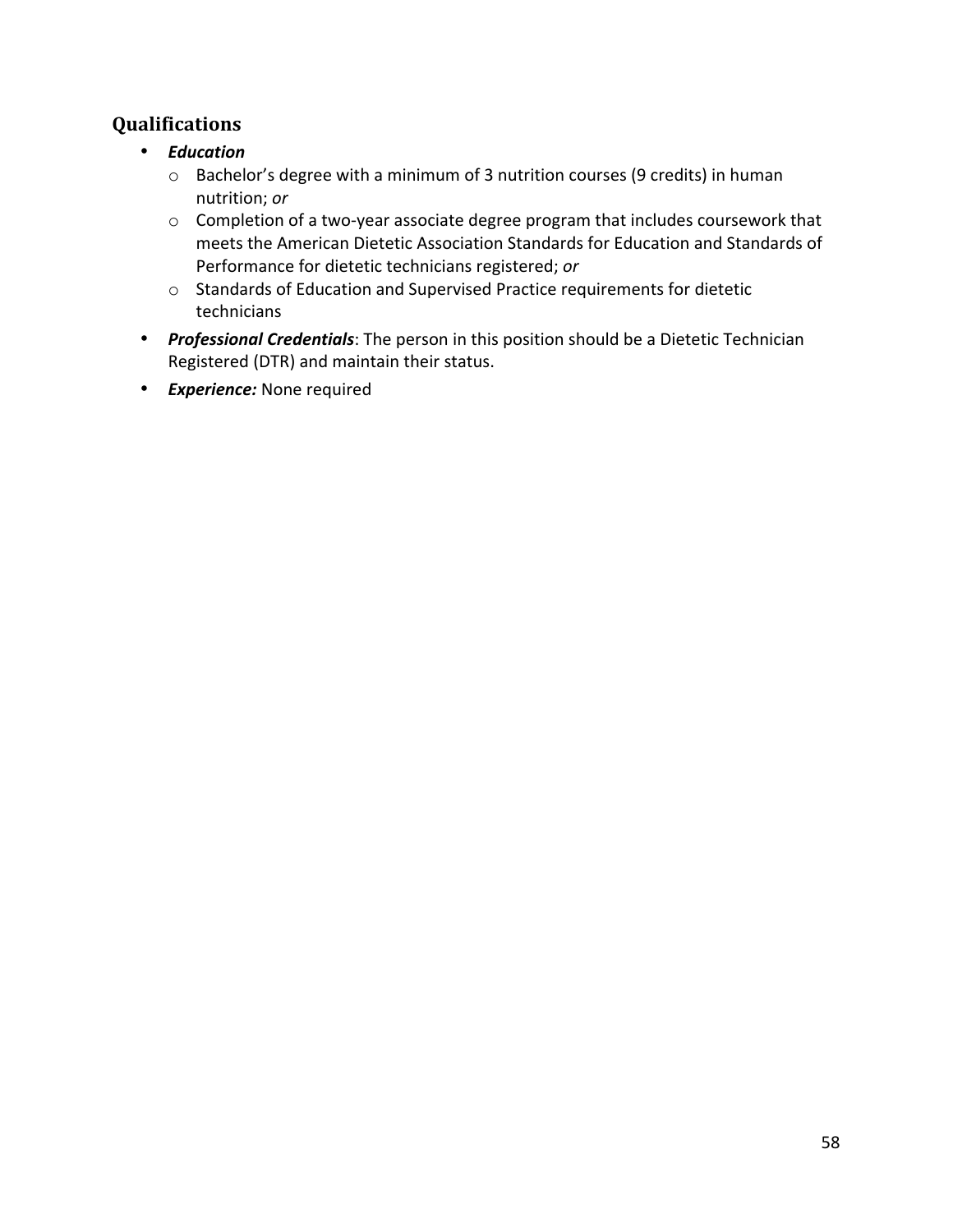# *Community Nutrition Worker Class*

# **Job Titles for this Position Class**

- Nutrition assistant
- Nutrition aide
- Community nutrition aide
- Community nutrition worker
- Peer counselor
- Breastfeeding peer counselor

# **Major Duties**

The support worker in this class is employed in a city, county or local voluntary health organization that serves a large case load of low risk, low income clients in maternity, well‐ child, WIC and family health services. The worker in this class works under close, direct supervision of a nutritionist performing clearly defined, routine functions.

Major functions for this class of positions include:

#### *Outreach*

- As a member of the indigenous community, explains and interprets health organization and nutrition services to clients, including emergency response
- Seeks out prospective clients in the target population and encourages their participation in nutrition and health programs
- Makes telephone calls and home visits to follow-up with clients who have missed appointments
- Assists with clinic arrangements such as scheduling appointments, arranging transportation, and making referrals to other community services that clients may need

#### *Education*

- Assists in giving clients basic information about healthful food choices, breastfeeding, meal planning, economical food buying, and methods of food preparation
- Serves as an interface between nutritionists and clients to interpret basic nutrition information so that it will be meaningful to clients of different cultural backgrounds or those who have limited ability to read
- May translate nutrition teaching and nutrition education materials into the client's language
- Assists in developing nutrition education materials suitable to the local ethnic food habits, language spoken, and reading level
- Assists with food demonstrations and conducting supermarket tours
- Informs clients about community food and nutrition resources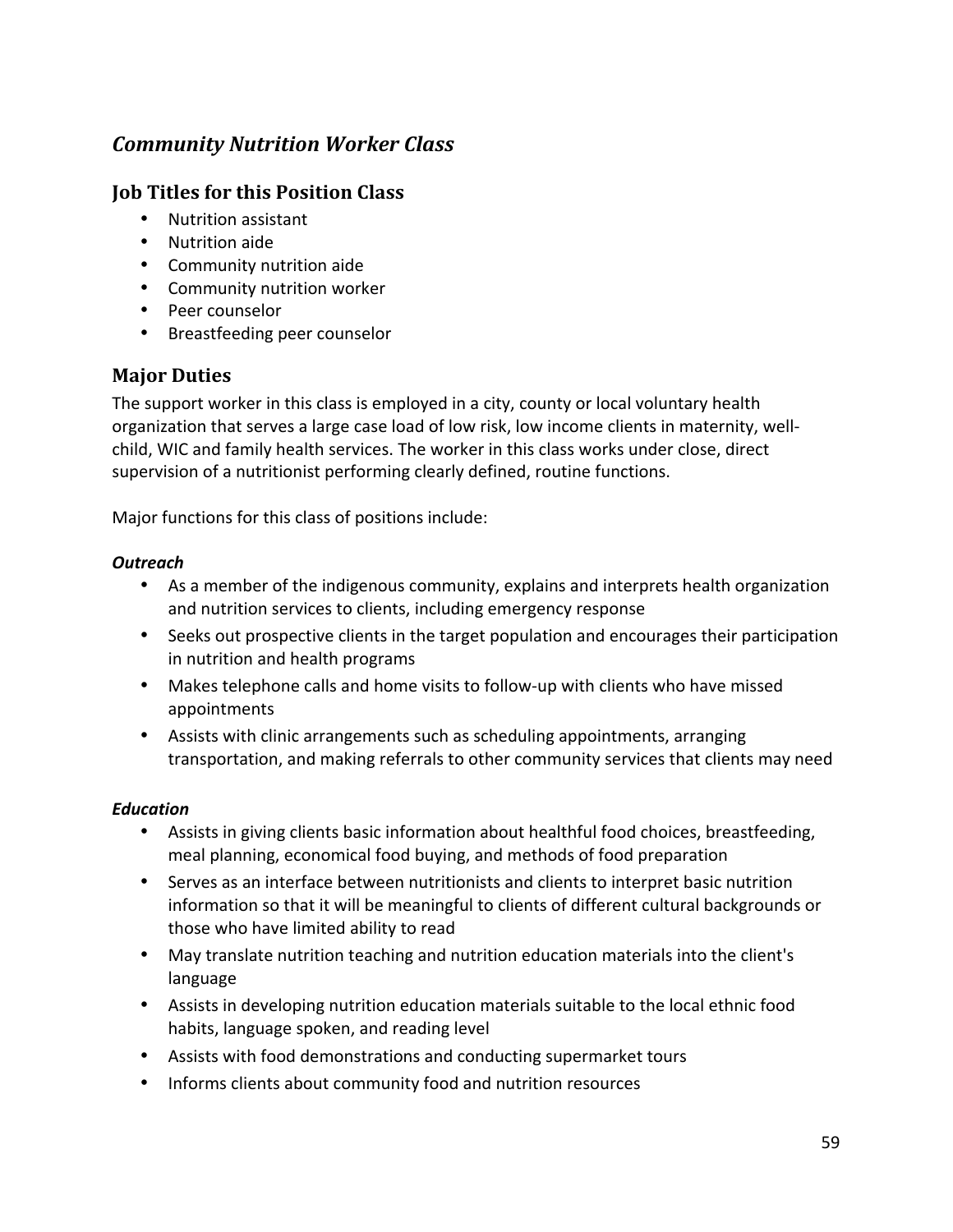#### *Record Keeping*

• Elicits and records routine demographic (identifying) information about clients and families in health records, following established guidelines, protocols and specific instructions

#### *Screening*

- Under supervision of higher level nutrition personnel, may weigh and measure clients following specific protocols
- Assists in interviewing clients to obtain dietary intake information

# **Application of Factor Evaluation System to Community Nutrition Worker Position Class**

### *Factor I: Knowledge and Skills Requirements*

- Knowledge, skills, and abilities acquired through on-the-job supervised training
- Good reading, oral and interpersonal skills and ability to write clearly to record accurate data and information
- In some positions, knowledge and skill in speaking, reading, and writing another language used by clients served by the organization may be required
- Practical knowledge of the pragmatic principles and practice of nutrition and dietetics required to collect appropriate nutrition screening information and to provide basic nutrition information
- Basic level of knowledge of the methods, practices, and procedures of nutrition and dietetics
- Practical knowledge of the organization of health and nutrition services
- Practical knowledge of the basic principles of learning
- Basic knowledge and skills/experience in breastfeeding and other healthy lifestyle practices
- Practical knowledge of and skill in meal planning, food buying, and budgeting, including the ability to communicate that information to clients
- Basic level of skill in screening and interviewing clients and recording information accurately in the health record and on organization forms
- Basic level of skill in weighing and measuring clients accurately

#### *Factor II: Supervisory Responsibility*

- Performs specific assigned duties under close supervision, receiving assignments and direction from the nutritionists or nutrition technician
- Work is reviewed by the supervisor on a daily basis for adherence to specific guidelines, protocols, and directions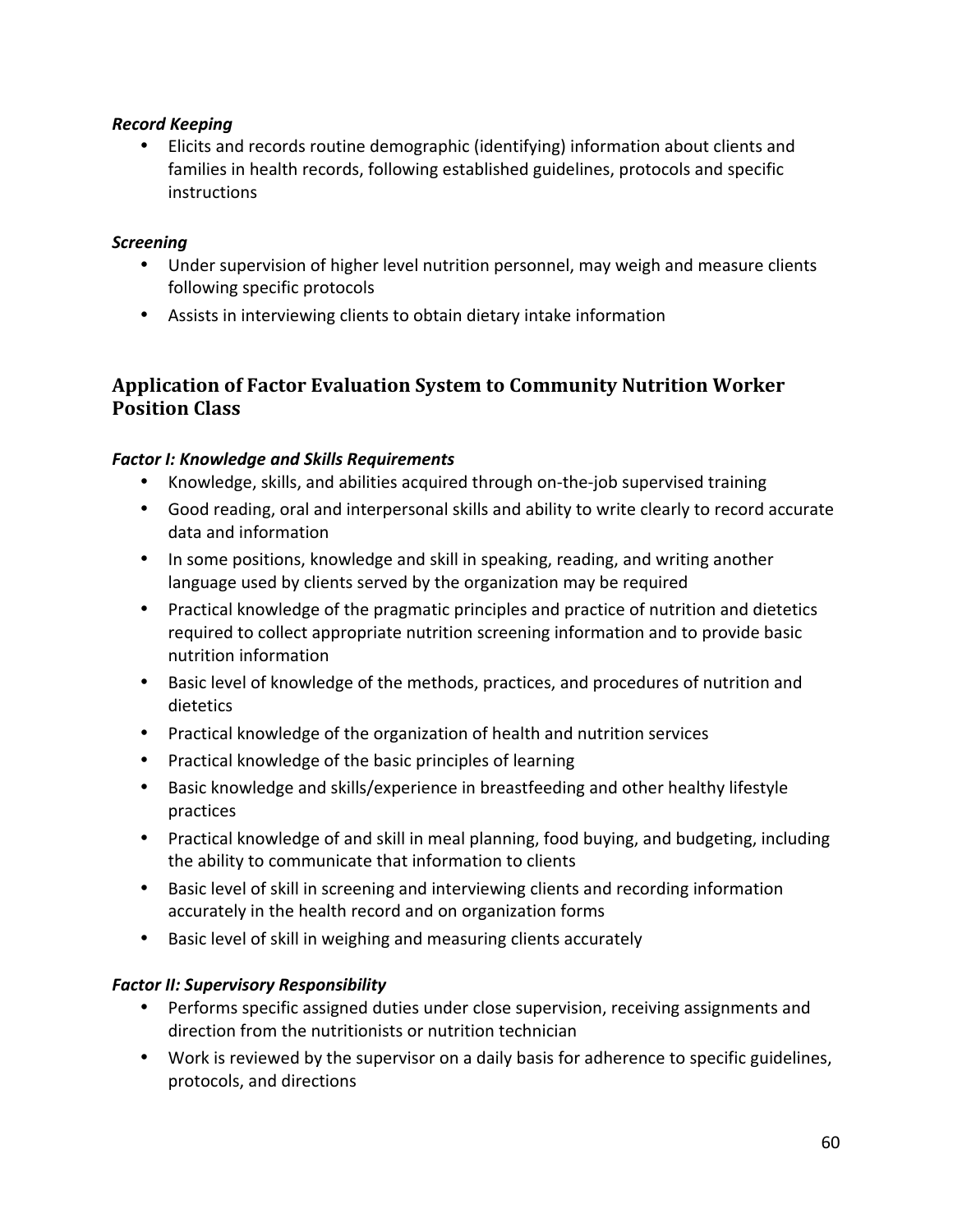#### *Factor III: Independence of Action*

- Guidelines include numerous specific organization and nutrition program policies, procedures, protocols, and standard nutrition references and manuals
- Work includes specific routine client care duties assigned on a daily basis
- Some individual judgment is required when interviewing clients or prospective clients

### **Factor IV: Complexity of Work**

- Work is repetitive, routine, and restricted in intricacy, involving few variables
- Some unpredictable situations and problems may arise in contacting potential clients about program eligibility or contacting clients who have missed appointments
- A variety of health, socioeconomic, and dietary information must be obtained from medically low‐risk clients and their medical record using organization and program forms
- Basic nutrition information is provided to clients under the direction of the supervisor
- The nutrition assistant must have the ability to decide when situations with individual clients require referral to or consultation with their nutrition supervisor
- The ability to write clearly and concisely in the health record is required
- Communication, both oral and written, must be appropriate to clients of different educational backgrounds; in addition, the nutrition assistant must be able to communicate with other employees of the health organization

#### **Factor V: Scope of Responsibility**

- Work is restricted in scope
- Purpose of the work is to provide assistance to one or more nutritionists in a local health organization by performing specific assigned routine duties related to client nutrition services and outreach to potential clients in the community including emergency response
- Work performed in a culturally sensitive and appropriate manner
- Impacts on the quality and amount of nutrition care provided to individual clients

#### *Factor VI: Human Relations*

- Contacts with potential clients and their care providers in the community by phone, mail, email, or home visit to screen for program services and to explain program benefits; contacts are for the purpose of program outreach, explaining program benefits, and screening for program eligibility
- Contacts with organization clients and their care providers involve interviewing, providing basic nutrition information, and contacting clients or care providers by phone or letter regarding missed appointments; contacts are for the purposes of obtaining information required for nutrition program participation, providing information to clients on basic normal nutrition, breastfeeding, meal planning, food purchasing, and preparation for health promotion and disease prevention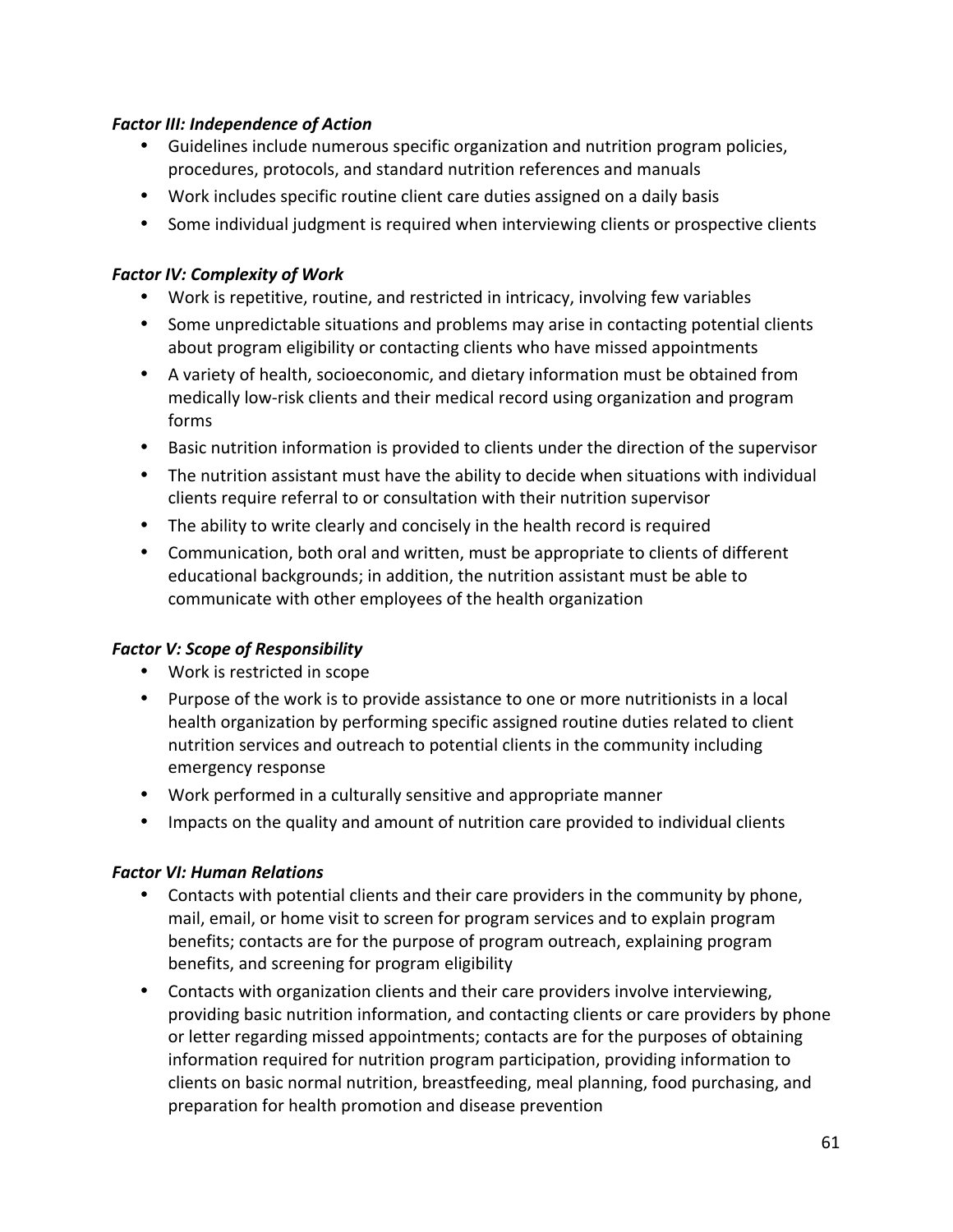- Contact with professional and nonprofessional staff in the organization related to client scheduling and coordination with other health services provided at the organization
- Some contact with staff of other health and human service organizations in the community

### *Factor VII: Work Environment*

- No unusual physical demands; although standing for extended time periods when weighing and measuring clients may be required
- Work is done in a public health organization setting or in outlying services or home settings; local travel to client homes and other community organizations may be required
- Some physical danger may be involved where organization, services, or home settings are in high‐crime areas

- *Education:* Graduation from high school or completion of a General Equivalency Diploma (GED) and completion of a planned on‐the‐job training curriculum
- *Professional Credentials:* None required.
- *Experience:* None required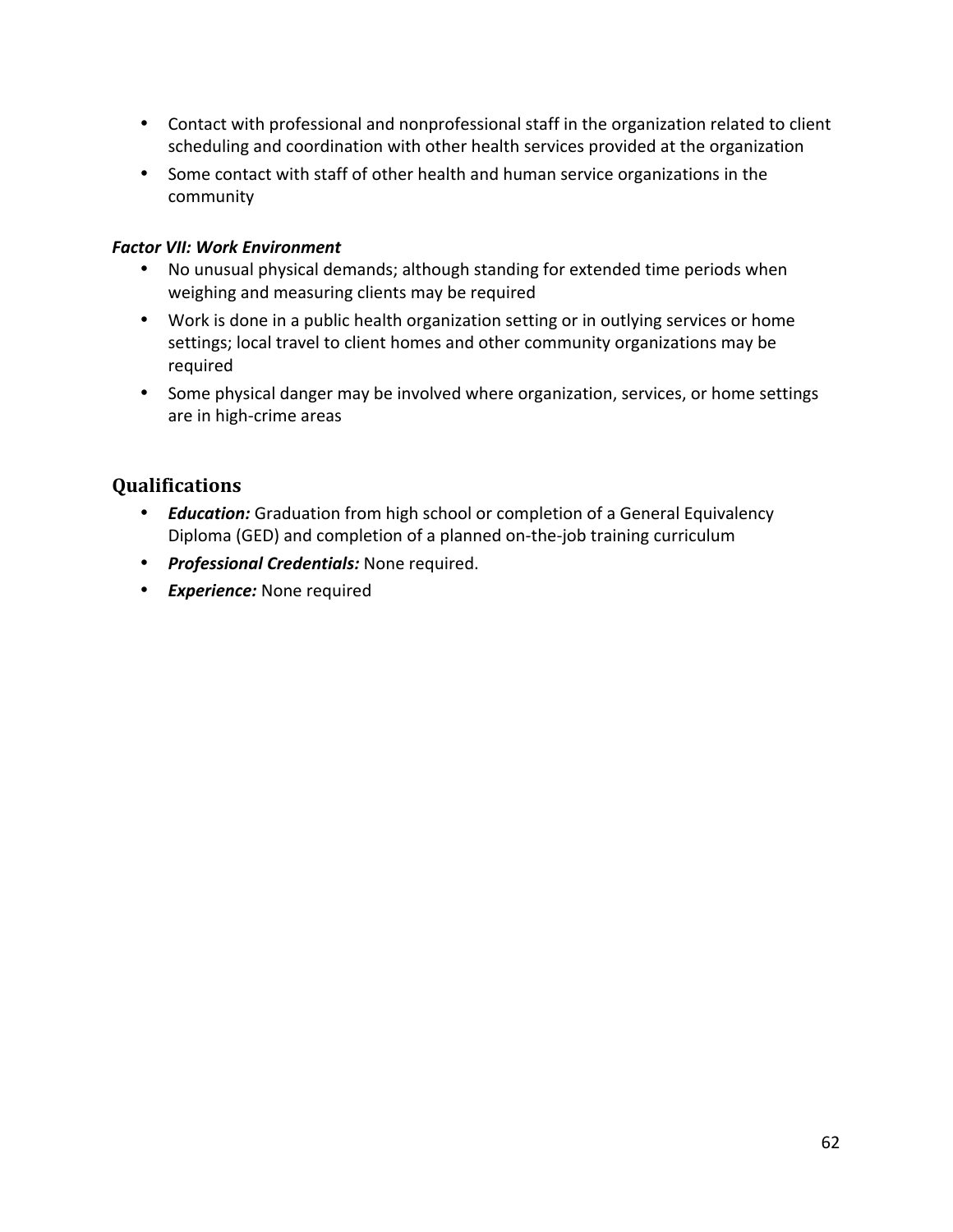# **Glossary**

This glossary provides definitions of terms as used in this document.

| <b>Abilities</b>                                                       | The capacities to apply knowledge and skill to work situations.                                                                                                                                                                                                                                                                                                                                                                                                                     |
|------------------------------------------------------------------------|-------------------------------------------------------------------------------------------------------------------------------------------------------------------------------------------------------------------------------------------------------------------------------------------------------------------------------------------------------------------------------------------------------------------------------------------------------------------------------------|
| Advocacy                                                               | The act or process of speaking in favor or support of.                                                                                                                                                                                                                                                                                                                                                                                                                              |
| <b>Ambulatory Health</b><br>Care                                       | Health services provided by an organization to meet the needs of non-<br>institutionalized or non-homebound patients either directly or through<br>contractual arrangements.                                                                                                                                                                                                                                                                                                        |
| <b>Ambulatory Care Clinic</b>                                          | A clinic that provides on-site health care to non-institutionalized or non-<br>homebound patients.                                                                                                                                                                                                                                                                                                                                                                                  |
| <b>Assistant Public Health</b><br><b>Director (Nutrition)</b>          | The position title used for the second highest administrative and<br>policymaking public health nutrition position in a state, large city,<br>county, or voluntary organization.                                                                                                                                                                                                                                                                                                    |
| <b>Assistant Public Health</b><br><b>Director Class</b><br>(Nutrition) | Persons in this class of positions are the second highest administrative<br>and policymaking public health nutrition professionals in a state, or large<br>city, county, or voluntary public health organization. They may<br>participate in several delegated functions or be assigned primary<br>responsibility for managing the nutrition component of one or more<br>major program areas. Persons in this class serve as the acting director in<br>the absence of the director. |
| <b>ASTPHND</b>                                                         | The Association of State and Territorial Public Health Nutrition Directors.                                                                                                                                                                                                                                                                                                                                                                                                         |
| <b>ASTHO</b>                                                           | The Association of State and Territorial Public Health Officials.                                                                                                                                                                                                                                                                                                                                                                                                                   |
| <b>Benchmark Job</b><br><b>Description</b>                             | A job description for a position in an organization or organization that is<br>designated as a standard against which to compare other positions in<br>the same class.                                                                                                                                                                                                                                                                                                              |
| <b>Biostatistics</b>                                                   | The application of statistics to biological and health problems of<br>populations.                                                                                                                                                                                                                                                                                                                                                                                                  |
| <b>Care Coordination</b>                                               | The organization of patient or client care to assure that a continuum of<br>appropriate multidisciplinary services and care are provided efficiently<br>and without unnecessary duplication of services.                                                                                                                                                                                                                                                                            |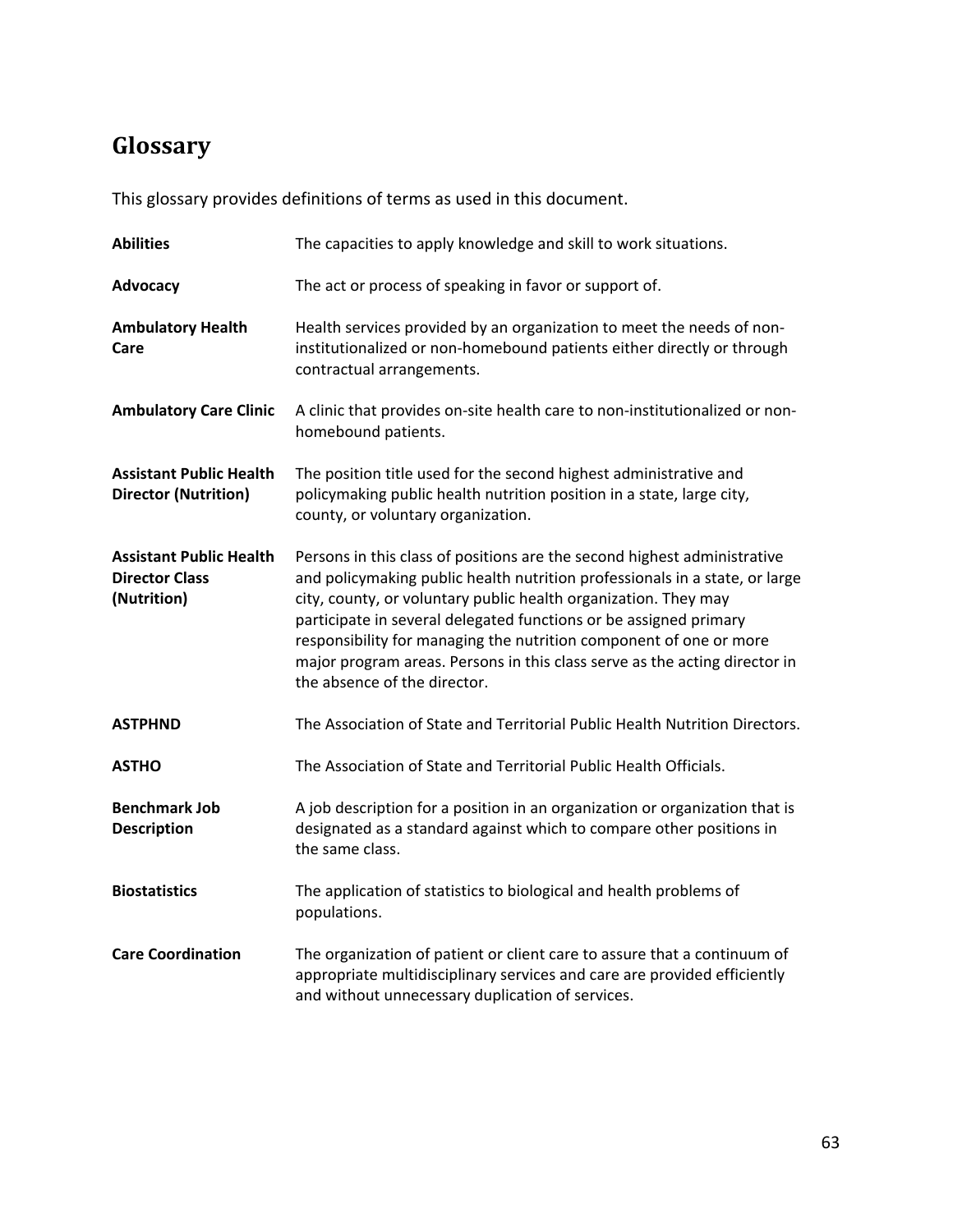| <b>Case Management</b>             | The process by which the comprehensive health and social needs of a<br>patient or client are assessed, provided, coordinated, monitored, and<br>evaluated.                                                                                                                                          |
|------------------------------------|-----------------------------------------------------------------------------------------------------------------------------------------------------------------------------------------------------------------------------------------------------------------------------------------------------|
| <b>Case Manager</b>                | The single individual on the health care team who is responsible and<br>accountable for case management services for a patient or client.                                                                                                                                                           |
| <b>Categorical Program</b>         | A specialized health program, such as maternal and child health, adult<br>health, chronic disease, or WIC, for which there is usually a legislated<br>source of funding.                                                                                                                            |
| <b>Centralized</b><br>Organization | An organization with the concentrate of power or authority under one<br>control, with the various components of the organization reporting to a<br>central authority.                                                                                                                               |
| <b>CDR</b>                         | Commission on Dietetic Registration.                                                                                                                                                                                                                                                                |
| <b>Civil Service</b>               | The body of appointed, non-military government employees who rank<br>below the principal administrative and judicial officers and typically<br>acquire their positions by merit rather than political appointment.                                                                                  |
| <b>Class</b>                       | All positions sufficiently similar as to kind or subject matter of work, level<br>of difficulty and responsibility, and qualifications required to warrant the<br>same title, entrance requirements, and pay schedule.                                                                              |
| <b>Class Specification</b>         | A written description of a position class consisting of: a descriptive title;<br>a brief definition with a statement of distinguishing characteristics;<br>examples of typical duties; and minimum qualifications in terms of<br>experience, education, skill, and/or ability.                      |
| <b>Classification</b>              | The process of grouping positions into classes on the basis of similar<br>duties, qualifications, and responsibilities of the several positions.                                                                                                                                                    |
| <b>Client-based Focus</b>          | The use of assessment and diagnostic methods to identify individuals at<br>high medical and/or nutrition risk and provide secondary and tertiary<br>prevention interventions in the form of one-on-one counseling or small<br>group counseling and education as part of clinic or home health care. |
| <b>Clients</b>                     | Consumers of a health or social organization's services. Currently<br>preferred to the term patient, previously used by health organizations.                                                                                                                                                       |
| <b>Clinical Dietetics</b>          | The component of health care concerned with sick individuals in need of<br>tertiary prevention interventions.                                                                                                                                                                                       |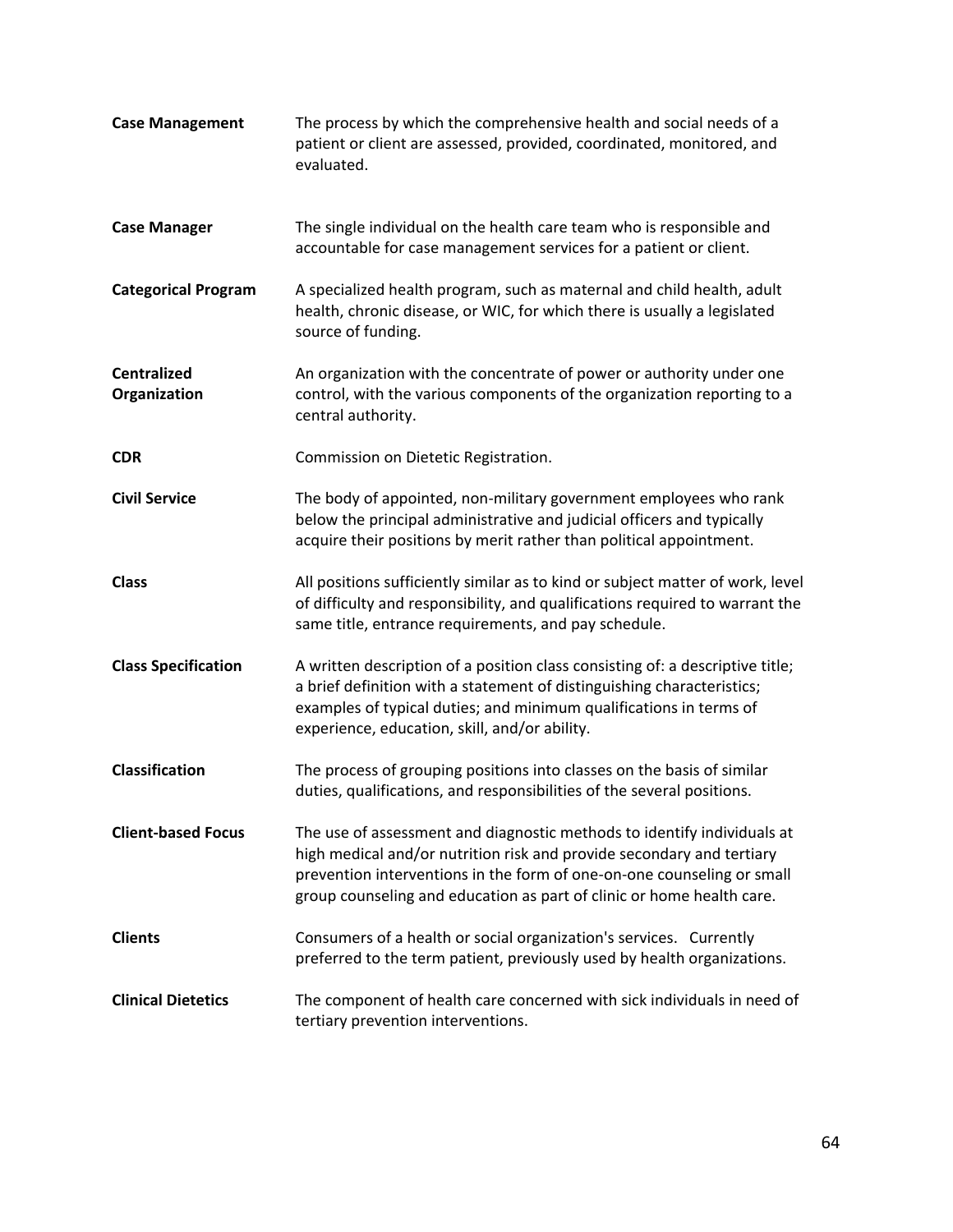| <b>Clinical Nutritionist</b>                                  | The position title used for the nutrition professional with expertise and<br>experience in the nutritional management of medically high-risk<br>individuals requiring physician-prescribed complex dietary and nutrition<br>regimens.                                                                                                                                                                                                                                                                                                                                                                                                                                                            |
|---------------------------------------------------------------|--------------------------------------------------------------------------------------------------------------------------------------------------------------------------------------------------------------------------------------------------------------------------------------------------------------------------------------------------------------------------------------------------------------------------------------------------------------------------------------------------------------------------------------------------------------------------------------------------------------------------------------------------------------------------------------------------|
| <b>Clinical Nutritionist</b><br><b>Class</b>                  | Persons in this class of positions are nutrition professionals with<br>expertise in the nutritional management of medically high-risk<br>individuals requiring physician-prescribed complex dietary and nutrition<br>regimens that may include enteral or parenteral nutrition support. In<br>public health organizations they work as care managers and/or care<br>coordinators, nutrition counselors and educators in clinic services where<br>in-depth expertise in therapeutic nutrition is required. These services<br>might include: high-risk pregnancy, neonatal, and pediatric services;<br>children's special health services; AIDS programs; and home health and<br>hospice services. |
| Collaboration                                                 | Several groups or individuals, each making a unique contribution, who<br>cooperate to accomplish a common undertaking.                                                                                                                                                                                                                                                                                                                                                                                                                                                                                                                                                                           |
| <b>Community</b>                                              | A group of persons whose members share a common bond such as living<br>in the same geographical area or sharing the same culture or language.                                                                                                                                                                                                                                                                                                                                                                                                                                                                                                                                                    |
| Community<br><b>Assessment</b>                                | The formal process of collecting and evaluating relevant data and<br>information about the ecology of a particular community and applying<br>the data to determine met and unmet needs of the population.                                                                                                                                                                                                                                                                                                                                                                                                                                                                                        |
| <b>Commission on</b><br><b>Dietetic Registration</b><br>(CDR) | The official credentialing agent of The American Dietetic Association for<br>dietitians, and dietetic technicians.                                                                                                                                                                                                                                                                                                                                                                                                                                                                                                                                                                               |
| <b>Community Health</b><br><b>Services</b>                    | Health services provided for a specific group of people who have a<br>common bond such as language, geographic area, socioeconomic needs,<br>or similar health problems.                                                                                                                                                                                                                                                                                                                                                                                                                                                                                                                         |
| <b>Community Nutrition</b>                                    | The branch of nutrition that addresses the entire range of food and<br>nutrition issues related to individuals, families, and special needs groups<br>living in a defined geographical area. Community nutrition programs<br>include those programs that provide increased access to food resources,<br>food and nutrition education, and health related care in a culturally<br>competent manner.                                                                                                                                                                                                                                                                                               |
| <b>Community Nutrition</b><br><b>Assessment</b>               | A description of a community's food and nutrition resources in terms of<br>people, systems, and food to meet the nutrition requirements of a<br>population.                                                                                                                                                                                                                                                                                                                                                                                                                                                                                                                                      |
| <b>Community Nutrition</b><br>Worker                          | A person employed from a population group receiving food and nutrition<br>interventions which may include education, experiences, and practice.                                                                                                                                                                                                                                                                                                                                                                                                                                                                                                                                                  |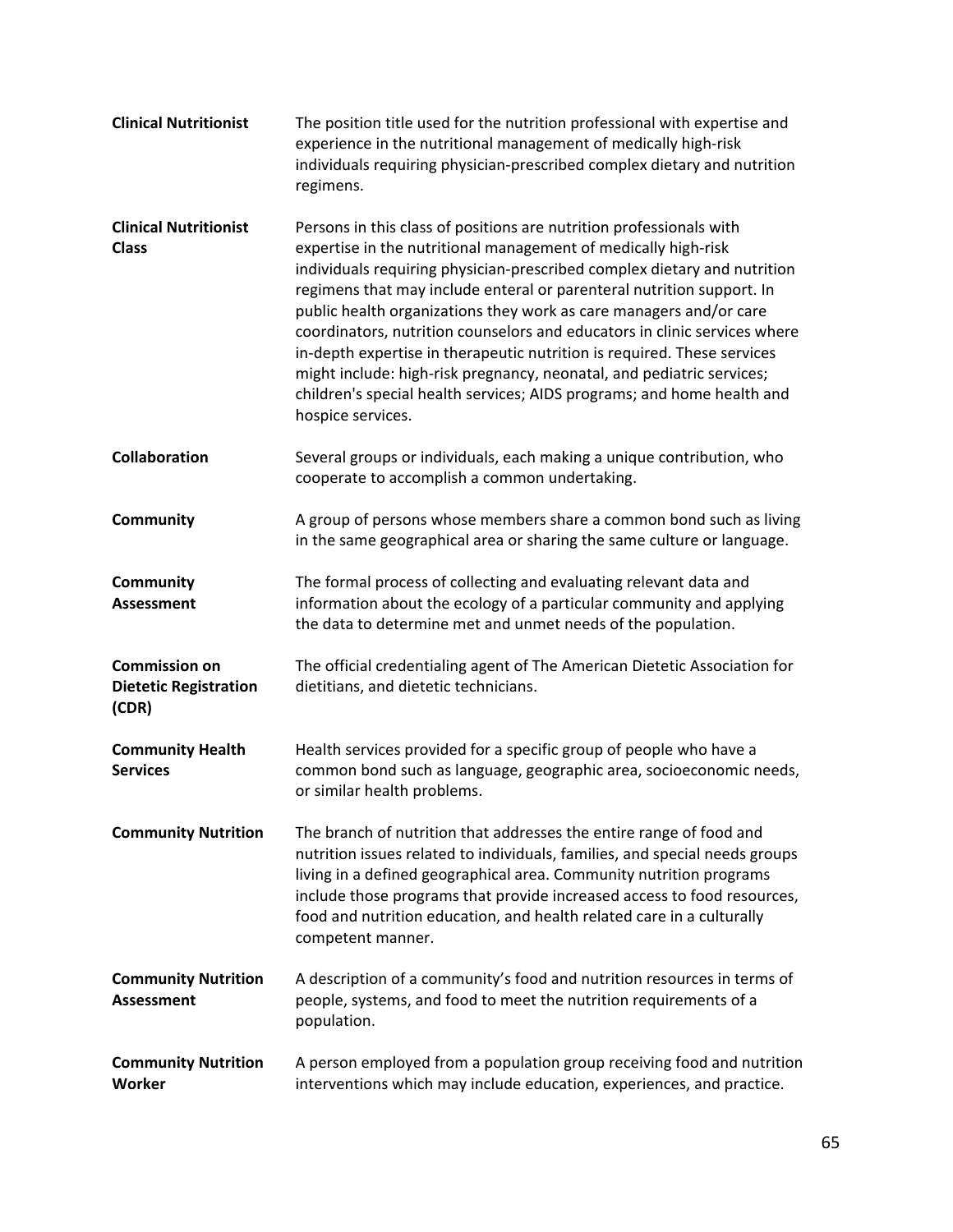| <b>Consultation</b>                          | The act of providing technical information, technical assistance, and<br>making professional recommendations to other health care<br>professionals, which they choose to accept or reject.                                                                                                                             |
|----------------------------------------------|------------------------------------------------------------------------------------------------------------------------------------------------------------------------------------------------------------------------------------------------------------------------------------------------------------------------|
| Coordination                                 | The technique for drawing together a number of conflicting skills and<br>interests and leading them toward a common end.                                                                                                                                                                                               |
| <b>Cost-Benefit Analysis</b>                 | A method of economic analysis that compares the total expected<br>benefits and costs in dollars (or other currency) of one or more actions.                                                                                                                                                                            |
| <b>Cost-Effectiveness</b><br><b>Analysis</b> | A method of economic analysis that compares the relative cost per unit<br>of outcome of two or more courses of action.                                                                                                                                                                                                 |
| <b>Core Functions</b>                        | The processes in public health that protect the public's health--<br>assessment, assurances, and policy development. See Table I-1                                                                                                                                                                                     |
| <b>Counseling</b>                            | An interactive process of exchanging information to give professional<br>advice or recommendations to a client and/or caregiver, leading to<br>behavioral change using theories to guide interventions.                                                                                                                |
| <b>Cross-Cutting</b><br><b>Competencies</b>  | Competencies in public health defined by the Association of Schools of<br>Public Health and used by the Council of Education in Public Health.<br>They include Communication and Informatics, Diversity and Culture,<br>Leadership, Professionalism, Program Planning, Public Health Biology,<br>and Systems Thinking. |
| <b>Decentralized</b><br>Organization         | An organization with no central power of authority.                                                                                                                                                                                                                                                                    |
| <b>Delphi Process</b>                        | A group process by which an unassembled group of individuals respond<br>to a series of open-ended questions to achieve consensus on an issue.                                                                                                                                                                          |
| <b>Demonstration</b><br><b>Counseling</b>    | Counseling provided in the presence of another professional to teach<br>and model counseling skills.                                                                                                                                                                                                                   |
| <b>Dietitian</b>                             | An individual who is professionally trained to be responsible for the<br>nutritional care of individuals and groups through: food service<br>management; teaching food and nutrition principles to groups; or in<br>providing individual dietary counseling. Credentialed as R.D., L.D., L.N.,<br>or L.D.N.            |
| <b>Dietetic Licensure</b>                    | Professional licensing required by state law for an individual to practice<br>as a dietitian or nutritionist in that state.                                                                                                                                                                                            |
| <b>Dietetic Registration</b>                 | Professional credentials granted by the national Commission on Dietetic<br>Registration to individuals meeting the Commission's education,<br>experience, testing and continuing education requirements.                                                                                                               |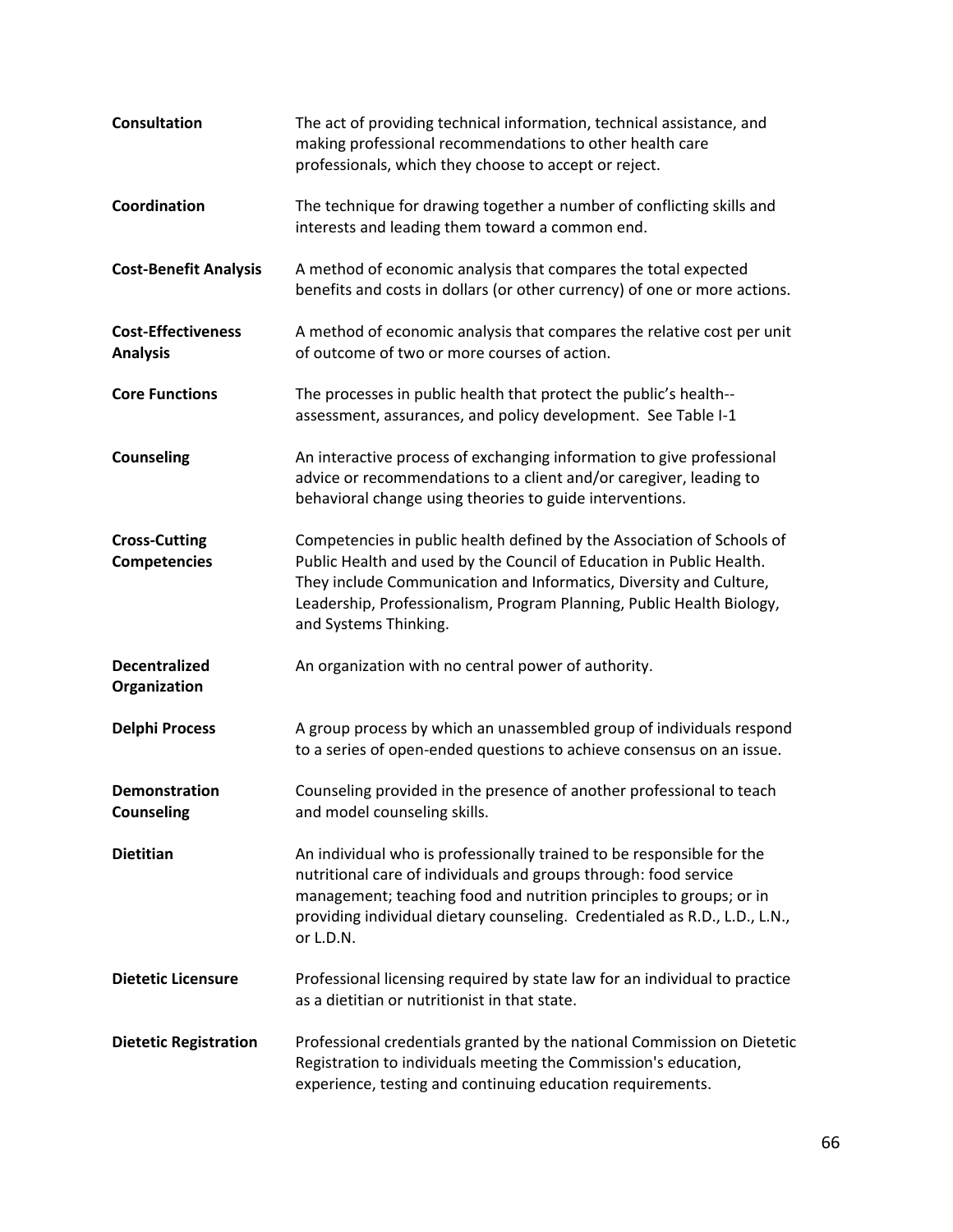| <b>Direct Service Provider</b>                              | A professional or paraprofessional who interacts one-on-one with<br>clients.                                                                                                                                                                                           |
|-------------------------------------------------------------|------------------------------------------------------------------------------------------------------------------------------------------------------------------------------------------------------------------------------------------------------------------------|
| Dr.P.H.                                                     | Doctorate in Public Health degree.                                                                                                                                                                                                                                     |
| <b>Education</b>                                            | The process of training; acquisition of knowledge through study.                                                                                                                                                                                                       |
| <b>Emergency</b><br><b>Preparedness</b>                     | The public health organization and public health worker are able to<br>perform in emergency circumstances using an emergency response plan<br>including communication systems.                                                                                         |
| <b>Entry Level Position</b>                                 | A position with the minimum qualifications for a series of position<br>classes.                                                                                                                                                                                        |
| Epidemiology                                                | The study of the distribution and determinants of health-related states<br>or events in specific populations and the application of this study to the<br>control of health problems.                                                                                   |
| <b>Essential Public Health</b><br><b>Services</b>           | The activities of the core public health functions. Monitor health,<br>diagnose and investigate, inform, educate, empower, mobilize<br>community partnerships, develop policies, enforce laws, link to and<br>provide care, assure competent work force, and evaluate. |
| <b>Essential Public Health</b><br><b>Nutrition Services</b> | Those services that support the core public health functions. See Table I-<br>2.                                                                                                                                                                                       |
|                                                             | Nine common elements used to analyze and classify positions.                                                                                                                                                                                                           |
| <b>Factors</b>                                              |                                                                                                                                                                                                                                                                        |
| <b>FES</b>                                                  | The Factor Evaluation System used in federal government to classify jobs<br>in the General Schedule (GS).                                                                                                                                                              |
| <b>Fiscal Management</b>                                    | The procedure by which revenues are received, invested, and disbursed<br>by allotment, encumbrance, pre-audit, and payment.                                                                                                                                            |
| <b>FTE</b>                                                  | Full time equivalent. The amount of time an employee works as a<br>percentage of 100% work time.                                                                                                                                                                       |
| <b>Functions</b>                                            | Actions taken in performing assigned work.                                                                                                                                                                                                                             |
| <b>Health Care Team</b>                                     | The group of health professionals who work together with the common<br>objective of providing comprehensive and coordinated health care<br>services to individuals and their families.                                                                                 |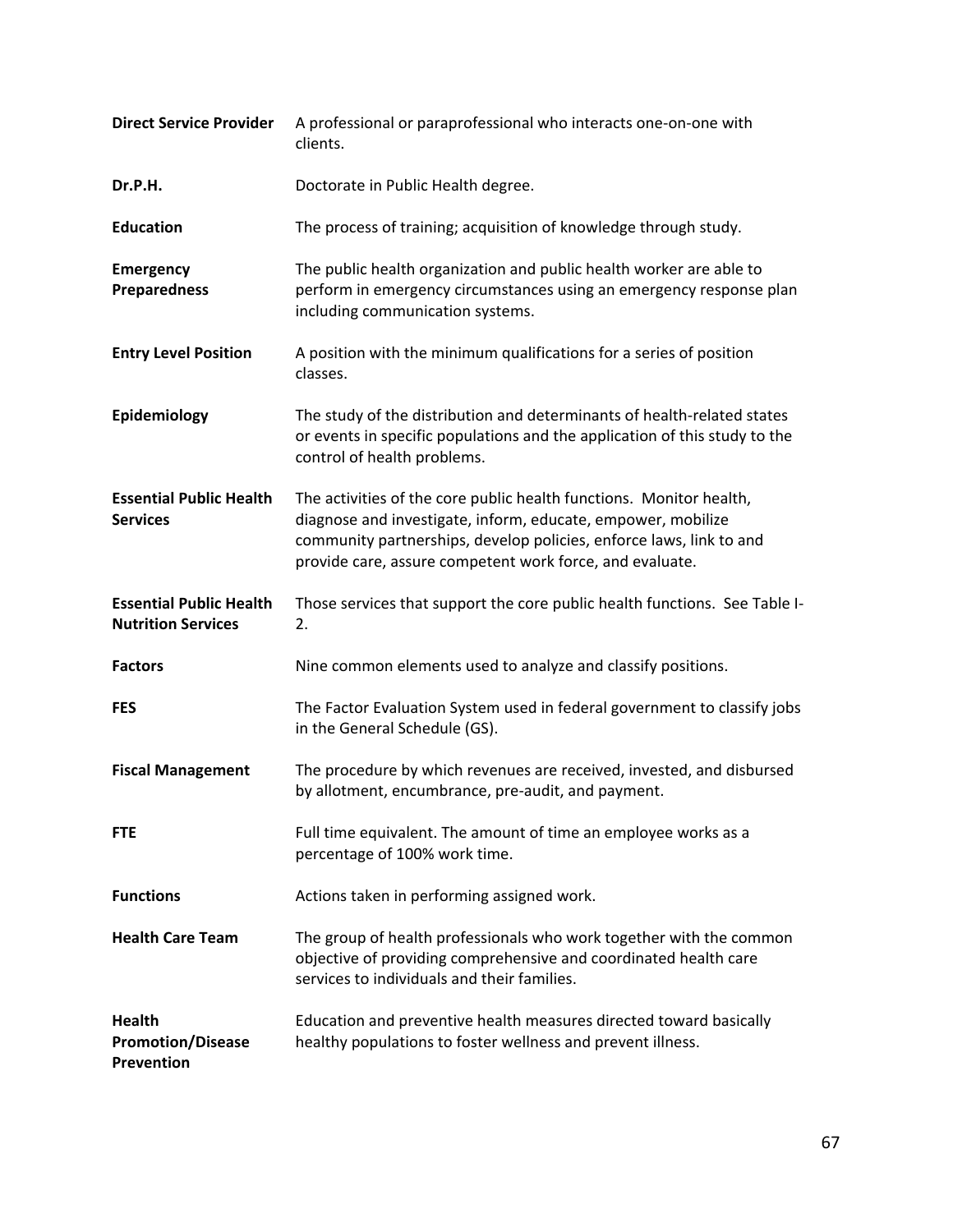| <b>Information System</b>                                | A design for data collection, data gathering, and data analysis for use<br>with the public health functions.                                                                                                                                                                                                                                                                                                                                                                           |
|----------------------------------------------------------|----------------------------------------------------------------------------------------------------------------------------------------------------------------------------------------------------------------------------------------------------------------------------------------------------------------------------------------------------------------------------------------------------------------------------------------------------------------------------------------|
| <b>Job Description</b>                                   | The written official record of the work assigned by management to an<br>employee.                                                                                                                                                                                                                                                                                                                                                                                                      |
| <b>Job Title</b>                                         | Descriptive term used to identify a particular position as belonging to a<br>class of positions.                                                                                                                                                                                                                                                                                                                                                                                       |
| Knowledge                                                | Familiarity with and understanding of the significance of facts and<br>information.                                                                                                                                                                                                                                                                                                                                                                                                    |
| <b>Lead Public Health</b><br><b>Nutrition Consultant</b> | The public health nutrition consultant in a matrix organization<br>designated by the health officer to assume leadership responsibilities<br>that include representing and speaking on nutrition issues for the<br>organization and coordinating the work of nutrition personnel employed<br>in the organization. This person would receive a percentage increment<br>above the salary grade assigned to the Consultant Class. See also Public<br><b>Health Nutrition Coordinator.</b> |
| <b>Licensed Dietitian</b><br>(L.D.)                      | An individual licensed by a state to practice in that state in the<br>profession of nutrition and dietetics.                                                                                                                                                                                                                                                                                                                                                                           |
| <b>Licensed Nutritionist</b><br>(L.N.)                   | An individual licensed by a state to practice in that state as professional<br>nutritionist.                                                                                                                                                                                                                                                                                                                                                                                           |
| Licensed<br>Dietitian/Nutritionist<br>(L.D.N.)           | An individual licensed by a state to practice dietetics/nutrition in that<br>state.                                                                                                                                                                                                                                                                                                                                                                                                    |
| Licensure                                                | The process by which a license is granted. A license is the permission<br>granted to an individual by competent and recognized authority to<br>engage in a practice, occupation, or activity otherwise unlawful.                                                                                                                                                                                                                                                                       |
| <b>Logic Model</b>                                       | The inputs of a system in terms of short, medium, and long term<br>outputs.                                                                                                                                                                                                                                                                                                                                                                                                            |
| Management                                               | The process of directing and facilitating the work of people organized in<br>formal groups to achieve a desired goal; administration.                                                                                                                                                                                                                                                                                                                                                  |
| <b>Management Series</b>                                 | Several classes of administrative positions that require similar education<br>and experience but vary in the range of difficulty of duties and<br>responsibility and required minimum qualifications.                                                                                                                                                                                                                                                                                  |
| <b>Marketing</b>                                         | A plan utilizing analysis of needs, planning, implementation, and control<br>to accomplish program goals and objectives.                                                                                                                                                                                                                                                                                                                                                               |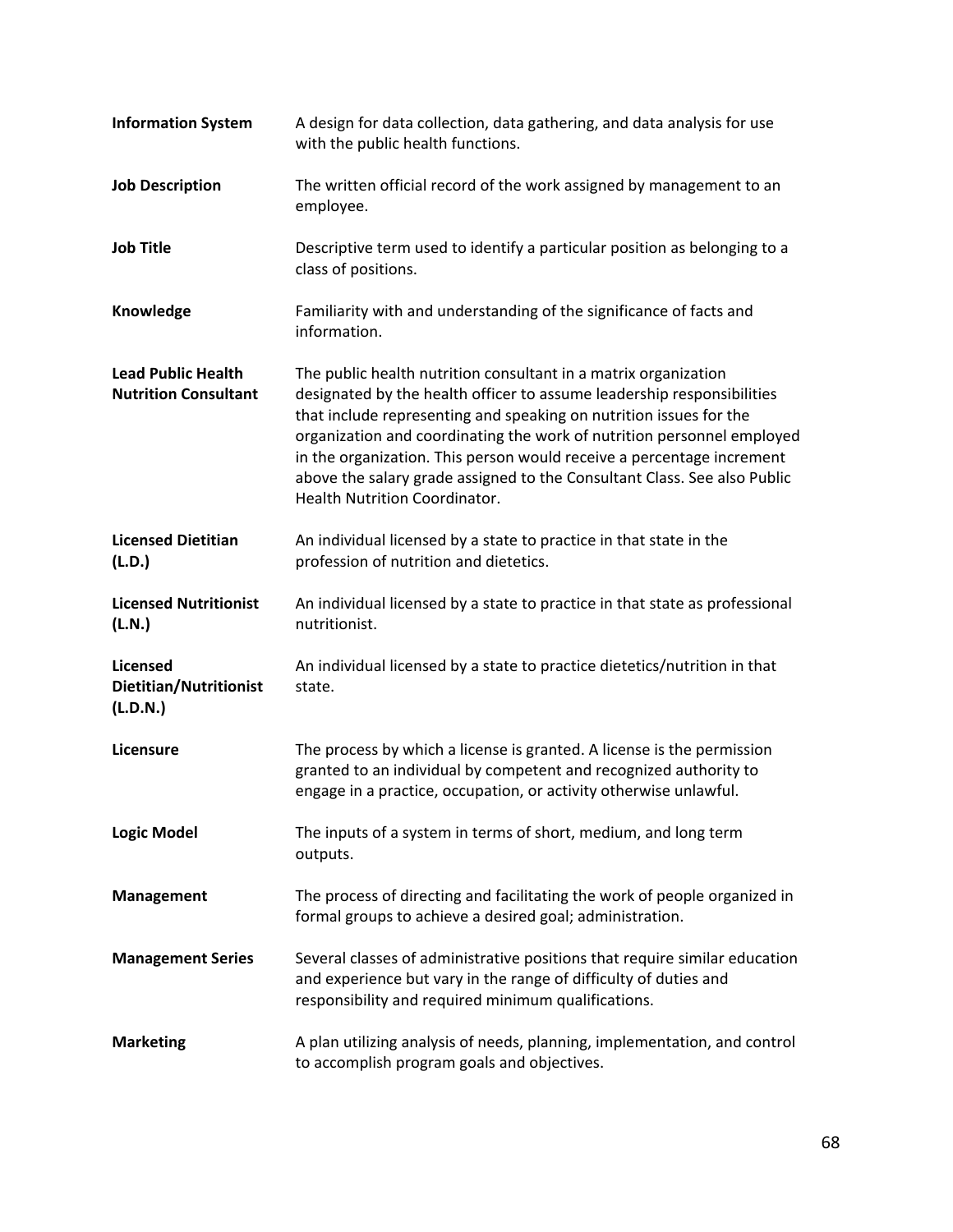| <b>Matrix Organization</b>                 | Describes the structure of a health organization organized into<br>categorical program units, each with a director and staff of specialized<br>professional consultants. A chief consultant is appointed by the<br>organization director for each program to advise the organization<br>director. This person provides technical consultation to the program<br>consultants but does not have line authority or budget control over the<br>program consultants who report to a program director. |
|--------------------------------------------|--------------------------------------------------------------------------------------------------------------------------------------------------------------------------------------------------------------------------------------------------------------------------------------------------------------------------------------------------------------------------------------------------------------------------------------------------------------------------------------------------|
| <b>MCH</b>                                 | Maternal and Child Health.                                                                                                                                                                                                                                                                                                                                                                                                                                                                       |
| <b>M.P.H.</b>                              | Masters of Public Health degree.                                                                                                                                                                                                                                                                                                                                                                                                                                                                 |
| <b>Medically High-Risk</b>                 | Refers to a client who has one or more physician-diagnosed health<br>conditions that place him/her at high medical/nutritional risk and who<br>requires tertiary prevention. This designation is to distinguish from<br>clients who because of socio-economic reasons may be designated as<br>being at nutritional risk.                                                                                                                                                                         |
| <b>Nutrition</b>                           | The science and art that deals with human health as it is affected by<br>food, nutrients, and related dietary factors.                                                                                                                                                                                                                                                                                                                                                                           |
| <b>Nutrition Assessment</b>                | Evaluation of an individual's nutritional status based on anthropometric,<br>biochemical, clinical, and dietary information.                                                                                                                                                                                                                                                                                                                                                                     |
| <b>Nutrition Assistant</b>                 | Position title used for the auxiliary nutrition worker who is trained on-<br>the-job to assist nutrition professionals in the delivery of nutrition<br>services.                                                                                                                                                                                                                                                                                                                                 |
| <b>Nutrition Assistant</b><br><b>Class</b> | Persons in this class of positions are auxiliary nutrition workers usually<br>from the indigenous community who are trained on-the-job to work<br>under the close supervision of a nutrition professional to provide routine<br>normal nutrition education, carry out assigned tasks in client outreach,<br>record keeping, and screening, and may serve as translators when clients<br>do not speak English.                                                                                    |
| <b>Nutrition Care</b>                      | The application of the science and art of human nutrition to help clients<br>in states of health or disease select and obtain nourishing food<br>throughout life.                                                                                                                                                                                                                                                                                                                                |
| <b>Nutrition Surveillance</b>              | Continuous assessment of the nutritional status of a particular<br>population for the purpose of detecting changes in trends or distribution<br>of nutrition-related health problems.                                                                                                                                                                                                                                                                                                            |
| <b>Nutrition Technician</b>                | Position title used for the paraprofessional employed in a public health<br>organization to assist the nutrition professional in providing nutrition<br>services to clients and the public.                                                                                                                                                                                                                                                                                                      |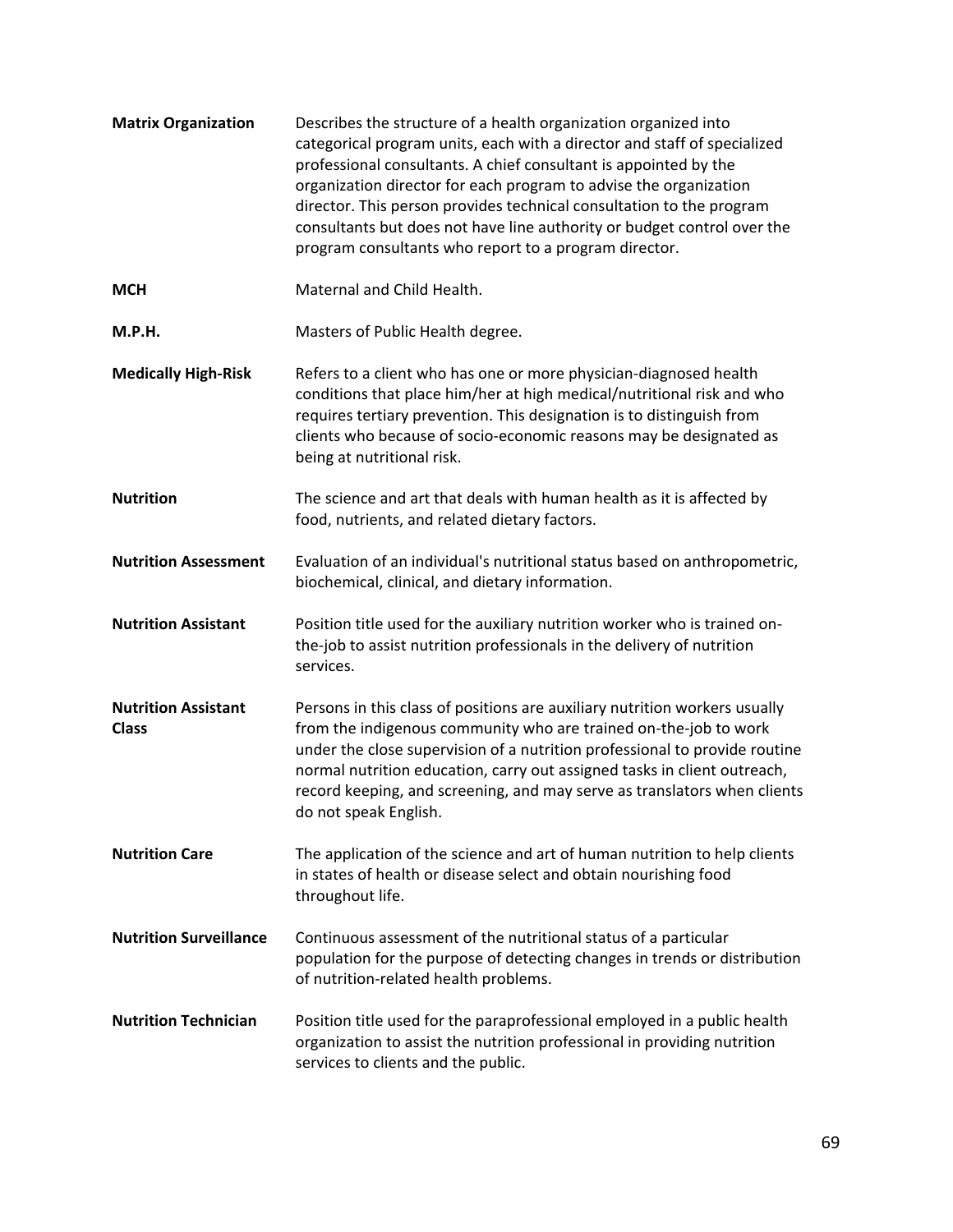| <b>Nutrition Technician</b><br><b>Class</b> | Persons in this class of positions are nutrition paraprofessionals who<br>work under the close supervision of a nutritionist to provide routine<br>technical support services in public health organization services. These<br>support functions include client and public education in normal<br>nutrition, client screening using prescribed protocols, recordkeeping,<br>and outreach.                                                                                    |
|---------------------------------------------|------------------------------------------------------------------------------------------------------------------------------------------------------------------------------------------------------------------------------------------------------------------------------------------------------------------------------------------------------------------------------------------------------------------------------------------------------------------------------|
| <b>Nutritional Status</b>                   | The condition of the body resulting both from the intake, absorption,<br>and utilization of food and from factors of pathological significance.                                                                                                                                                                                                                                                                                                                              |
| <b>Nutritionist</b>                         | Position title used for the entry-level nutrition professional employed in<br>a public health organization to provide nutrition services to clients and<br>the public.                                                                                                                                                                                                                                                                                                       |
| <b>Nutritionist Class</b>                   | Persons in this class of positions are entry-level nutrition professionals<br>employed in local public health organizations to provide and coordinate<br>direct nutritional care to organization clients and to provide nutrition<br>education to the public. In public health organizations, persons in this<br>class of positions are usually employed in maternal and child health<br>services, WIC programs, and family health or adult health primary care<br>services. |
| <b>Official Health</b><br>Organization      | Federal, state, county, city, or other governmental organization that has<br>been delegated the formal responsibility for the health of persons living<br>in the jurisdictional or geographic area.                                                                                                                                                                                                                                                                          |
| <b>On-the-Job Training</b>                  | Planned and supervised non-credit in-service education during<br>employment hours.                                                                                                                                                                                                                                                                                                                                                                                           |
| <b>Operational Planning</b>                 | The process of designing the systems that produce a stated outcome or<br>set of outcomes.                                                                                                                                                                                                                                                                                                                                                                                    |
| Organizational<br><b>Structure</b>          | The administrative arrangement of positions in an organization designed<br>to accomplish its mission and functions. It is usually a hierarchical<br>arrangement of positions as displayed on an organizational chart.                                                                                                                                                                                                                                                        |
| Outreach                                    | The function of identifying and contacting potential clients who then are<br>screened to determine their eligibility for program services. Can also<br>describe efforts to contact clients who do not return for scheduled<br>services.                                                                                                                                                                                                                                      |
| Paraprofessional                            | An employee trained to perform specific functions to assist professionals<br>in providing client care. Includes peer counselors such as those<br>promoting breastfeeding.                                                                                                                                                                                                                                                                                                    |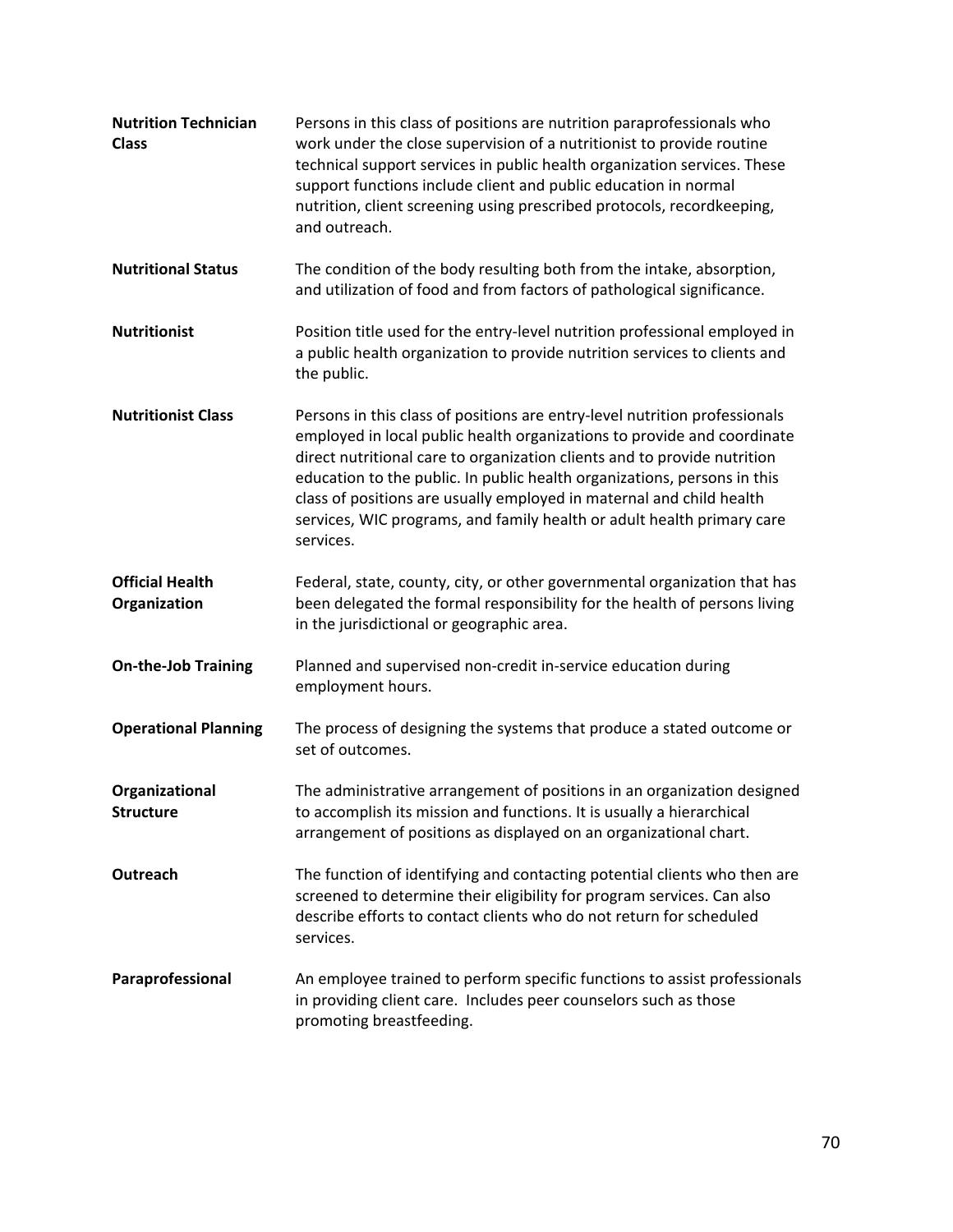| <b>Planning</b>                              | The conscious and formal design of desired future states described in a<br>written statement of goals and objectives with a description of the<br>activities required to achieve the stated goals and objectives and a<br>strategy to assess and report progress toward achieving the goals and<br>objectives. |
|----------------------------------------------|----------------------------------------------------------------------------------------------------------------------------------------------------------------------------------------------------------------------------------------------------------------------------------------------------------------|
| <b>Policy Making</b>                         | Decisions that establish the basis for a course of action.                                                                                                                                                                                                                                                     |
| <b>Population Based</b><br><b>Focus</b>      | The use of epidemiological methods to describe health and nutrition<br>needs in the community and serve as the basis for designing<br>interventions to reach the general population or large segments of the<br>population at particular risk.                                                                 |
| <b>Position</b>                              | A group of current duties or responsibilities assigned by competent<br>authority requiring the employment of one part-time or full-time<br>employee. A position may be vacant or occupied.                                                                                                                     |
| Professional                                 | A worker trained to the recognized and accepted level for a particular<br>competence or profession.                                                                                                                                                                                                            |
| <b>Program Planning</b>                      | The process by which administrators assess needs and develop a plan to<br>meet those needs.                                                                                                                                                                                                                    |
| <b>Provisional Status</b>                    | An interim appointment for a stipulated, limited period of time of an<br>applicant not fully qualified for a position. During the provisional<br>appointment, the employee is expected to overcome the educational,<br>credential, or experience deficits to meet the specified qualifications.                |
| <b>Professional Series</b>                   | Several classes of positions requiring similar professional education,<br>training, and experience qualification, but varying in the range of<br>difficulty of duties, responsibilities, and required minimum<br>qualifications.                                                                               |
| <b>Public Health</b>                         | The science and art of preventing disease, prolonging life, and promoting<br>health through organized community effort.                                                                                                                                                                                        |
| <b>Public Health Director</b><br>(Nutrition) | The position title used for the highest level nutrition position in a state,<br>or large city, county, or voluntary organization.                                                                                                                                                                              |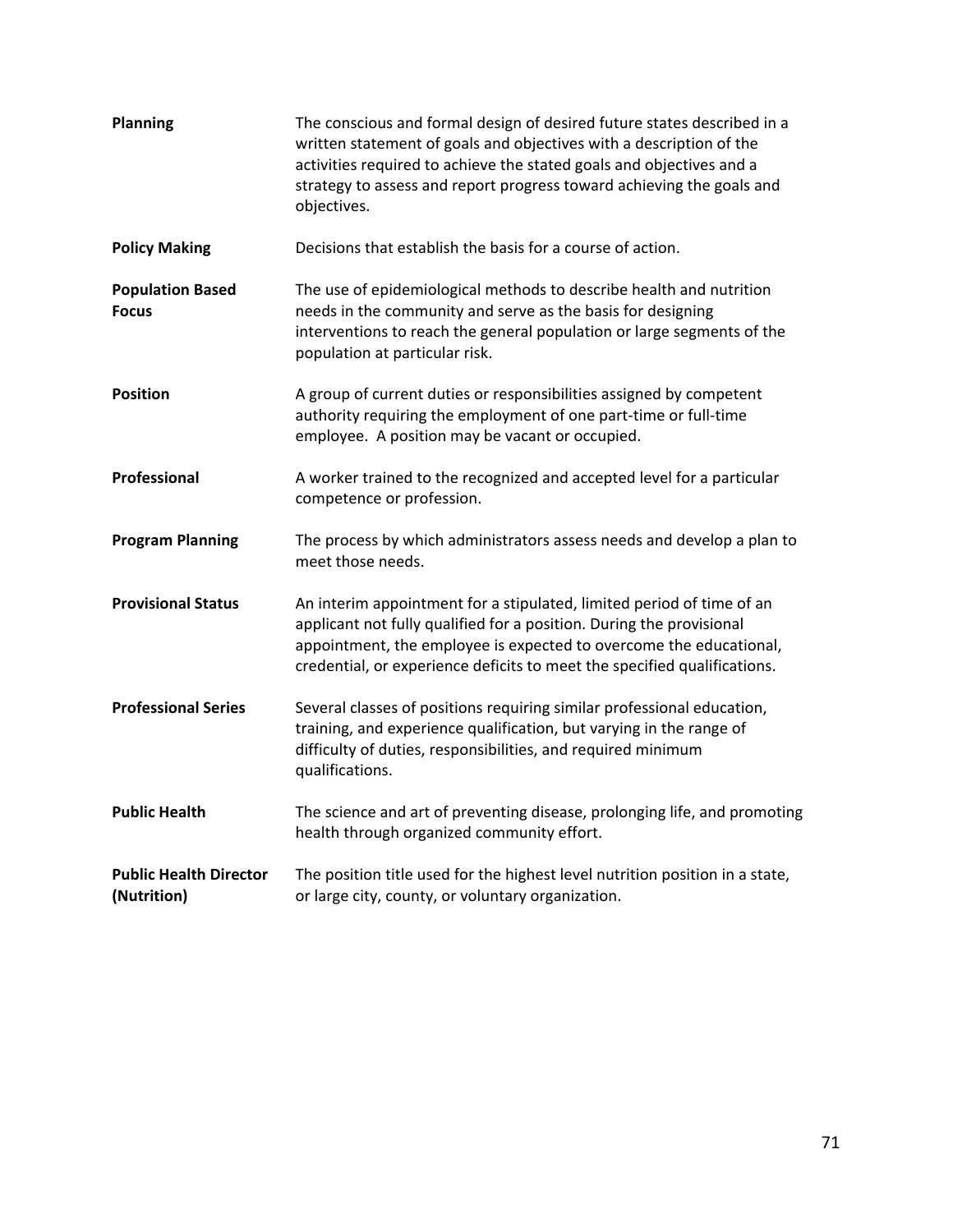| <b>Public Health Director</b><br><b>Class (Nutrition)</b> | Persons in this class of positions are the highest level nutrition<br>professionals in a state or large city, county, or voluntary organization.<br>Major functions of this level of positions are policymaking,<br>planning/evaluation, fiscal management, management, and supervision.<br>Persons in this class of positions usually direct a nutrition program unit<br>having line authority or staff and are responsible for conducting a needs<br>assessment of the jurisdictional or program area and developing and<br>evaluating a comprehensive plan and budget for the nutrition services in<br>the organization. |
|-----------------------------------------------------------|-----------------------------------------------------------------------------------------------------------------------------------------------------------------------------------------------------------------------------------------------------------------------------------------------------------------------------------------------------------------------------------------------------------------------------------------------------------------------------------------------------------------------------------------------------------------------------------------------------------------------------|
| <b>Public Health Nutrition</b>                            | Nutrition programs conducted by public funded organizations that are<br>responsible for the health of populations in a designated jurisdictional<br>area.                                                                                                                                                                                                                                                                                                                                                                                                                                                                   |
| <b>Public Health Nutrition</b><br><b>Consultant</b>       | The position title used for the nutrition professional who provides expert<br>technical assistance in a general or specialized area of nutrition to<br>administrators and health professionals including other nutritionists.                                                                                                                                                                                                                                                                                                                                                                                               |
| <b>Public Health Nutrition</b><br><b>Consultant Class</b> | Persons in this class of positions may be general or specialist<br>professional nutrition consultants providing technical assistance,<br>professional guidance, and in-service education on program<br>development or case management to public health administrators,<br>nutritionists, and other health professionals. Consultants may be<br>employed in central, regional, or district organizations.                                                                                                                                                                                                                    |
| <b>Public Health Nutrition</b><br>Coordinator             | An alternative title to lead public health nutrition consultant. See Lead<br><b>Public Health Nutrition Consultant.</b>                                                                                                                                                                                                                                                                                                                                                                                                                                                                                                     |
| <b>Public Health</b><br><b>Nutritionist</b>               | The position title used for the nutrition professional with academic<br>preparation in public health who is employed in a local public health<br>organization to assess community nutrition needs and plan, direct, and<br>evaluate population-based nutrition programs to meet those needs.                                                                                                                                                                                                                                                                                                                                |
| <b>Public Health</b><br><b>Nutritionist Class</b>         | Persons in this class of positions are nutrition professionals with<br>academic training in public health who are usually employed in local<br>public health organizations to assess the community's nutrition needs<br>and to plan, direct, and evaluate community health promotion/disease<br>prevention nutrition intervention programs that meet those needs.                                                                                                                                                                                                                                                           |
| <b>Public Health Nurse</b>                                | The nursing professional (R.N.) employed in a public health organization<br>who is primarily concerned with providing health education and care to<br>individuals and families in the community.                                                                                                                                                                                                                                                                                                                                                                                                                            |
| <b>Public Health</b><br><b>Supervisor (Nutrition)</b>     | The position title used for the nutrition professional who supervises an<br>assigned number of nutrition professionals, paraprofessionals, and<br>support personnel in an organization delivering nutrition services to<br>clients and the public.                                                                                                                                                                                                                                                                                                                                                                          |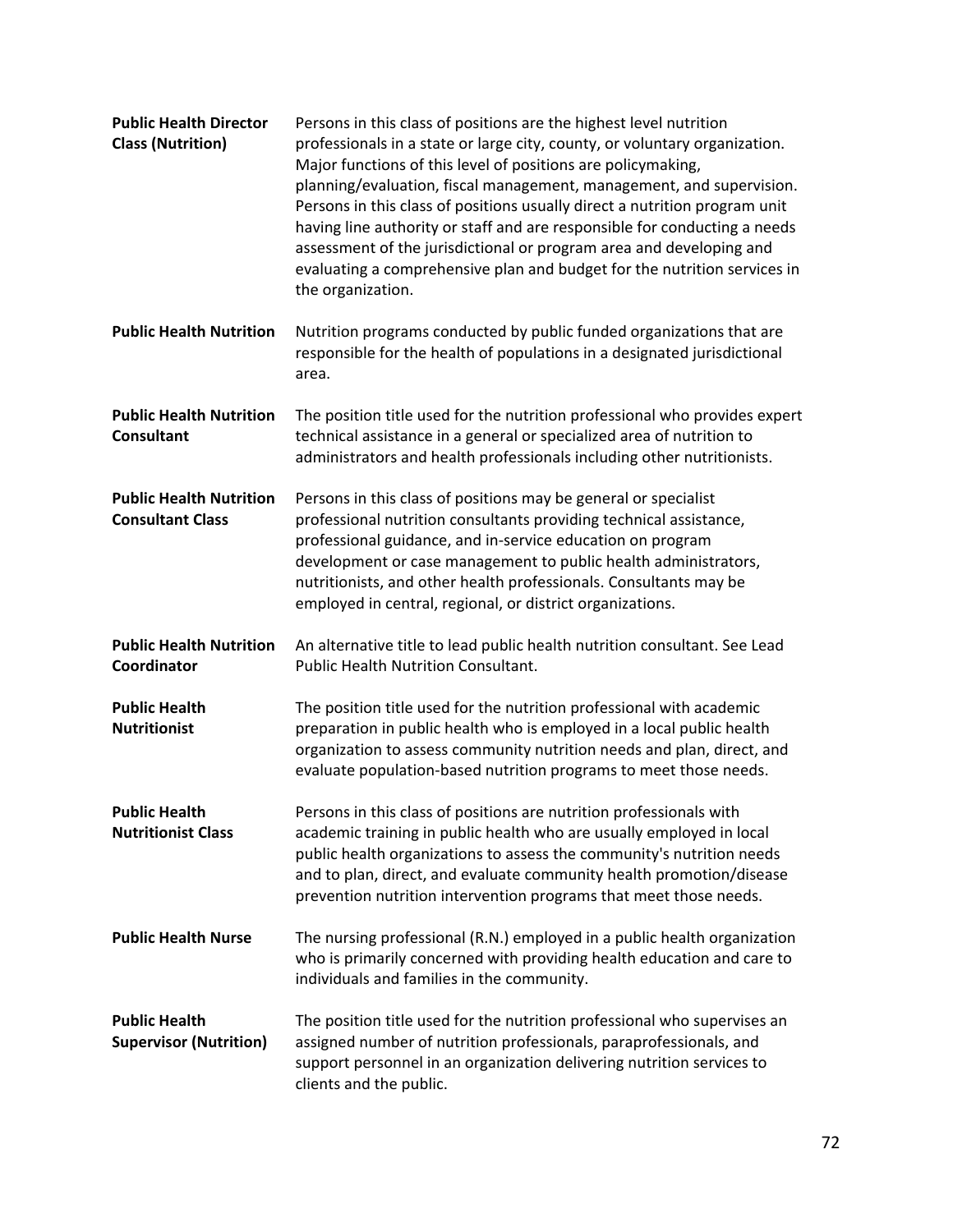| <b>Public Health</b><br><b>Supervisor Class</b><br>(Nutrition) | Persons in this class of positions supervise the work of an assigned<br>number of lower level nutritionists, nutrition technicians, and nutrition<br>assistants responsible for delivering nutrition services and nutritional<br>care to clients and the public served by the organization. Supervision<br>functions include staff training and responsibility for planning, directing,<br>and evaluating the work performance of supervised personnel. |
|----------------------------------------------------------------|---------------------------------------------------------------------------------------------------------------------------------------------------------------------------------------------------------------------------------------------------------------------------------------------------------------------------------------------------------------------------------------------------------------------------------------------------------|
| <b>Public Health Training</b>                                  | Academic training in core coursework in biostatistics, epidemiology,<br>health policy, health planning and administration, environmental health,<br>health behavior and health education, and cross-cutting competencies,<br>which prepares health professionals to assess community needs and<br>plan population-based interventions to promote health and prevent<br>disease.                                                                         |
| <b>Qualifications</b>                                          | Those requirements which make it possible for an individual to have the<br>knowledge, skills, and abilities necessary to perform the work required<br>by a particular job.                                                                                                                                                                                                                                                                              |
| <b>Quality Improvement</b>                                     | Methods of quality management or service that cover product, process<br>and people.                                                                                                                                                                                                                                                                                                                                                                     |
| Reclassification                                               | The reassignment of an existing position from one class to another based<br>on changes in job content.                                                                                                                                                                                                                                                                                                                                                  |
| <b>Record Keeping</b>                                          | The task of documenting and accessing data.                                                                                                                                                                                                                                                                                                                                                                                                             |
| <b>Registered Dietetic</b><br>Technician (D.T.R.)              | An individual meeting the academic, experience, and testing, and<br>continuing education requirements for dietetic technicians established<br>by the Commission on Dietetic Registration.                                                                                                                                                                                                                                                               |
| Registration                                                   | See Dietetic Registration                                                                                                                                                                                                                                                                                                                                                                                                                               |
| <b>Registered Dietitian</b><br>(R.D.)                          | An individual who meets the education, supervised experience, testing,<br>and continuing education requirements for dietetic registration with the<br>Commission on Dietetic Registration.                                                                                                                                                                                                                                                              |
| <b>Salary Grade</b>                                            | All positions that are sufficiently comparable to warrant one range of<br>pay rates.                                                                                                                                                                                                                                                                                                                                                                    |
| <b>Scope of Work</b>                                           | The range, extent, variety, and complexity of a position's functions,<br>duties, and responsibilities included in the statement of major duties for<br>a position.                                                                                                                                                                                                                                                                                      |
| <b>Screening</b>                                               | Obtaining data by measurement, test, or interview to identify problems<br>or to secure information required to establish health or nutritional status<br>and/or need and/or eligibility for services.                                                                                                                                                                                                                                                   |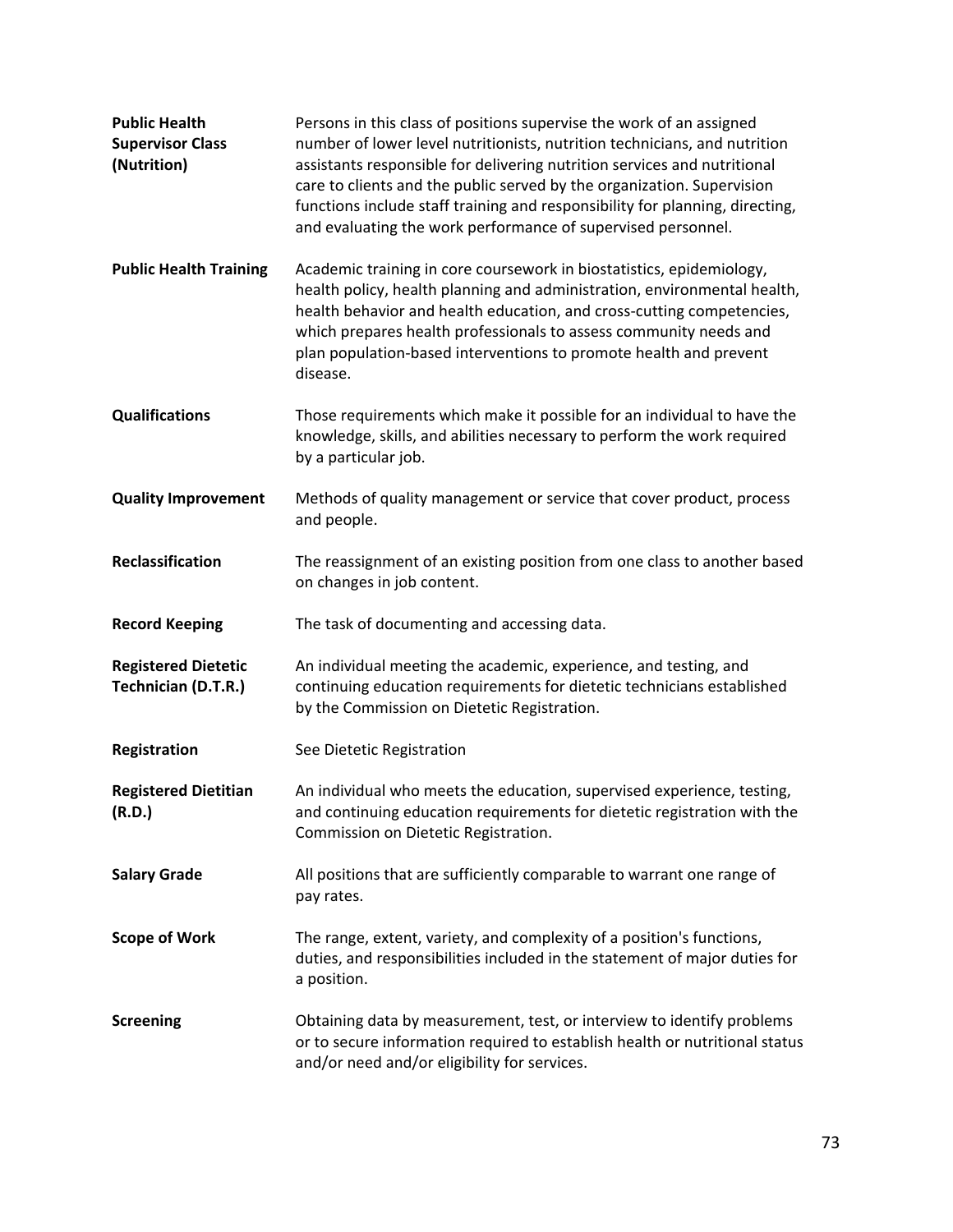| <b>Series</b>                                    | Several classes of positions similar in type of work but varying in the<br>range of difficulty of duties, responsibilities, and required qualifications.                                                                                                                                                                                               |
|--------------------------------------------------|--------------------------------------------------------------------------------------------------------------------------------------------------------------------------------------------------------------------------------------------------------------------------------------------------------------------------------------------------------|
| <b>Skills</b>                                    | Natural, developed, or acquired abilities to perform work.                                                                                                                                                                                                                                                                                             |
| <b>State Health</b><br><b>Organization (SHA)</b> | The organized unit of state government that has designated<br>responsibility for administering public health programs and services.                                                                                                                                                                                                                    |
| <b>Strategic Planning</b>                        | Long-range planning to define and attain program and organizational<br>goals.                                                                                                                                                                                                                                                                          |
| Supervision                                      | The art of training, delegating, directing, coordinating, evaluating, and<br>reporting the work of subordinates.                                                                                                                                                                                                                                       |
| <b>Technical/Support</b><br><b>Series</b>        | Two classes of nutrition team positions requiring similar education,<br>training, and experience but varying in the range of difficulty of duties<br>and responsibilities and required minimum qualifications.                                                                                                                                         |
| <b>The American Dietetic</b><br>Association      | The organization of food and nutrition professionals that serves the<br>public by promoting optimal nutrition, health, and well-being.                                                                                                                                                                                                                 |
| <b>Title V (Social Security</b><br>Act)          | The section of the Social Security Act which provides the legislative base<br>and funding for comprehensive Maternal and Child Health and mental<br>retardation prevention programs. States administering the programs are<br>required to contribute matching funds. Since 1980, these funds have<br>been administered as a block grant to the states. |
| <b>Title III (formerly Title</b><br>VII)         | Section of the Older Americans Act that provides for congregate and<br>home delivered meals for the elderly and is administered through state<br>and local organizations for the aging.                                                                                                                                                                |
| <b>Title XVIII</b>                               | 1965 amendment to the Social Security Act authorizing Medicare. This<br>Act requires participating health professionals to have a formal<br>credentialing system. Medicare provides federally funded health<br>insurance primarily to individuals over age 65.                                                                                         |
| <b>Title XIX</b>                                 | The 1965 amendment to the Social Security Act which contains the<br>principal legislative authority for the Medicaid Program. Medicaid<br>provides payments for medical services to those who meet its income<br>eligibility criteria.                                                                                                                 |
| <b>Title XX</b>                                  | This amendment to the Social Security Act authorizes consolidation of<br>Federal assistance to states for social services into single block grants to<br>enable increased flexibility for states' use of the assistance.                                                                                                                               |